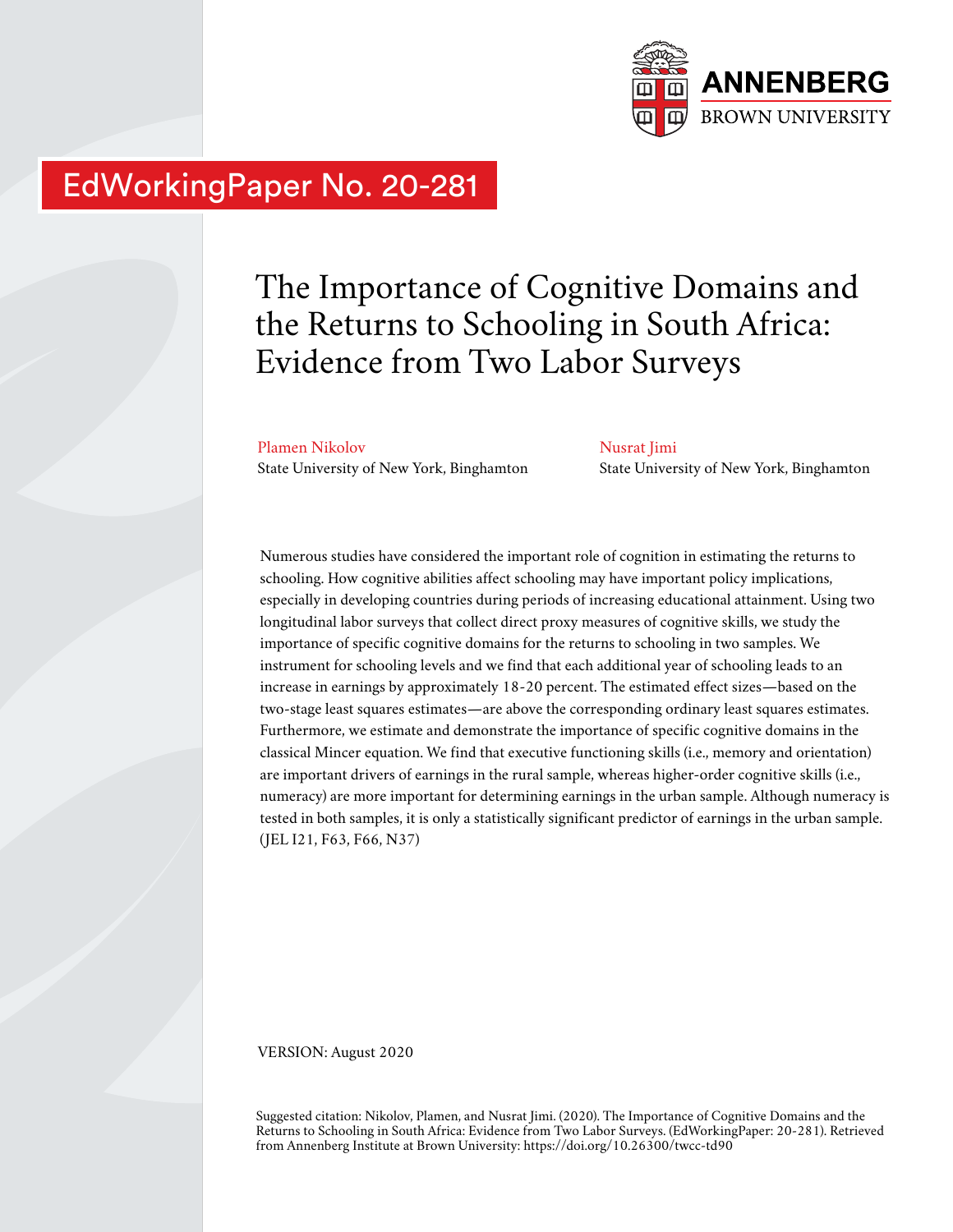# **The Importance of Cognitive Domains and the Returns to Schooling in South Africa: Evidence from Two Labor Surveys**☆

Plamen Nikolov<sup> $\star$ a,b,c,d Nusrat Jimi<sup>a</sup></sup>

**Abstract**. Numerous studies have considered the important role of cognition in estimating the returns to schooling. How cognitive abilities affect schooling may have important policy implications, especially in developing countries during periods of increasing educational attainment. Using two longitudinal labor surveys that collect direct proxy measures of cognitive skills, we study the importance of specific cognitive domains for the returns to schooling in two samples. We instrument for schooling levels and we find that each additional year of schooling leads to an increase in earnings by approximately 18-20 percent. The estimated effect sizes—based on the two-stage least squares estimates—are above the corresponding ordinary least squares estimates. Furthermore, we estimate and demonstrate the importance of specific cognitive domains in the classical Mincer equation. We find that executive functioning skills (i.e., memory and orientation) are important drivers of earnings in the rural sample, whereas higher-order cognitive skills (i.e., numeracy) are more important for determining earnings in the urban sample. Although numeracy is tested in both samples, it is only a statistically significant predictor of earnings in the urban sample. (JEL I21, F63, F66, N37)

*Keywords*: returns to schooling, cognitive skills, returns to cognition, developing countries, sub-Saharan Africa

<sup>☆</sup>We are grateful to the research staff at the Harvard Center for Population and Development Studies who made the HAALSI data available to us and provided numerous insights based on their field experience implementing the survey. We also thank Jerray Chang for his research assistance and invaluable input in the early stage of our study. Plamen Nikolov gratefully acknowledges research support by the Economics Department at the State University of New York (Binghamton) and the Research Foundation for SUNY at Binghamton. We thank Matthew Bonci, Declan Levine, David Titus, and Steve Yeh for outstanding research support with this project. We thank Susan Wolcott, Christopher Hanes, Nusrat Jimi, Eric Edmonds, Alan Adelman, Xu Wang, Subal Kumbakhar, Zoe McLaren for constructive feedback and helpful comments. All remaining errors are our own. All remaining errors are our own.

<sup>&</sup>lt;sup>a</sup> Department of Economics, State University of New York, Binghamton

**b Harvard University Institute for Quantitative Social Science** 

c IZA Institute of Labor Economics

<sup>d</sup>Global Labor Organization

<sup>e</sup>University of Pennsylvania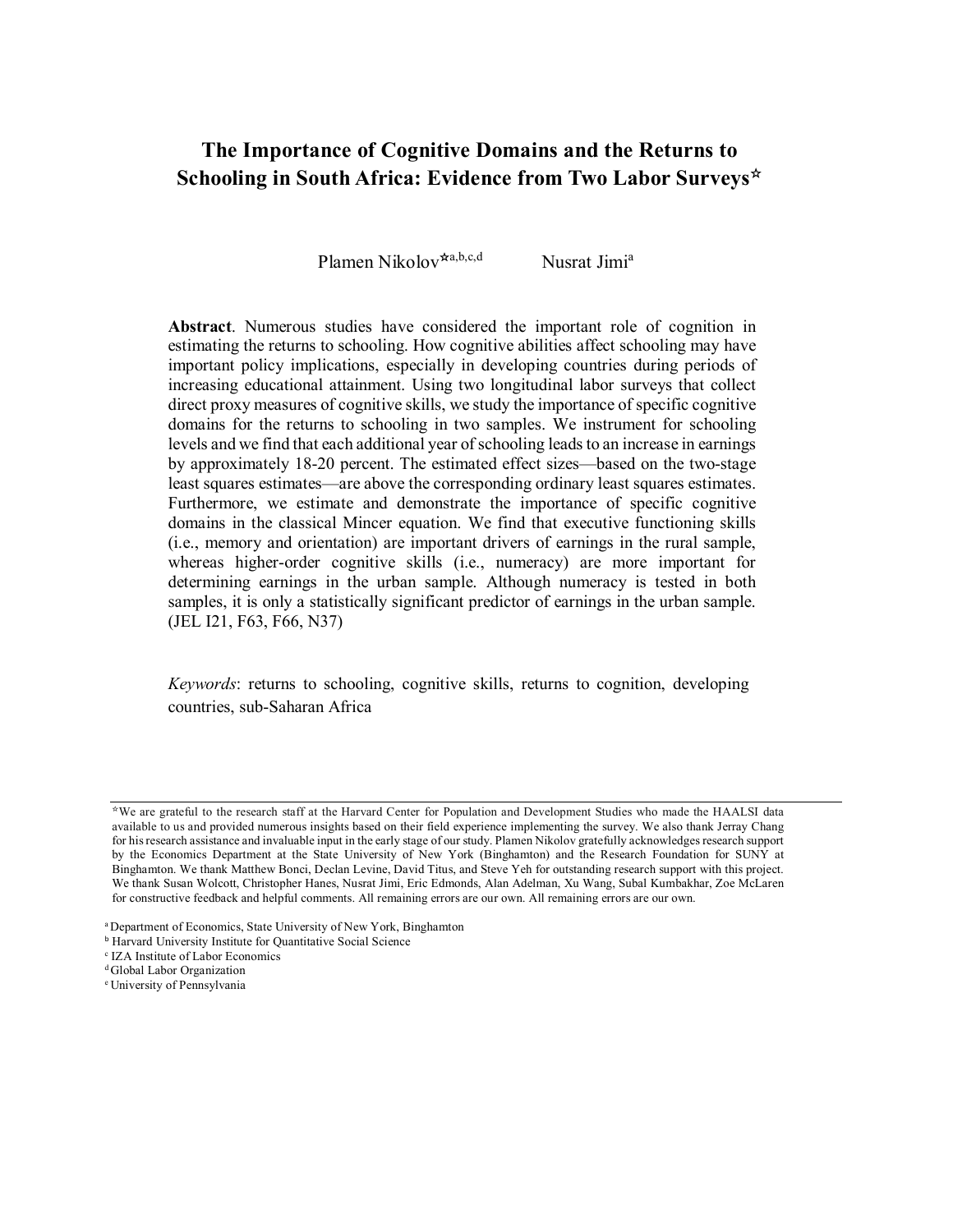# **I. Introduction**

l.

Education is widely accepted as a leading instrument for promoting better economic outcomes at an individual level (UNESCO 2005). Following the innovative analyses by Mincer (1958, 1974), the literature examines the economic returns to differing levels of schooling at an individual level.<sup>1</sup> Education can positively influence non-monetary outcomes, as it can reduce crime (Lochner and Moretti 2004), improve health (Currie and Moretti 2003), and improve civic engagement (Milligan et al. 2004). A large body of empirical literature investigates the monetary returns to education in developed and developing countries.<sup>2</sup> In general, estimated returns to education are larger in developing countries than in industrialized countries. Previous studies that examine the returns to education in developing countries rely on observational study designs. For sub-Saharan Africa, where rates of poverty are among the highest in the world (World Bank 2016), education is particularly important. The issue of causal estimates of the returns to schooling is central for careful policy targeting. However, previous empirical estimates that used data from sub-Saharan Africa rely on observational study designs, which are ill-equipped to detect true causal effects. Precisely measuring the returns to schooling in the context of sub-Saharan countries is a challenge plagued by econometric issues, data availability constraints (Card 1999, 2001) and survey design issues (Serneels et al. 2017).<sup>3,4,5</sup> For example, the socioeconomic characteristics of households and communities are important determinants of both schooling and labor market outcomes in developing countries. The omission of individual ability measures in empirical estimations can lead to large upward bias (ability

<sup>1</sup>See Psacharopoulos (1994), Card (1999), Harmon et al. (2003), Psacharopoulos and Patrinos (2004), and Heckman, Lochner, and Todd. (2006). Lin, Lutter and Ruhm (2018) examine how cognitive performance relates to labour market outcomes in the U.S; Walsh (2013) examines the effect of ability proxies on earnings in Ireland.

<sup>&</sup>lt;sup>2</sup> For surveys of empirical estimates in developed countries, see Card (1999) and Harmon et al. (2003). For empirical estimates in developing countries, see Psacharopoulos (1994), Patrinos and Psacharopoulos (2010) and Nikolov and Jimi (2018). Chakravarty et al. (2019) review estimates in the context of vocational schooling in developing countries.

<sup>&</sup>lt;sup>3</sup> Card (2001) and Duflo (2001) demonstrate that returns to schooling are typically higher in developing countries than in developed countries. However, estimates on the returns to schooling in developing countries is scarce. Prior to Card (2001) and Duflo (2001), estimates on the returns to schooling for low and middle-income countries were largely based on Patrinos and Psacharopoulos (2010).

<sup>4</sup> Using a field experiment in Tanzania, Serneels et al. (2017) examine whether variation in survey design introduces measurement error when estimating the returns to education. The study shows that, although the estimated returns to education vary by questionnaire design, they do not vary by whether information on wages is self-reported or collected by a proxy respondent.

<sup>&</sup>lt;sup>5</sup> All methods have some shortcomings, as discussed by Card (2001) and Heckman et al. (2006). Furthermore, estimation of the returns to schooling in developing countries is even more challenging given the scarcity of rich datasets.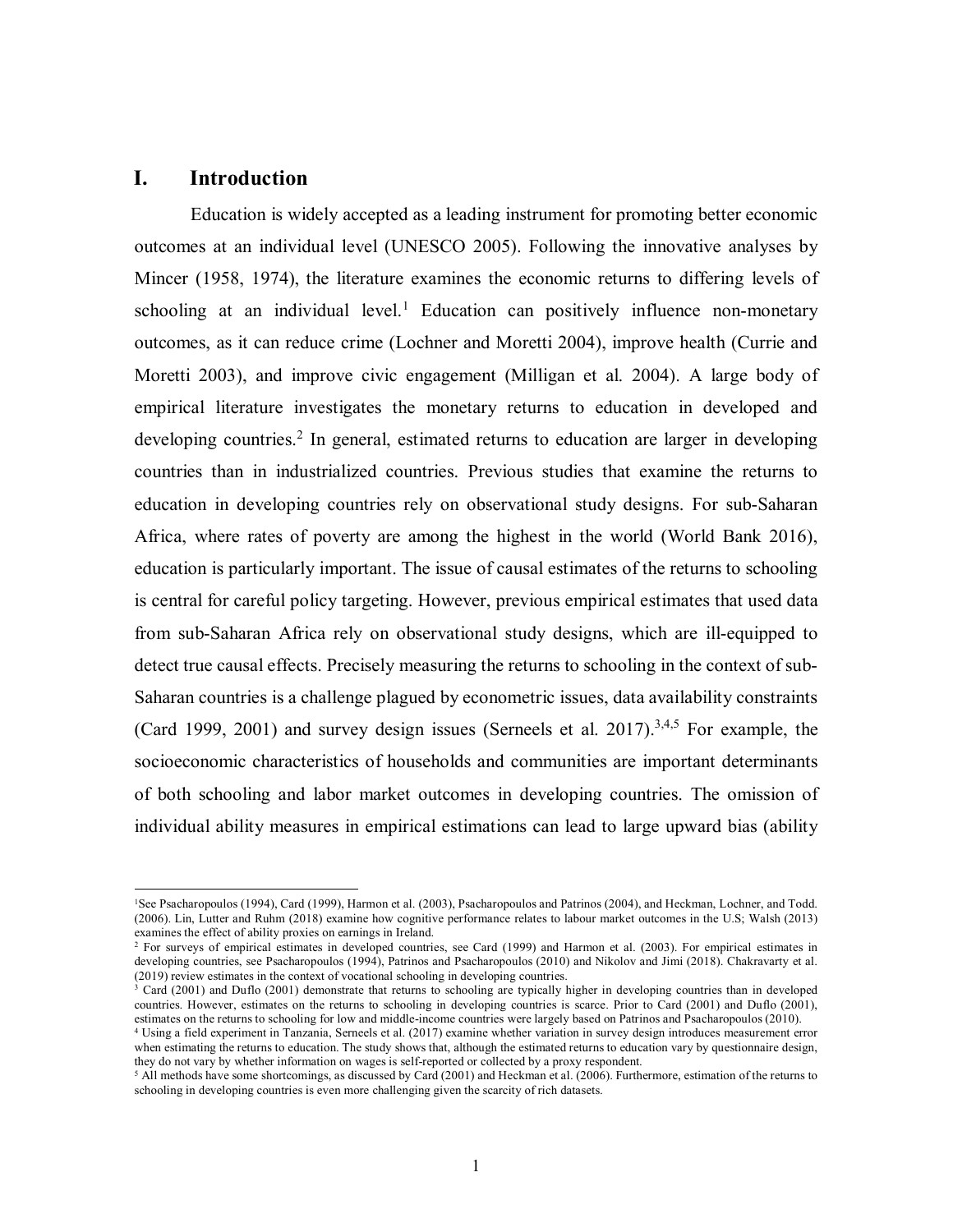bias) of observational study estimates (Lang 1993). In practice, the bias present in estimates based on observational study designs could be quite large.

In this paper, we examine the returns to cognitive skills and the returns to schooling using data from South Africa.<sup>6</sup> We use two surveys, which collected extensive household information including various dimensions of cognition. The surveys were conducted in South Africa between 2002 and 2014 in two distinct regions of South Africa: urban and rural. They provide data on how various dimensions of cognition influence schooling and labor market outcomes in rural and urban settings. In particular, the use of two distinct surveys from two contrasting areas of South Africa enables an examination of the implications of heterogeneous local labor markets on the importance of specific cognitive domains. The first survey that we use is Health and Aging in Africa: A Longitudinal Survey of an INDEPTH Community in South Africa (HAALSI). HAALSI examines a rural population aged 40 and older. The second survey, the Cape Area Panel Study (CAPS), follows a metropolitan area population aged between 14 and 22. Both surveys collect cognitive evaluations via direct measurements of specific cognitive domains. In HAALSI (2014), four cognitive domains were tested: memory, numeracy, orientation, and attention. In CAPS (2002–2009), a cognitive evaluation was administered in Wave 1 (2002) and evaluated the domains of literacy and numeracy. Using data from the five waves of the CAPS panel data and the baseline wave of the 2014 HAALSI, we examine the influence of each cognitive domain on reported earnings. Furthermore, we use principal component analysis (PCA) to compile information from specific cognitive domains into an aggregate index and examine the impact of both specific cognitive measures and the aggregate cognitive index on the estimated returns to schooling.

Theoretical research by Ben-Porath (1967) and Becker (1975, 101, n. 89), and empirical studies in sub-Saharan countries (Boissiere et al. 1985; Field et al. 2009), indicates that cognitive skills influence schooling attainment. The failure to account for measures of cognitive ability in observational study designs that estimate the Mincer equation tends to bias the return to schooling estimates. Recent empirical comparisons have shown a gap

<sup>6</sup> To some extent, this paper can inform debates about ability bias in observational study designs. It is important to add the caveat that cognitive skills are an important proxy for ability, but they are not a direct measure of ability, which is a multidimensional concept.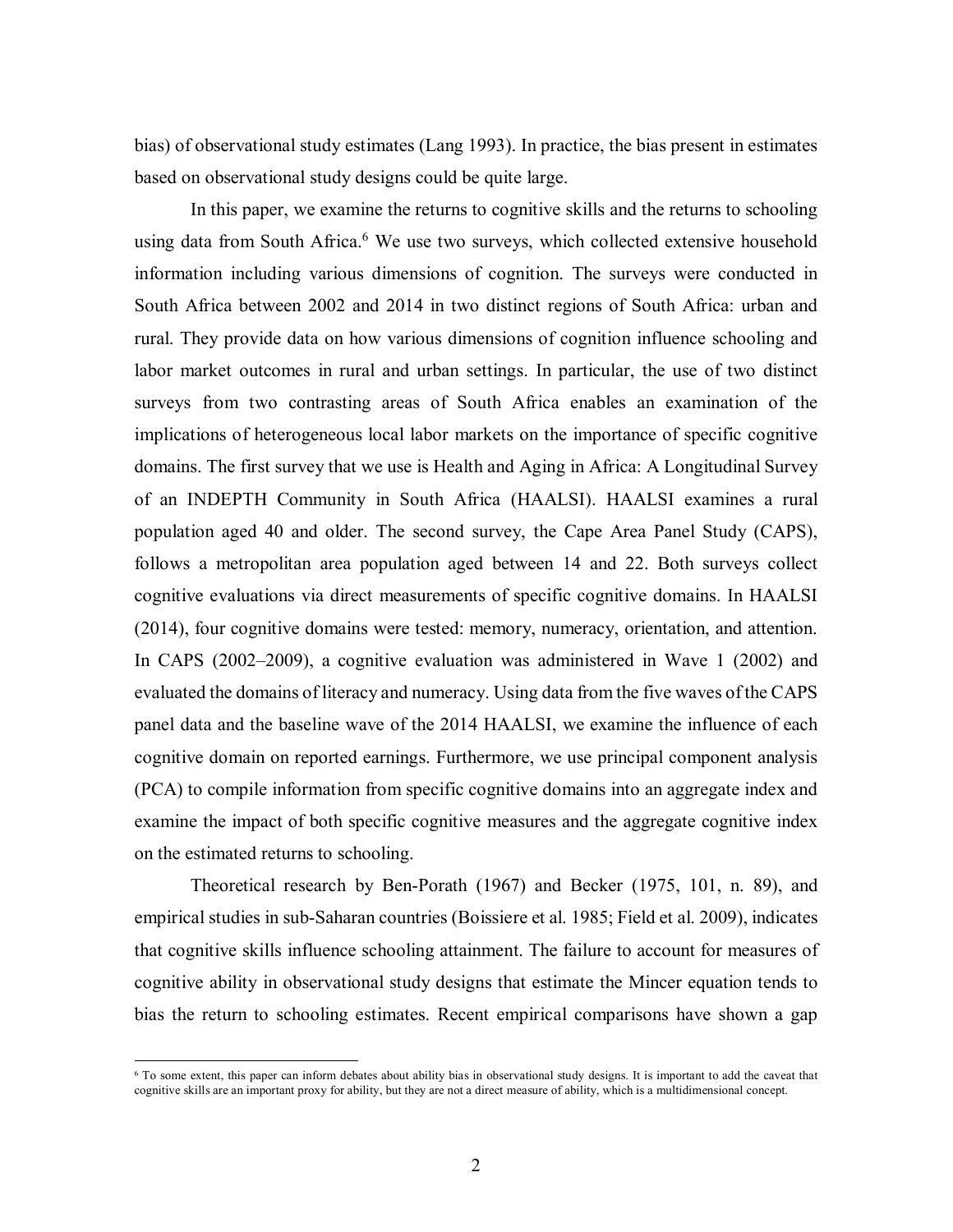between ordinary least squares (OLS) and instrumental variables (IV) estimations of the returns to schooling (Card 2001; Trostel et al. 2002). The magnitude of ability bias in the returns to schooling can be an important factor that contributes to this discrepancy. Without causal estimates of the returns to schooling, gauging the ability bias in observational study designs can shed some light on the true lack of accuracy of observational study estimates on the returns to schooling in low-income countries.

We report three major findings. First, we find that the OLS estimate for the return to each additional year of schooling acquired is 14 percent (based on Wave 5 of the CAPS). Based on HAALSI, the OLS estimate for each additional year of schooling acquired is approximately 10 percent. These estimates are similar to estimates based on survey data from sub-Saharan Africa from Psacharopoulos and Patrinos (2004). Second, when we instrument for individual schooling levels using schooling fees, we find evidence consistent across all two-stage least squares (2SLS) specifications of higher effect size. Using the schooling fees as an instrument, we find that each additional year of schooling leads to an increase in earnings by approximately 18-20 percent (significant at the 5-percent level). When we use the quarter of birth as an instrument, the estimated return to each additional year of schooling increases up to 28 percent but these estimates are imprecisely estimated.<sup>7</sup> Our IV estimates are generally higher than the OLS estimates, a difference likely due to the 2SLS estimation being based on individuals with high marginal returns to schooling. In the third estimation, we detect evidence that suggests that specific cognitive domains play a far more important role in determining a person's earnings than general cognitive skills.<sup>8</sup> Virtually no prior research examines the importance of cognitive skills for earnings in sub-Saharan countries. This is largely due to a lack of longitudinal data on specific cognitive skills and earnings. Based on the two samples, the overarching pattern that we observe is that, in the rural sample, executive functions (e.g., memory or orientation skills) are more important than earnings. Conversely, in the urban sample, higher-order cognitive skills are

 $\overline{a}$ 

<sup>7</sup> We examine for any potential seasonality patterns of births that might threaten the validity of the 2SLS approach based on the quarterof-birth instrument. When we examine for seasonality of births, specifically in months related to the seasonality of food supply, we detect no evidence of seasonality of births in the sample.

<sup>&</sup>lt;sup>8</sup> We implement robustness tests to examine whether proxy measures for ability are influenced by a schooling gradient, and we detect no evidence that they are influenced by schooling differences.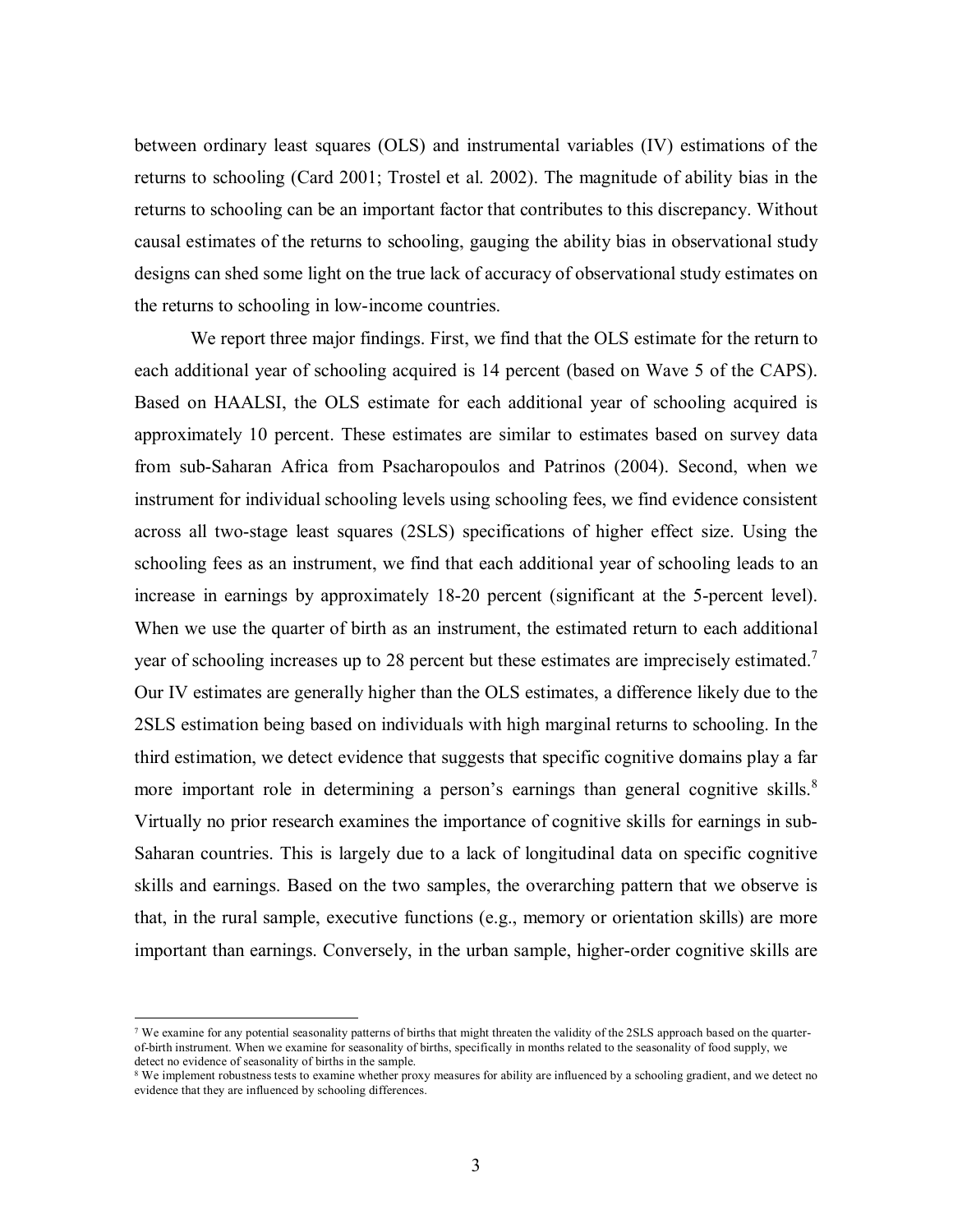more important. Although numeracy skills are evaluated in both samples, it is a statistically significant predictor of earnings only in the urban CAPS sample.

This paper makes four important contributions to the labor economics literature on the returns to schooling in developing countries. First, we contribute to understanding the effects of cognitive skills on the returns to education*.* We estimate and demonstrate the importance of specific cognitive domain proxies in the classical Mincer equation. Our results suggest that cognitive ability scores explain a sizable, positive effect on earnings and slightly diminish the effect of schooling on earnings. Related to this issue, we show that the earnings gap between blacks/coloured and whites in South Africa is considerably reduced when we account for the ability measures. Neal and Johnson (1996) find a similar result, in the context of the U.S. racial wage gap. In contrast, cognition measures do not influence the gender earnings gap. These findings imply that differences in premarket skill do account for a significant portion of the earnings gap across population groups but do not seem to play a large role in the gender earnings gap in South Africa. Second, we contribute to the existing empirical literature by estimating the returns to certain dimensions of cognition that proxy for innate ability. Furthermore, cognitive skills measures implicitly provide information about the fundamental role of schooling quality and non-school factors in the production of human capital, which have been overlooked in the previous standard estimations of returns to schooling (Hanushek and Woessmann 2008). Our results suggest that certain domains of cognition may be more important for earnings than other domains are. When we split the ability proxy into specific cognitive domain components, we find that only the numeracy domain in the CAPS sample and the memory and orientation domains in the HAALSI sample are statistically significant determinants of earnings. Third, although we rely on a limited sample size and an arguably imperfect instrument, we provide suggestive evidence of the causal estimates of the returns to schooling in South Africa by exploiting an IV estimation approach. We also provide suggestive evidence on the magnitude of the ability bias in the context of a developing country. Although much has been written about ability bias (Lang 1993), and numerous empirical papers have estimated arguably causal returns to schooling in high-income countries (Card 2001), little is known about the true casual returns in the context of low-income countries, in sub-Saharan Africa, in particular. Although the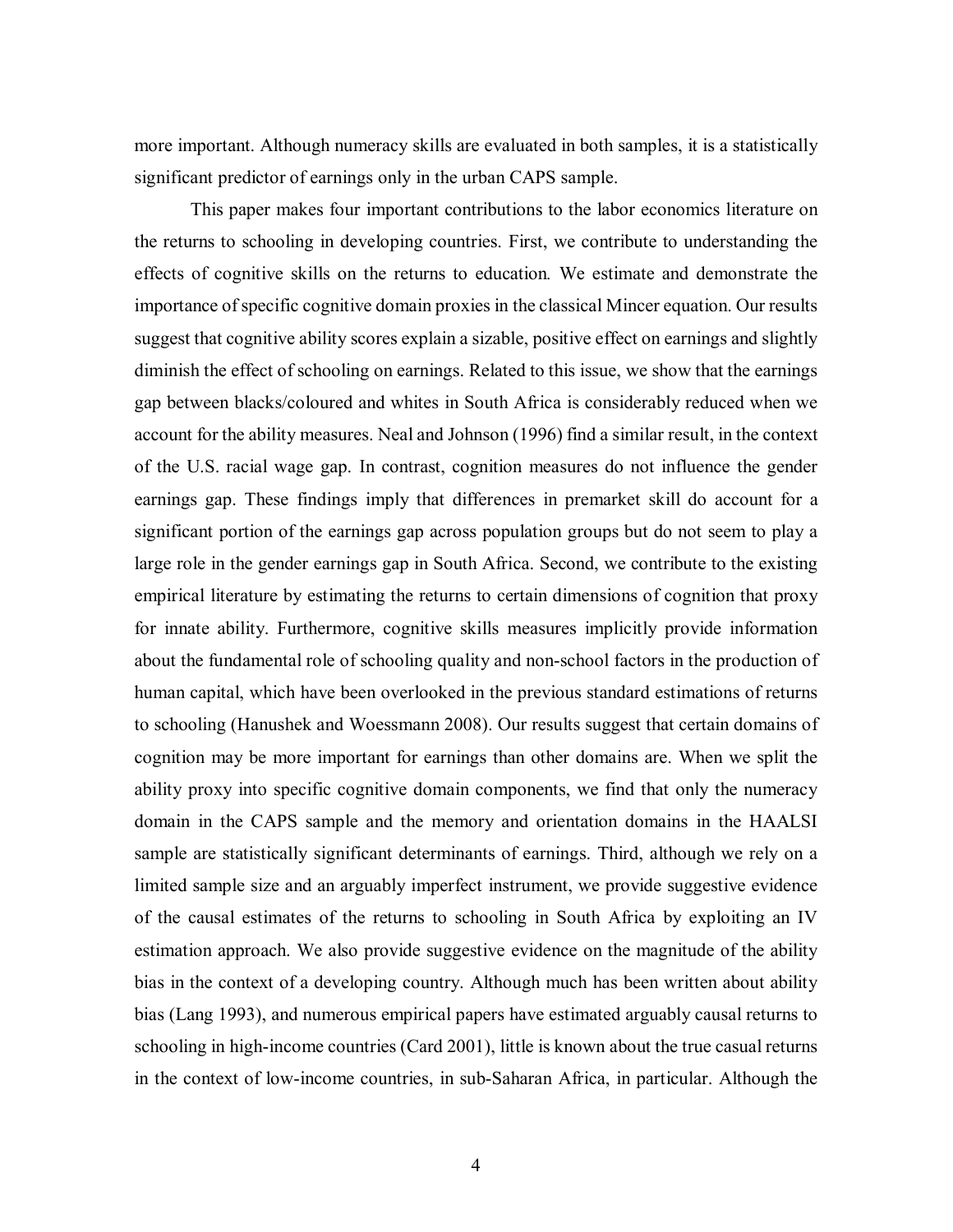measures of cognitive skills that we use are an important proxy for ability, they are not a direct measure of ability. Nevertheless, we examine how the inclusion of proxies for ability enhances understanding of the effects of cognitive skills on the returns to education. Finally, we provide additional evidence on the returns to schooling based on two survey sources, drawn from two demographic groups. HAALSI (conducted in 2014) surveyed an aging generation of rural South Africans, aged 40 and older. In contrast, the CAPS, collected between 2002 and 2009, gathered information on young adults, aged between 14 and 22, in a metropolitan area. By using two distinct samples—one based in an urban setting and another based in a rural setting—with rich data on various cognitive domains, we gain a better understanding of the relationship between the returns to schooling and specific cognitive domains in two distinct settings in the context of a developing country.

The remainder of the paper is structured as follows: Section II provides background information about South Africa's education system, major cognitive domains, and previous research about the role that cognitive domains play in determining a person's earnings. Section III describes the survey data, sampling strategies, and overall sample characteristics. Section IV presents the empirical strategy. Section V reports the results. Section VI describes various robustness checks. Section VII offers a discussion and concluding remarks.

# **II. Background**

### **A. The Education System in South Africa**

*Educational Levels and Compulsory Schooling Requirements*. In South Africa, school spans 13 years or grades: from grade 0, known as grade R, through to grade 12 or the year of matriculation (the "matric"). The education system comprises three tiers: general education and training, further education and training, and higher education and training. Table 1 presents information on how years of schooling relate to grade levels in the educational system. General education and training run from grade 0 to grade 9. The first six years are spent in primary school, where students acquire literacy and numeracy skills. After that point, students enter the further education and training phase (grades 10 through 12). Under the South African Schools Act of 1996 (Davel 2000; Maithufi 1997; Sayed and Jansen 2001), education is compulsory for all South African people from the age of seven

5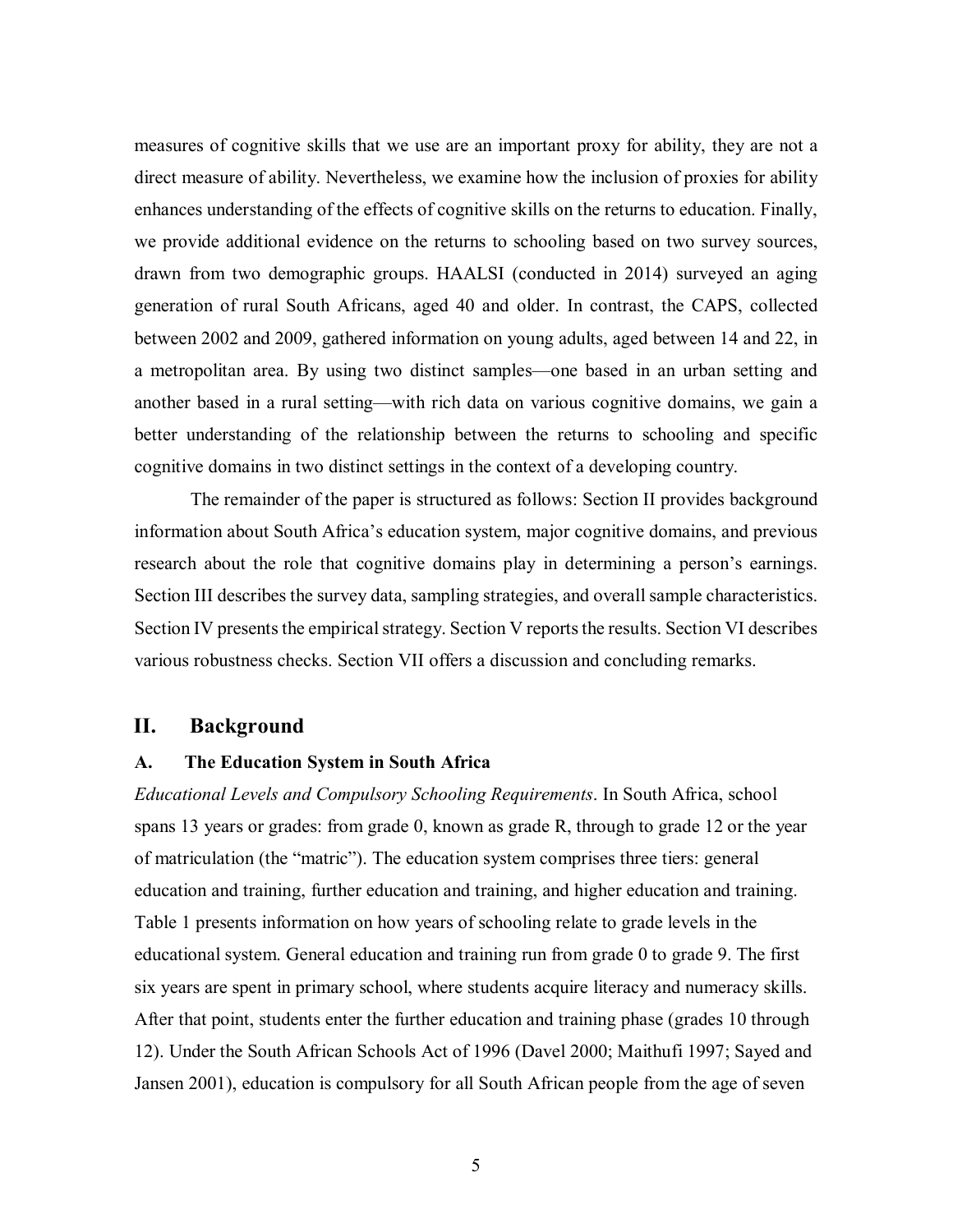(grade 1) to 15, or the completion of grade  $9.9,10,11$ 

[Table 1 about here]

*The Apartheid System and the Legacy of Racial Segregation*. The education system was also marked by the legacy of the apartheid, which began when the National Party won control of South Africa's Parliament in 1948 and racial segregation in education was a major pillar of the political regime. The 1953 Bantu Education Act brought African education under the control of the government and extended apartheid to black schools. In 1963 and 1964, a separate education system was established for the education of "coloureds" and Indian people.<sup>12</sup> An education act for white people was passed in 1967; glaring inequalities existed between the race-based schooling systems in South Africa. These inequalities applied to teacher qualifications, teacher–pupil ratios, funding per student, facilities, books. $13,14$  The race-based education system was only fully dismantled in 1994, although, toward the end of this period, some modest concessions were made that allowed white schools to enroll some black children. Issues of race and racial discrimination continue to plague the education system, affecting access to school and the demand for schooling among South Africans (Mwabu and Schultz 1996; Salisbury 2016; Schultz 2004).

*Taxonomy of Cognitive Domains.* Since a major focus of our analysis will be on cognitive skills and domains, as they relate to educational attainment and a person's earnings, we proceed with a brief overview of the cognitive domains that are critical to economic outcomes. Numerous fields of social science and science have studied the brain and its functions. Each of the brain's roles—movement, sensory input, and interpretation—are

 $\overline{a}$ 

<sup>9</sup> South Africa relies on the matric pass rate as a significant marker of the progress of its schools.

<sup>&</sup>lt;sup>10</sup> Education is compulsory only during the general education and training phase.

<sup>&</sup>lt;sup>11</sup> The National Senior Certificate is the benchmark secondary education qualification in South Africa, which is awarded by Umalusi (Council for Quality Assurance in General and Further Education and Training) upon successful completion of school and the grade 12 examination. Students who are more vocationally or technically oriented may choose to work on N1, N2, and N3 Certificates in a particular vocation or craft instead.

<sup>&</sup>lt;sup>12</sup> "Coloured" is a term used to describe a person of mixed European (white) and African (black) or Asian ancestry and is officially defined by the National Statistical Bureau of South Africa (Statistics SA) (Statistics SA 2017).

<sup>&</sup>lt;sup>13</sup> Eight education departments followed different curricula and offered different standards of learning quality for primary and secondary schooling. As a result, white schools fared the best; Indian and coloured schools fared better than those for black Africans did (Morrow 1990).

<sup>&</sup>lt;sup>14</sup> The poor quality of education during apartheid was particularly disadvantageous for black South Africans. Black people were placed in poorly financed public schools (Crouch 1996; Kriege et al. 1994; Marais 1995) that were of poorer quality (Case and Deaton 1999; Case and Yogo 1999; Card and Krueger 1992). Crouch and Lombard (2000) report notable discrepancies between racial groups on exam scores, particularly in numeracy.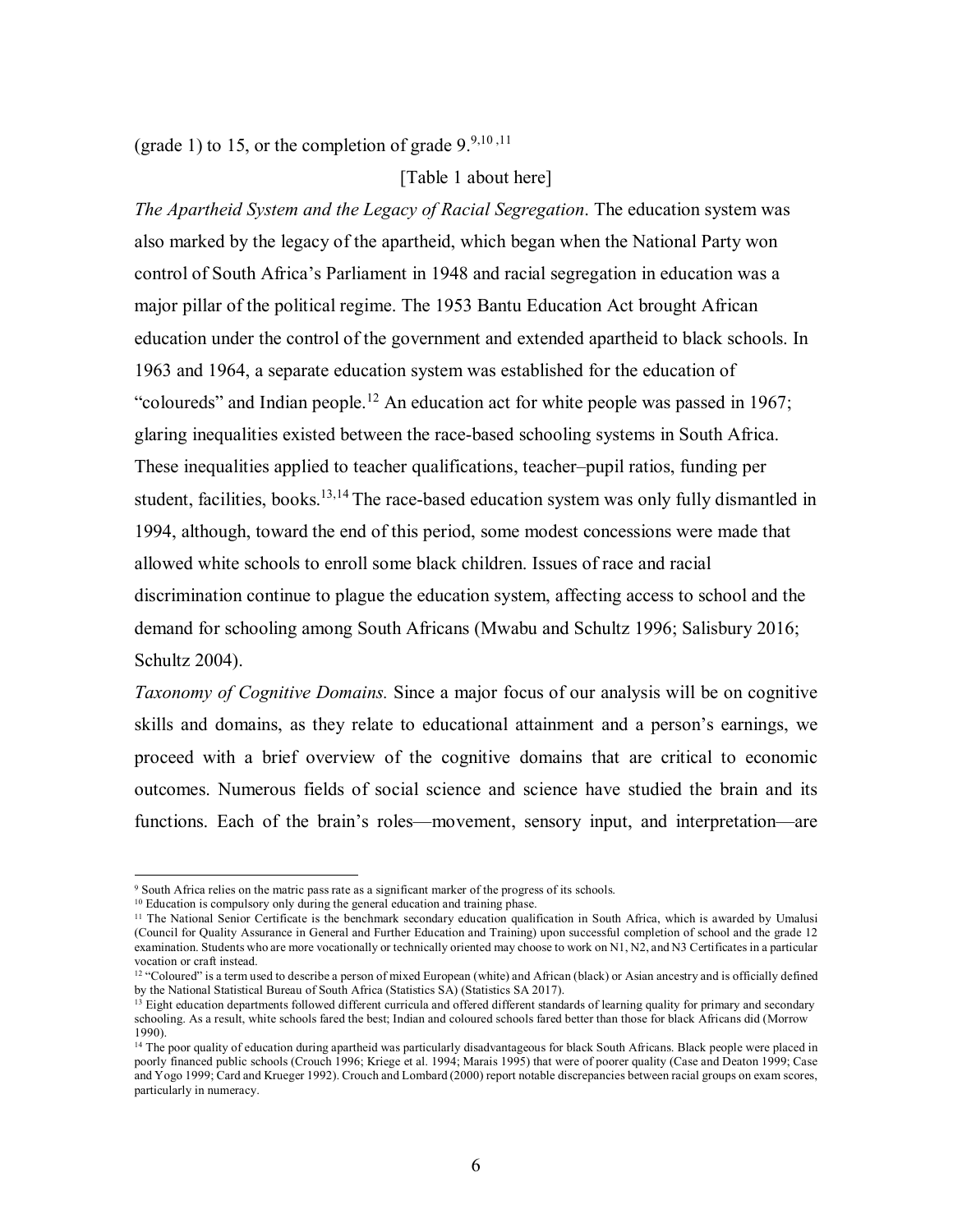important for enabling a person to function in their daily life.<sup>15</sup> Although there is general understanding and agreement about the various cognitive functions, there is no single way to categorize the various components of cognition. The four major domains are attention, inhibitory control, memory, and higher-order cognitive functions.

The first major domain is attention. Attention is the ability to focus on information by engaging in a filtering process of the incoming stimuli. Processing stimuli can happen either voluntarily or involuntarily. For example, attention alerts a person to loud music (involuntarily) or enables them to comprehend a sentence within a book (voluntarily). The second major domain is inhibitory control—that is, a person's ability to control incoming temptations and minimize interference from stimuli that are deemed irrelevant. This inhibitory control is effective for blocking a series of specific stimuli such as distractions, strong and sudden urges, and pre-potent responses. The third major domain is memory. Memory is the ability to retrieve, recognize, and use information that has been previously learned. There are various types of memories: sensory, short-term, and long-term. Sensory memory is the ability to retain impressions of sensory information once the original stimuli have ended. Short-term memory is a person's ability to assess and manipulate new information. Long-term memory is the ability to store information over a long period. The fourth major cognitive domain is higher-order cognitive functions. These functions involve one or more of the basic cognitive functions discussed above and, because they rest on simpler processes, this domain is inherently more complex. There are three major higherorder cognitive functions: cognitive flexibility, intelligence, and planning. Intelligence is of particular interest to this study, as many cognitive tests attempt to measure one or more facets of intelligence. Generally, psychologists have separated intelligence into crystallized and fluid intelligence (Cattell 1963). Crystallized intelligence involves a person's ability to use

 $\overline{a}$ 

<sup>&</sup>lt;sup>15</sup>A related strand of studies examines the way cognitive skills or domains map to school performance, educational attainment and earnings. In the education literature, Bloom (1956) and Anderson et al. (2001) highlight a taxonomy of hierarchical levels of thinking and cognitive skills for a person's educational success. In the psychology literature, studies point to various facets of cognition as predictors of quality of learning (Almeida et al. 2008; Spinath et al. 2006; Sternberg 2012; Sternberg et al. 2001; Strenze 2007) and are important factors that influence a person's academic achievement (Deary et al. 2007; Howes et al. 1999; Kurdek and Sinclair 2001; Lemos et al. 2011; Primi et al. 2010; Riding and Pugh 1977). A recent report from the University of Chicago argues that the noncognitive skills that are most strongly associated with academic performance are academic behaviors (e.g., attending class and participation), academic perseverance (e.g., grit and self-discipline), academic mind-set (e.g., feeling a sense of belonging in an academic community and believing that ability and competence can grow with effort), learning strategies (e.g., meta-cognitive strategies and goal setting), and social skills (e.g., interpersonal skills and cooperation) (Farrington et al. 2012; Kautz et al. 2014).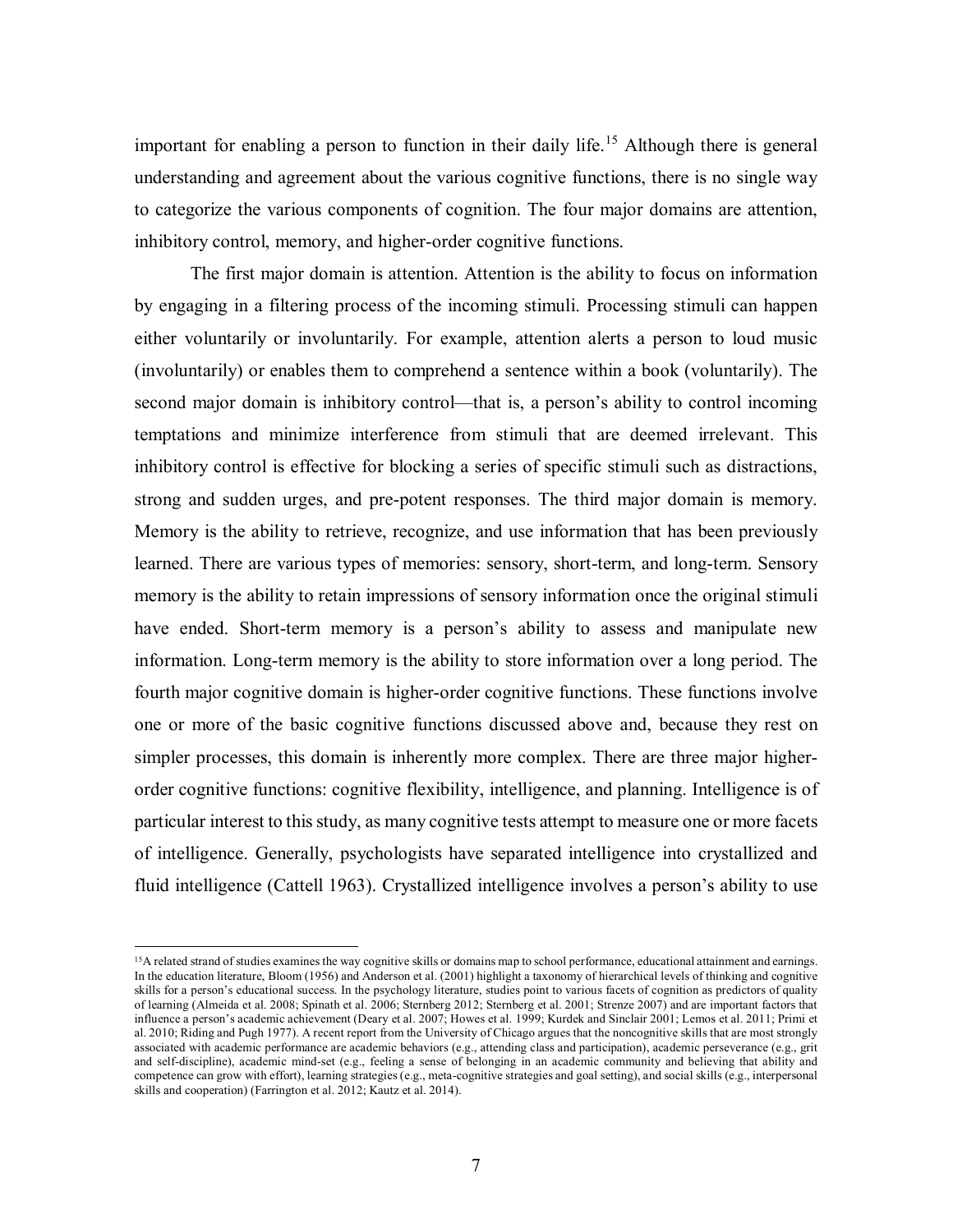learned skills or languages, whereas fluid intelligence refers to a person's ability to solve real-world problems.

# **B. Cognitive Skills and Their Influence on Labor Market Outcomes**

Numerous studies have examined the positive effects of cognitive performance on labor market outcomes in high-income countries (Hanushek and Woessmann 2008; Heckman 1995; Murnane et al. 1995, 2001; Neal and Johnson 1996).<sup>16,17</sup> Two related strands of literature examine the relationship between cognitive performance and economic performance. In one strand, studies examine the importance of cognitive skills for specific sectors and occupations. For example, Ree et al. (1994) and Guion (1983) document the importance of cognitive skills in industries and occupations that rely on relatively technology-intensive inputs. A more crowded strand of literature, predominantly based on the experiences of middle-income and high-income countries, examines returns to cognitive skills (Bowles et al. 2001).<sup>18</sup> Building on Bowles et al. (2001), subsequent studies, such as Heckman, Stixrud, and Urzua (2006), Lindqvist and Vestman (2011), Lin et al. (2018), and Barone and Van de Werfhorst (2011), examine the effects of cognitive skills on labor market outcomes.<sup>19</sup>

Most of the empirical evidence on the importance of general IQ or general cognitive skills on economic outcomes comes from data from high-income countries examines. This literature suggests a substantial premium for cognitive skill in the U.S. labor market (Bowles et al. 2001; Howell and Wolff 1991; Murnane et al. 1995, Denny and Doyle 2010; Heineck and Anger 2010; Vignoles et al. 2011; Barrett 2012; Ramos et al. 2013). In the context of a low-income country, only LaFave and Thomas (2017), who use data from Indonesia,

l.

<sup>16</sup> Follow-up debates focused on genetic versus environmental factors and questioned whether cognitive ability can be characterized by a single measure. Heckman (1995) points out that no agreement exists regarding the use of a single latent ability factor to explain the data or the existence of only one type of cognition. Hanushek and Woessmann (2008) review the role of cognitive skills in influencing economic well-being, with a special emphasis on the role of the quality and quantity of schools.

<sup>&</sup>lt;sup>17</sup> Glewwe et al. (2017) examine the effect of cognitive skills on labor market outcomes in rural China and find no strong evidence that earlier skills predict wages in the early years of labor market participation.

<sup>&</sup>lt;sup>18</sup> A well-known challenge that arises when estimating the returns to cognitive performance is that observed relationships need not reflect causal effects, as a constellation of other factors may have independent confounding effects on labor market outcomes. Heckman et al. (2006), and subsequent work, show that non-cognitive skills have large returns in the labor market. In the context of high-income countries, previous studies document the influence of cognitive skills on various labor market outcomes; that is, they have previously focused on weekly earnings (e.g., Griliches and Mason 1972), annual income (e.g., Salkever 1995), and hourly wages (e.g., Neal and Johnson 1996).

 $19$  A growing body of empirical studies documents the importance of non-cognitive skills for labor market outcomes (Borghans et al. 2014; Heckman and Kautz 2012; Heckman, Stixrud, and Urzua 2006; Kuhn and Weinberger 2005; Lindqvist and Vestman 2011).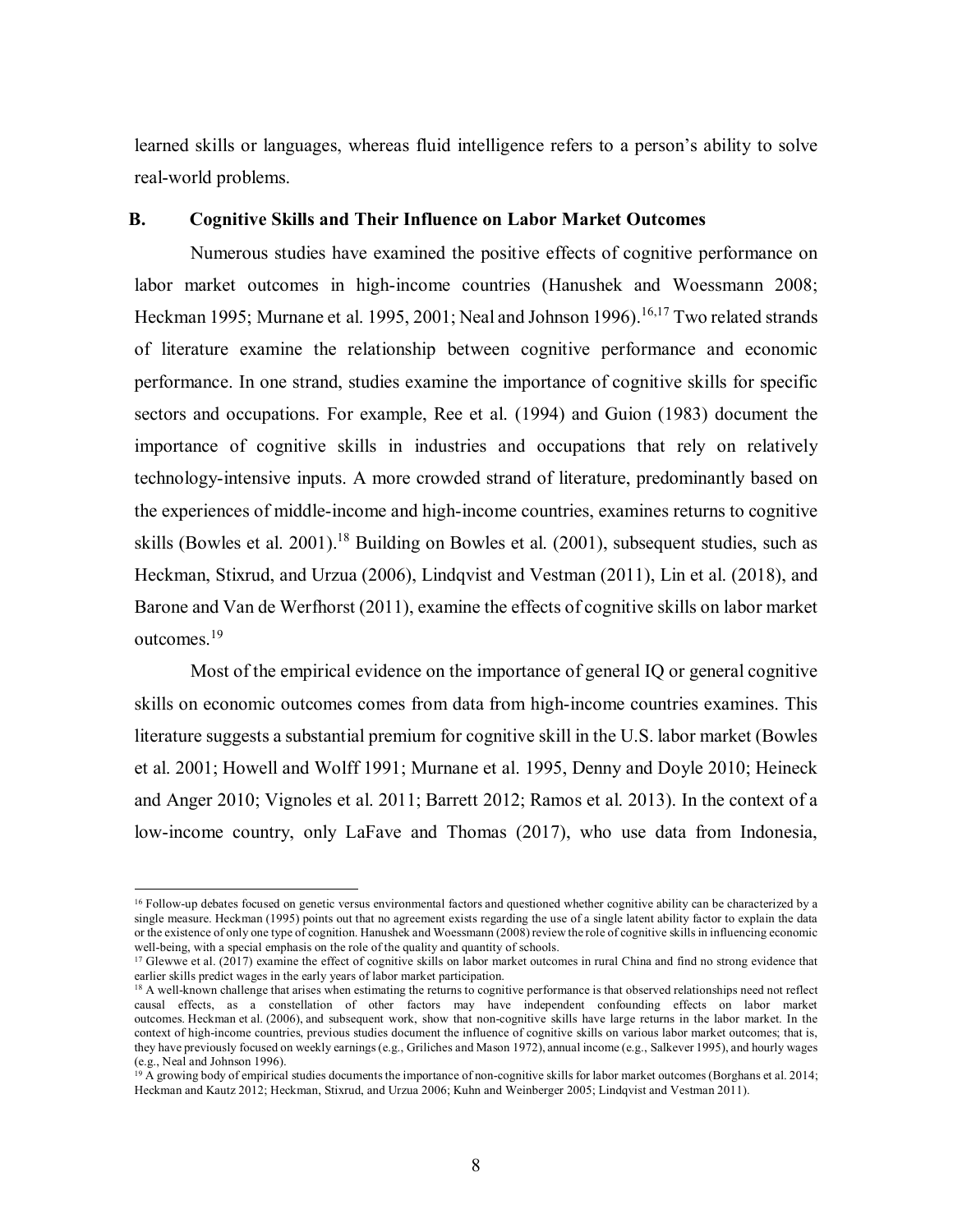examine the effects of various cognitive domains (i.e., Raven's test, fluid intelligence, and memory) on earnings.

# **III. Survey Data and Measures of Cognitive Domains**

To examine the magnitude of the ability bias on the returns to schooling using microlevel estimates from South Africa, we use two primary data sources: the 2014 to 2015 HAALSI and the 2002 to 2006 CAPS. The CAPS followed young adults in a metropolitan area and HAALSI tracked adults aged 40 and above in the rural Mpumalanga province of South Africa.

### **A. Survey Data**

*The Health and Aging in Africa Longitudinal Survey.* Our first data source is HAALSI, a survey funded and conducted by the Harvard Center for Population and Development Studies and a sister survey of the U.S.-based Health and Retirement Survey (HRS). It studies the aging of men and women in the rural province of Mpumalanga in South Africa. The sample includes approximately 5,000 men and women aged 40 and older who lived in the Agincourt Health and Socio-Demographic Surveillance System site during the 12 months prior to the 2013 census.

The primary objective of the survey was to identify determinants of ill-health and disability and their effects on subjective well-being, household composition, household income and expenditure, labor force participation, and physical and cognitive functioning. Baseline survey interviews were conducted between November 2014 and November 2015. The random sample of respondents had a response rate of 87 percent (Harling et al. 2018).<sup>20</sup>

In addition to surveying the basic socioeconomic information<sup>21,22</sup> of participants, HAALSI includes a cognitive test based on the cognitive module of the U.S.-based HRS. HAALSI covers three major domains: numeracy, memory, orientation, and numeracy. The

<sup>&</sup>lt;sup>20</sup> Those who refused to participate were slightly more likely to be women and were more likely to be native South Africans (nationality). The population group was not captured in HAALSI, as black Africans almost exclusively populated the survey's geographic coverage.

<sup>21</sup> HAALSI collected individual-level information about current employment, wage rate in current employment, or employment in the past 30 days, hours worked, and type (sector) of job.

<sup>&</sup>lt;sup>22</sup> Serneels et al. (2017) note the importance of questionnaire design for accurately reporting earnings in the context of developing countries. They note that a long questionnaire design is usually preferable. Both the CAPS and HAALSI employ detailed questionnaires for their labor survey modules.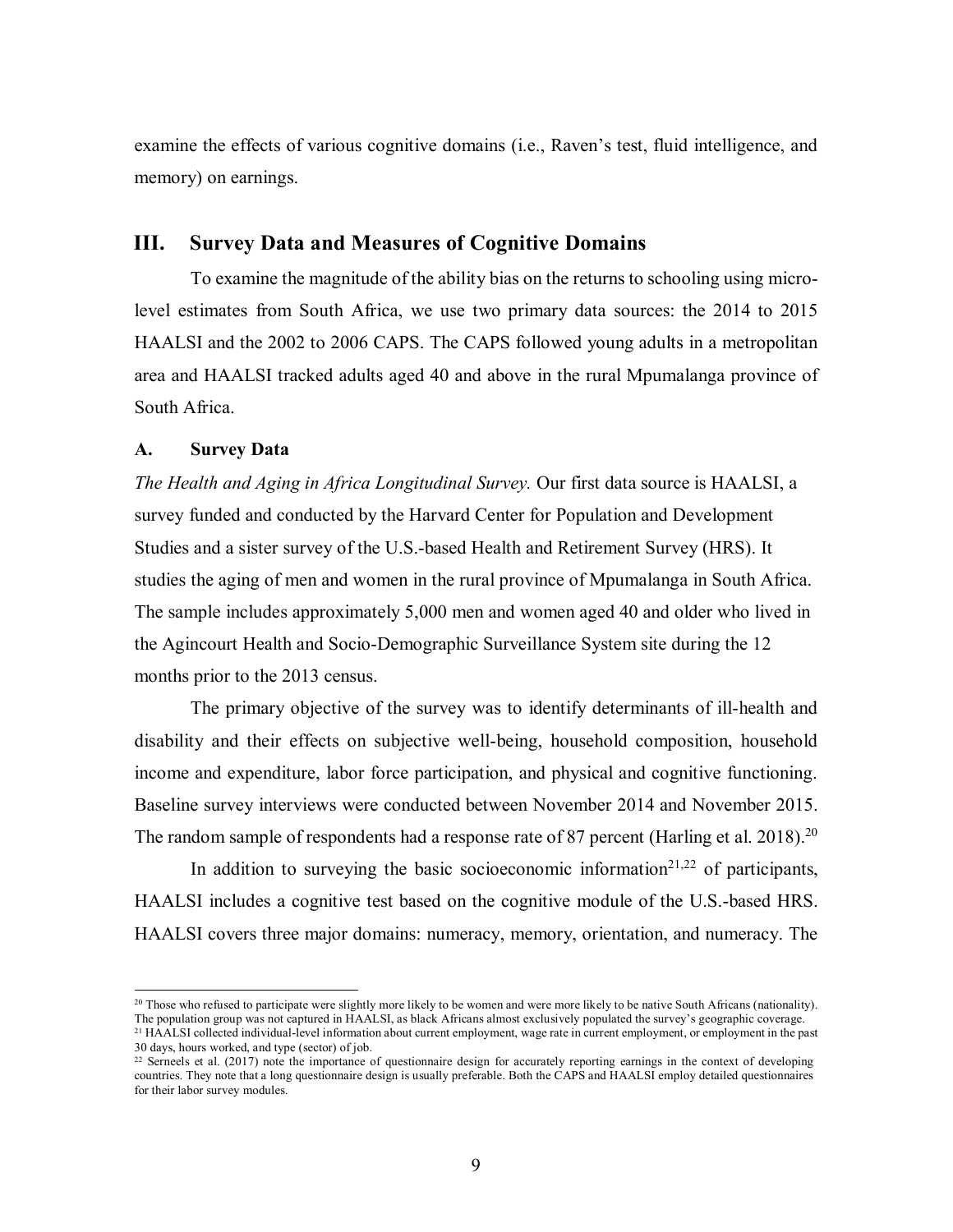numeracy portion contains a counting test and a number pattern recognition test. The memory portion comprises a two-part word memorization test and a self-rated memory test. A self-rated attention assessment is also included.<sup>23</sup>

*The Cape Area Panel Study.* Our second data source is the CAPS. The CAPS tracked young adults and older adults from 2002 to 2009. The primary focus of the CAPS was on young adults aged between 14 and 22 in the metropolitan Cape Town area. The panel sample of young adults comprises 4,752 individual surveys and 46 percent of the survey sample was male.

The first of four waves of this survey comprised 5,291 randomly selected young people in late 2002. With the anticipation of an 80 percent response rate, the completed interviews aligned with the desired sample size of roughly  $4,800.^{24,25}$  In 2003, one-third of the original sample was re-interviewed. The remaining two-thirds of the sample were revisited in 2004. The entire sample was re-interviewed in 2005 and again in 2006. Finally, interviews over the phone in 2009 provided data for a fifth wave. As the primary purpose of this study is to measure the returns to schooling, we primarily consider earnings data from Wave 5, where the greatest number of young adults in the sample are old enough to work.

The CAPS included a cognitive evaluation (the literacy and numeracy evaluation) along with schooling, earnings,  $26$  and socioeconomic data. The evaluation contained 45 questions that were evenly split between literacy and numeracy assessments. It is important to note that, although the evaluation was given in either English or Afrikaans, some individuals primarily spoke Xhosa. Of Xhosa native speakers, 99 percent chose to take the

<sup>&</sup>lt;sup>23</sup> The tests and questions used in the cognitive evaluation are widely supported by psychological and epidemiological research (Harling et al. 2018).

<sup>&</sup>lt;sup>24</sup> The sampling design of the CAPS comprised two stages. The first was the selection of clusters using the 1996 Population Census. The second stage was the selection of households within those clusters. The 1996 Population Census categorized geographic locations with enumeration areas (EAs). To categorize EAs for selecting different population groups, the survey used the 10 percent micro-data from the 1996 Census to identify the number of households belonging to the different population groups by EA. In the second stage, households were selected using aerial photographs of each EA and assigned a number. Like many surveys, low numbers of responses to earnings information limited the number of observations that were useful for analysis. CAPS includes sampling weights to allow adjusting for nonresponse bias for each wave; non-responsiveness can change the representativeness of the sample population.

<sup>&</sup>lt;sup>25</sup> The actual household response rate was 74 percent. The individual response rate for the CAPS was 89.6 percent for young adults conditional on the household having been interviewed. Differences across population groups were much smaller than they were for overall household participation. Response rates for young adults were 93 percent for African young adults, 88 percent for coloured young adults, and 86 percent for white young adults. At the individual level, older respondents tended to have lower response rates although a comparison between the characteristics (mean) of respondents and non-respondents was not reported.

<sup>&</sup>lt;sup>26</sup> The CAPS Labor Module was conducted at an individual level; it collected information on the respondent's labor force activity in Waves 1, 2, 3 and 4.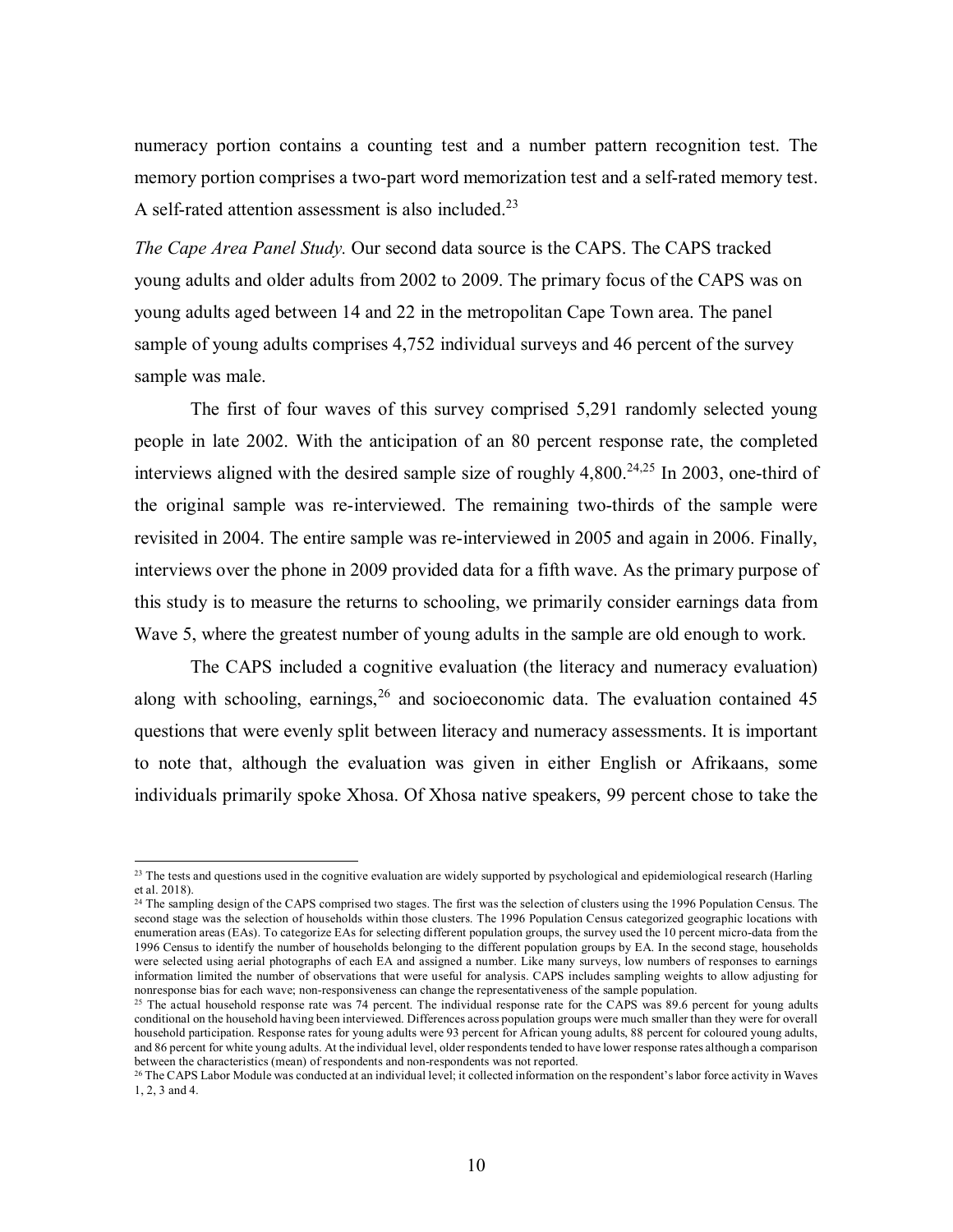English version of the literacy and numeracy evaluation, which evaluated their English language skills as well as cognition.

#### **B. Sample Summary Statistics**

Table 2 provides summary statistics for HAALSI, the CAPS (Wave 5), and data on the same socioeconomic and demographic variables except for the general population from the Quarterly Labour Force Survey (QLFS).<sup>2728</sup> The QLFS is representative of the South African population and is based on South Africa's General Census. Table 2 reports summary statistics from the QLFS to compare the characteristics of the CAPS and HAALSI samples and the general population of South Africa. The two surveyed areas differ substantially in ethnic makeup, the average age of participants, geographic setting, and urbanicity.<sup>29</sup> The rural, northeast sub-district of Agincourt (where HAALSI was administered) has higher poverty rates, lower educational attainment rates, higher unemployment rates, and higher labor migration patterns compared with the location in the CAPS. For the population surveyed by HAALSI, the average age is 54.51 years and the average years of schooling is 3.68. The racial makeup of Agincourt is almost 100 percent black African, although this is not shown in Table 2.

# [Table 2 about here]

Table 2 also reports summary data based on the QLFS on two relevant nationally representative groups: summary statistics of individuals aged from 21 to 29 (reported in column 4) and summary statistics of individuals aged 40 and above (reported in column 8). These groups provide a comparison of the nationally representative survey samples and the two survey samples on which we base our analysis.<sup>30</sup>

 $\overline{a}$ 

<sup>&</sup>lt;sup>27</sup> Appendix Table A1 reports summary statistics for the CAPS as a panel by individual wave.

<sup>&</sup>lt;sup>28</sup> The QLFS sample is based on information collected during the 2001 Population Census implemented by Statistics SA. The QLFS sample was designed to be representative at a provincial level and within provinces at a metro and non-metro level.

<sup>&</sup>lt;sup>29</sup> In contrast to the HAALSI population, the CAPS (Wave 5) population has an average age of 24.88 years and an average schooling attainment of 10.76 years.

<sup>&</sup>lt;sup>30</sup> A comparison of the summary data reported in column (4) (based on the OLFS data) and column 1 shows that the CAPS sample tracks the pattern of the general population in terms of demographic, social, educational, and economic characteristics. One noticeable difference is that the black African population is slightly overrepresented in the CAPS sample compared to the relative percentage of that population group in the QLFS urban subsample.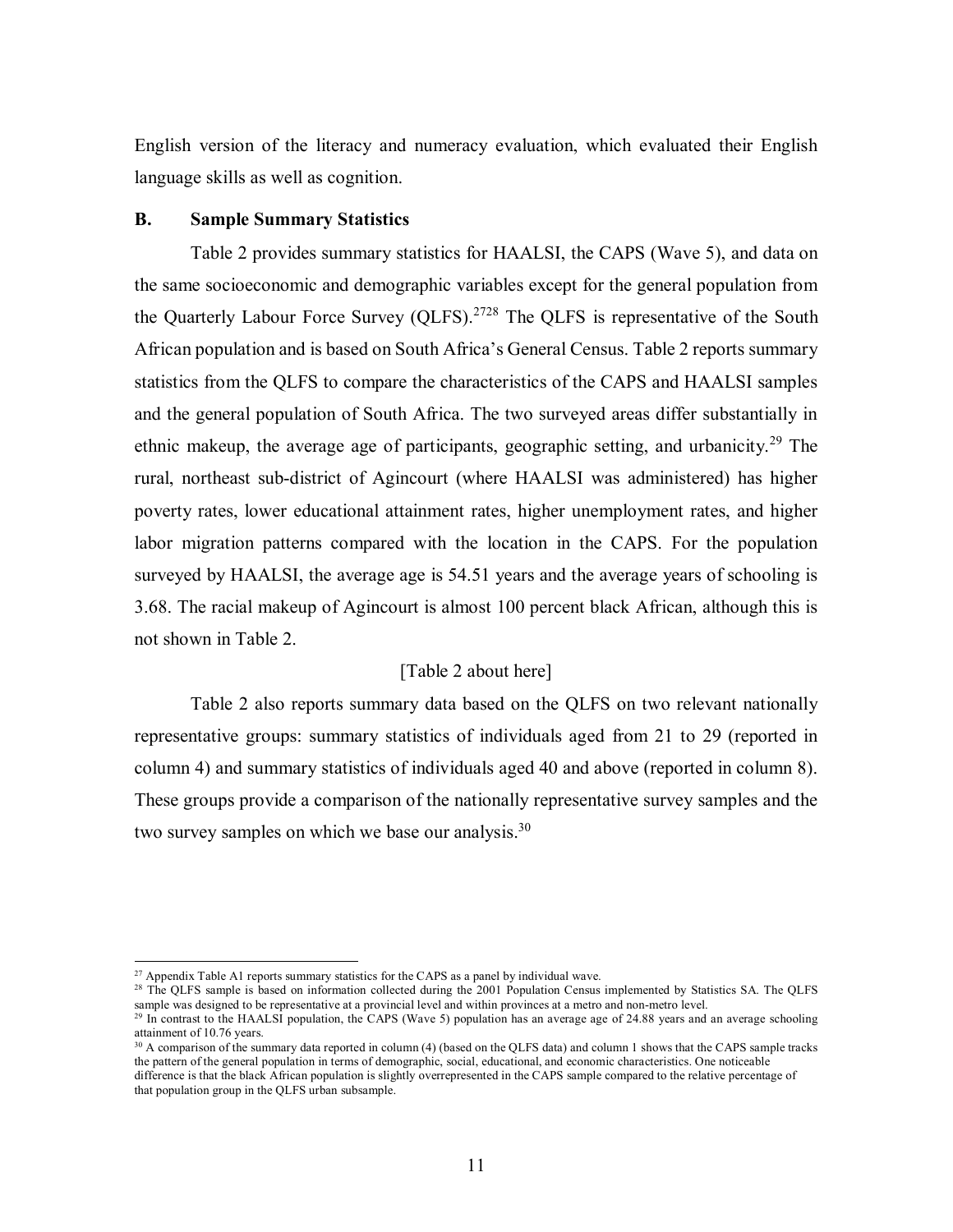# **C. Cognitive Ability Measures in the Surveys**

In addition to collecting household socioeconomic information, both the CAPS and HAALSI collected information on the various domains of cognition (summarized in Appendix Table A2).

In particular, the CAPS measured two domains: literacy and numeracy. The survey instrument included two modules (the literacy and numeracy evaluation modules of the CAPS Wave 1 questionnaire) to quantify these cognitive domains. The evaluation instrument comprised 45 questions relating to literacy and numeracy. For the literacy task, respondents were asked to complete a series of tasks. They were asked to match a word with a visual image that matched the written word. Another task was to choose a word that logically completed a sentence. The final literacy task was to read a passage and respond to various reading comprehension questions about the text. The numeracy score was based on a series of questions. For example, respondents were asked to arrange numbers from smallest to largest. They were also asked to complete logic-related exercises that relied on their ability to count, add, or subtract numbers. Based on the questions in these domains, two aggregate scores (one for literacy and one for numeracy) were created. $31$ 

HAALSI also captured cognitive measurements. The cognition module of HAALSI relates to four domains: memory, attention, orientation, and numeracy.<sup>32,33</sup> Additionally, the instrument included questions to capture self-rated memory and attention.<sup>34</sup> Memory was

<sup>&</sup>lt;sup>31</sup> Based on the aggregate scores, we created one aggregate score using PCA. We accomplish the reduction by estimating weighted linear combinations that contain the cognitive domain measures.

<sup>&</sup>lt;sup>32</sup> Both the CAPS and HAALSI measured a domain associated with numeracy skills. In CAPS, numeracy skills were measured by asking respondents to complete simple algebraic tasks and logic-related exercises that relied on the person's ability to count, add, or subtract numbers. HAALSI captured numeracy skills by asking respondents to count backward and conduct simple computations involving basic mathematical operations such as addition, subtraction, division, multiplication, and percentages. Additionally, HAALSI implemented a common numeracy test called the serial seven task, in which the respondent was asked to subtract seven from 100 in the first step and then continue to subtract seven from the previous number in each subsequent step.

<sup>33</sup> CAPS has a distinct survey domain that measures literacy. HAALSI measures three distinct domains: memory, orientation, and attention. With the exception of numeracy skills, the two surveys measure distinct domains; however, we can gain important insights about the returns to specific cognitive domains from the two surveys.

 $34$  As in the study by Griliches (1977), the cognitive evaluations are not ideal because they are conducted after some schooling has been completed. This could suggest that the wage effect of ability in the returns to schooling estimation is a function of schooling. We address this possibility with a robustness check in our analysis. Although the cognitive ability evaluation may already reflect the earning or schooling trajectory of students by the time the CAPS Wave 1 is conducted, it is unknown how early a cognitive assessment might be necessary to eliminate major interference from education. Additionally, Laajaj and Macours (2017) find cognitive tests consistent and reliable in developing countries. In HAALSI, the cognitive evaluation was designed to measure cognitive performance to indicate symptoms of aging and was not intended for assessing ability as it relates to earnings. An evaluation designed for economic and educational research would be optimal, but no such survey exists in South Africa. Nonetheless, the cognitive assessment was based on an international standard set of questions established by the HRS, which supports the validity of the cognitive domain specification. Furthermore, this strengthens the feasibility of using a proxy for ability in the returns to schooling estimation.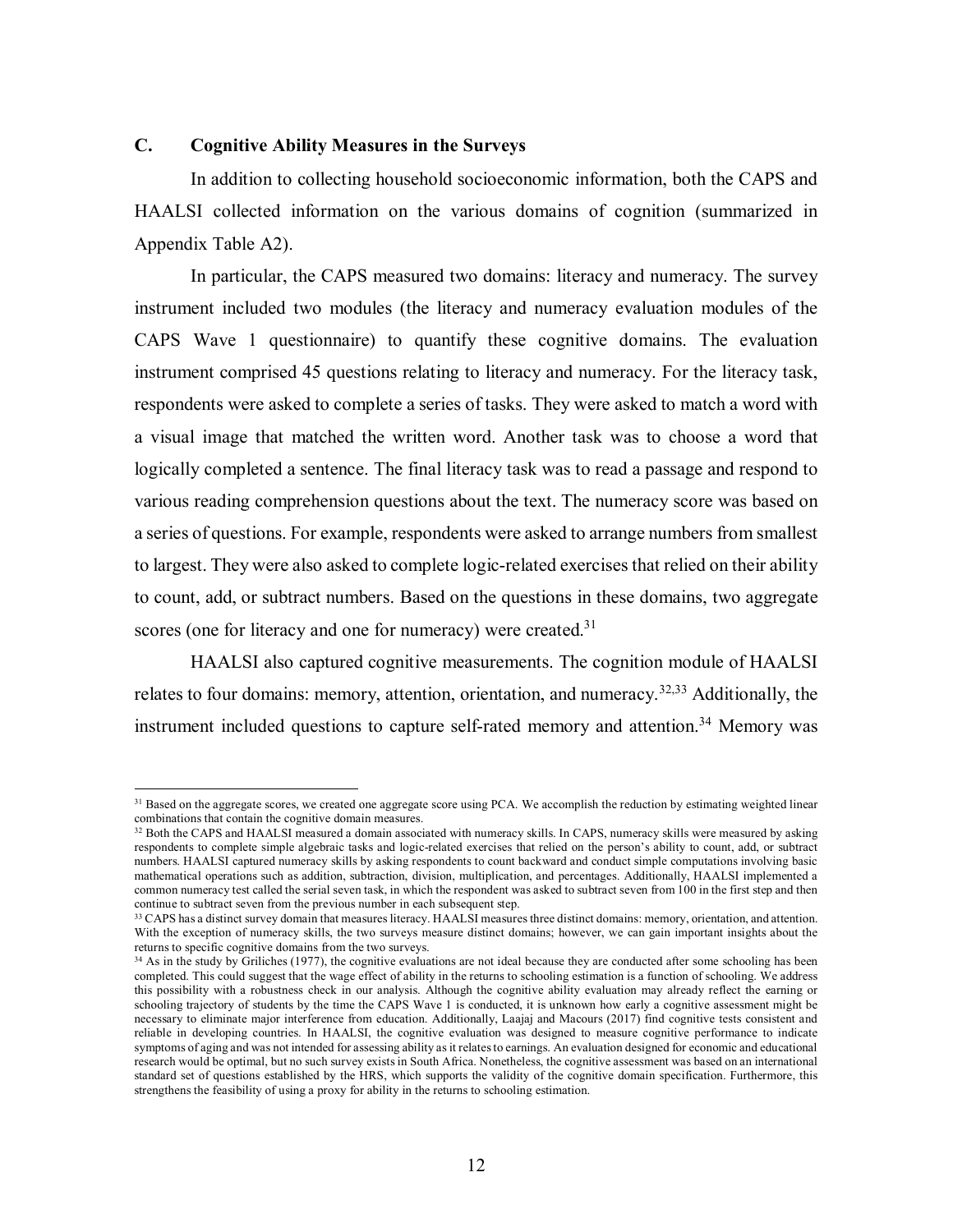measured using a series of orientation questions. Interviewers audio-recorded answers and scored the response accuracy for each item immediately after each response was given. Respondents scored one for each correct answer, with a maximum of four. For the domain of attention, in addition to self-rated attention questions, respondents were given an auditory attention task that assessed selective and sustained attention to words that were repeatedly presented in an audio recording. For the orientation domain, respondents were asked to name the month, date, year, and president. The accuracy of the responses (correct, incorrect, not known, or refusal) was recorded for each question. Numeracy was measured by various tasks in which the respondent was asked to add, subtract, or use logical skills related to number manipulation. Similar to the procedure used for CAPS, we aggregated information from the survey questions that related to each cognitive domain into an index that captures a cognitive domain index based on a score that used PCA.

# **IV. Empirical Strategy**

#### **A. Returns to Schooling: OLS Approach**

The objective of this paper is to estimate the returns to schooling using the two labor surveys, with and without survey measures of cognitive development. Following a long tradition in labor economics based on Mincer (1974) and Heckman, Lochner, and Todd (2006), we estimate a standard Mincer equation using the following specification:

(1) 
$$
\ln y_i = \beta_0 + \beta_{1i} S_i + \beta_{2i} exp_i + \beta_{3i} exp_i^2 + \beta_{4i} Gender_i + \beta_{5i} PopGroup_i + \varepsilon_i,
$$

where  $y_i$  is earnings (monthly earnings reported in the previous month). For each individual *i*,  $S_i$  captures a person's schooling attainment (measured in number of years) and  $exp_i$  and  $exp<sub>i</sub><sup>2</sup>$  capture a person's experience and work experience squared.<sup>35</sup> We include a binary dummy variable for gender (1 if male). Finally, following the population group definitions for South Africa's Census Survey, we also include two binary indicators for population

<sup>&</sup>lt;sup>35</sup> Experience is determined by differencing age and schooling minus six, following Mincer (1974), Boissiere et al. (1985), and Lemieux  $(2006).$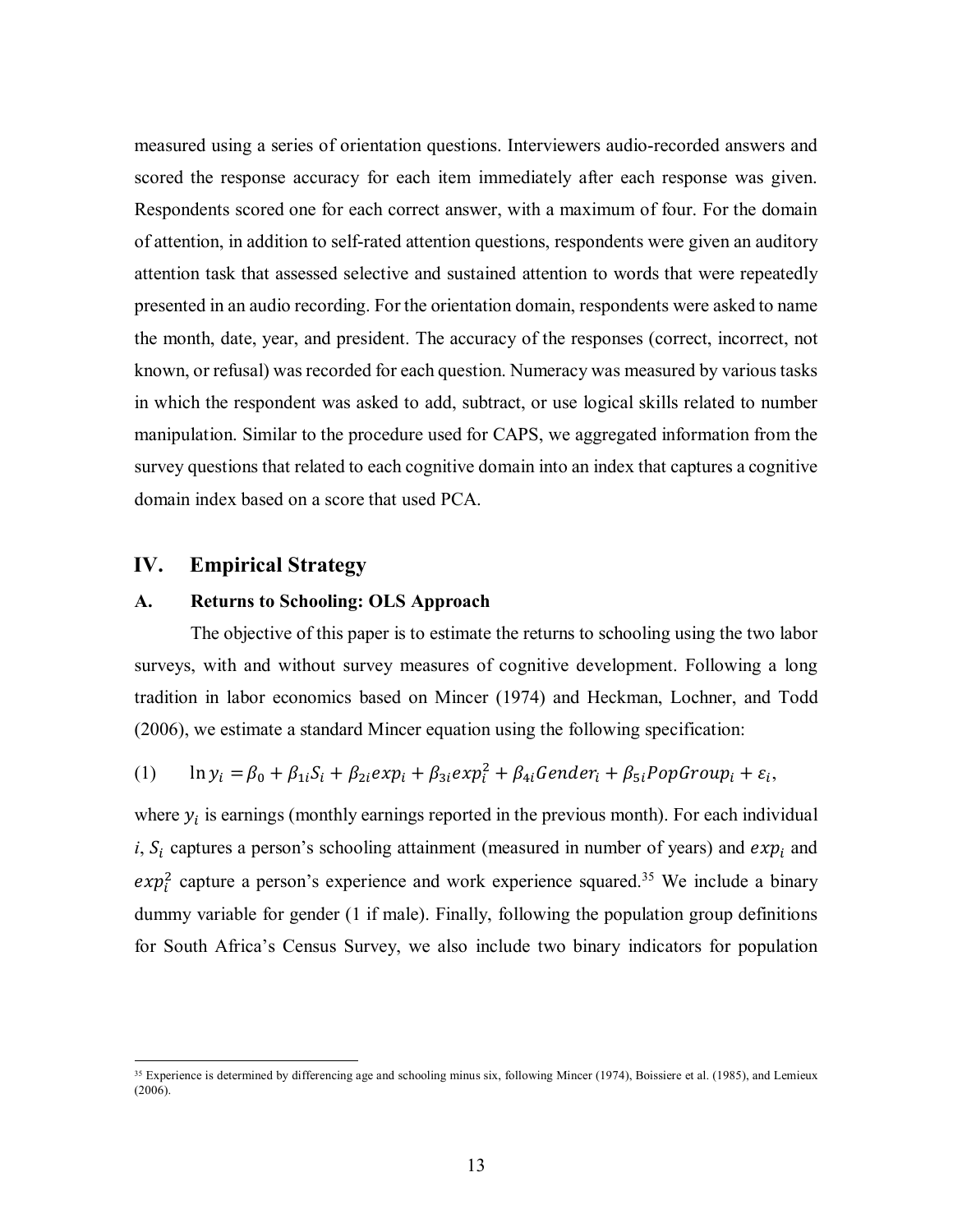group: Black (1 if Black African) and Coloured (1 if Coloured)<sup>36</sup>; the reference population group is White.  $\beta_1$  captures one's rate of return to schooling.

A key problem with measuring the returns to schooling through the earnings– schooling function is that schooling decisions are often not truly exogenous. An individual decision about how much schooling to obtain are likely to also correlate with one's unobserved characteristics. Other factors, such as community background characteristics or the person's innate ability, are likely to have an important influence in one's schooling decision. In the Mincer equations, the omission of variables that capture dimensions of one's ability will lead to an upward bias of the estimate of the return to schooling. These estimations are further susceptible to measurement error and measurement error bias. Individuals often misreport earnings data and precise schooling attainment can be difficult to track in developing countries. Card (2001) points out that OLS estimates of the returns to schooling that rely on observational study designs are largely downward biased, despite ability leading to upward bias of the rate of return to schooling coefficient.

We estimate specification (1) using the CAPS data in two ways: using Wave 5 only and using a panel analysis of Waves 1, 3, 4, 5. The panel analysis is based on the observations with continuous earnings data throughout Waves 1, 3, 4, and 5 and it enables us to estimate the Mincer equation using the panel data structure.

We similarly estimate specification (1) using HAALSI baseline data. The earnings data for HAALSI derive from two variables in the HAALSI questionnaire: current job earnings and last job earnings. All earnings data are adjusted for inflation based on the year the individual was last working. We adjust earnings data to constant 2002 ZARs for all earnings data. To accurately measure the experience variable for individuals who are retired or not working, we transform the age used in the analysis to the age when the individual was last working.<sup>37</sup>

In addition to specification (1), we also estimate the returns to schooling by including measures of cognitive ability:

 $\overline{a}$ 

<sup>36</sup> We use the population group definitions for South Africa's Census Survey. The major population groups are black African, coloured, and white. The reference population group in this specification is white.

<sup>&</sup>lt;sup>37</sup> Without adjusting age, individuals who have been retired for many years would have inaccurately large experience values in relation to their wage, which is likely to create bias in the estimates in our study.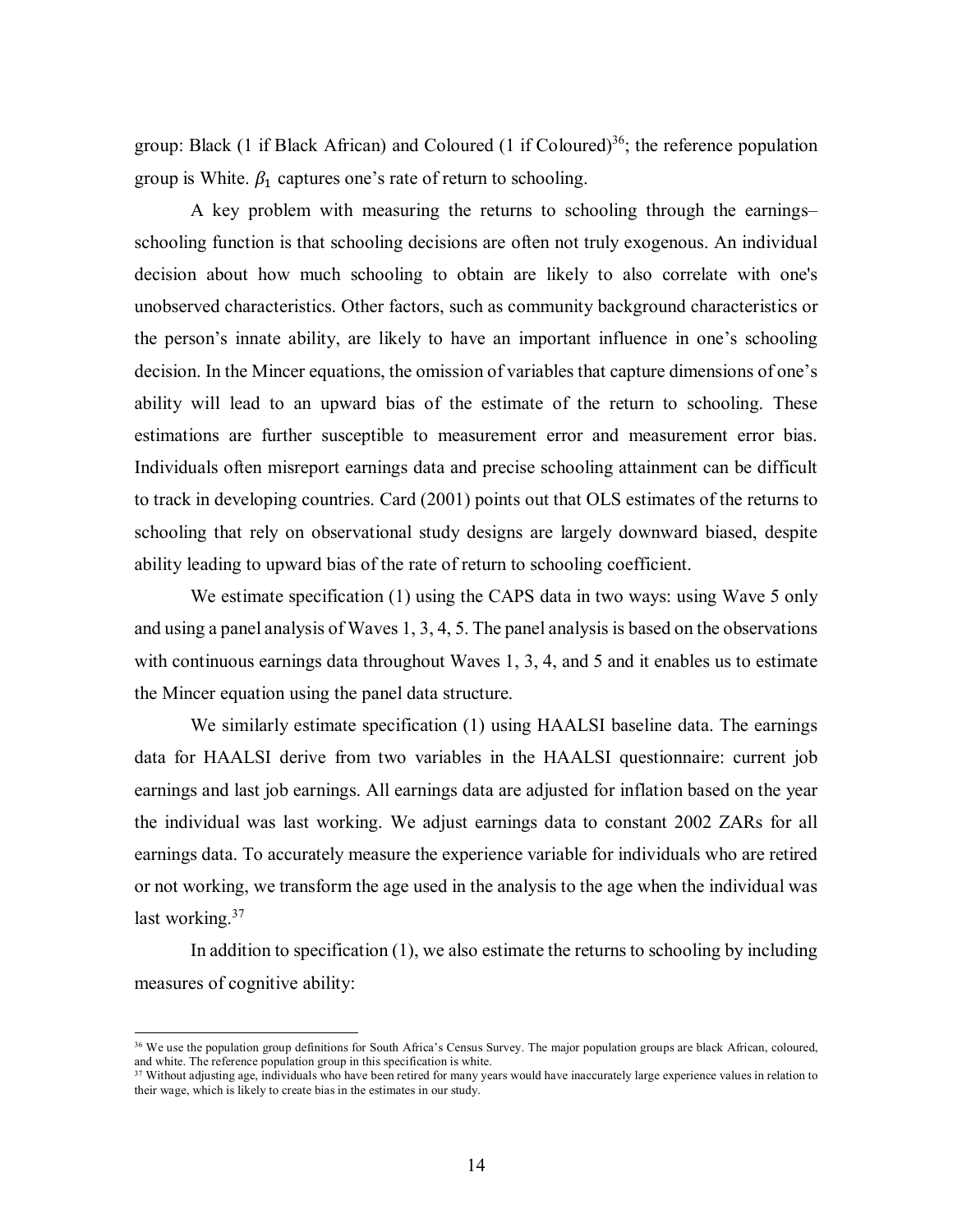(2) 
$$
\ln y_i = \beta_{0i} + \beta_{1i} S_i + \beta_{2i} exp_i + \beta_{3i} exp_i^2 + \beta_{4i} Gender_i + \beta_{5i} PopGroup_i +
$$

$$
\beta_{6i} A_i + \varepsilon_i,
$$

where  $A_i$  is one's cognitive ability index based on survey measures. We also estimate (2) using specific cognitive ability domains by including each specific cognitive ability domain  $(A_{ij})$  as a separate measure:

(3) 
$$
\ln y_i = \beta_{0i} + \beta_{1i} S_i + \beta_{2i} exp_i + \beta_{3i} exp_i^2 + \beta_{4i} Gender_i + \beta_{5i} PopGroup_i + \sum_{i,j=1}^n \beta_{6,j} A_{ij} + \varepsilon_i,
$$

where  $A_{ij}$  is a matrix of *j* cognitive domain components that are measured as an index for each individual. The final specification provides a measure of the significance and magnitude of each cognitive domain to explain earnings differentials.

However, it is necessary to exercise caution when interpreting the coefficients associated with the cognitive measures from the specifications above, as the returns to experience and education do not necessarily reflect returns to accumulated human capital. Because we are interested in labor market rewards to cognitive skills, our goal is to estimate the direct effect of variations in cognitive performance on earnings, not the indirect effects operating via the effects of cognitive scores on the level of schooling attained with the returns to schooling.<sup>38</sup>

### **B. Returns to Schooling: 2SLS Approach**

l.

To tackle the endogenous nature of the schooling variable, numerous studies employ an instrumental variable approach to estimate the returns to schooling (Card 2001). A valid instrumental variable must satisfy two main conditions: relevance and exogeneity.

<sup>&</sup>lt;sup>38</sup> Three estimation caveats need to be highlighted. First, it is not clear how the relevant cognitive measure estimates are to be normalized. One possible solution is to express the effect of a unit change in cognitive ability on labor market outcomes in either units of percentage change in earnings or in standard deviation units of the distribution of earnings. Therefore, the coefficient of the cognitive measure in a log earnings specification provides the effect on the level of income, relative to mean incomes. Alternatively, the normalized regression coefficient provides the effect on income in units, based on the distribution. The first coefficient captures the effect of a unit increase in the cognitive score on earnings. Therefore, this is a reliable measure of the scarcity of cognitive skill. The second measure, which is normalized on the distribution of earnings, captures the importance of the distribution of cognitive skills as a determinant of the distribution of earnings. The square of the normalized regression coefficient captures the effect of the distribution of cognitive skills on the variance of the logarithm of earnings. These two estimates need not move in the same direction. We subsequently present estimates from a specification for the logarithm of the wage with respect to a normalized test score. Therefore, the percentage change in the wage is relative to a change in test scores by a standard deviation. Second, there are difficulties in estimation when we attempt to identify a time trend in the returns to cognitive performance, largely due to the fact that cognitive performance and educational attainment are highly sorted. A third problem stems from the timing of the calculation. The results depend, in part, on when we capture the wage returns to cognitive performance.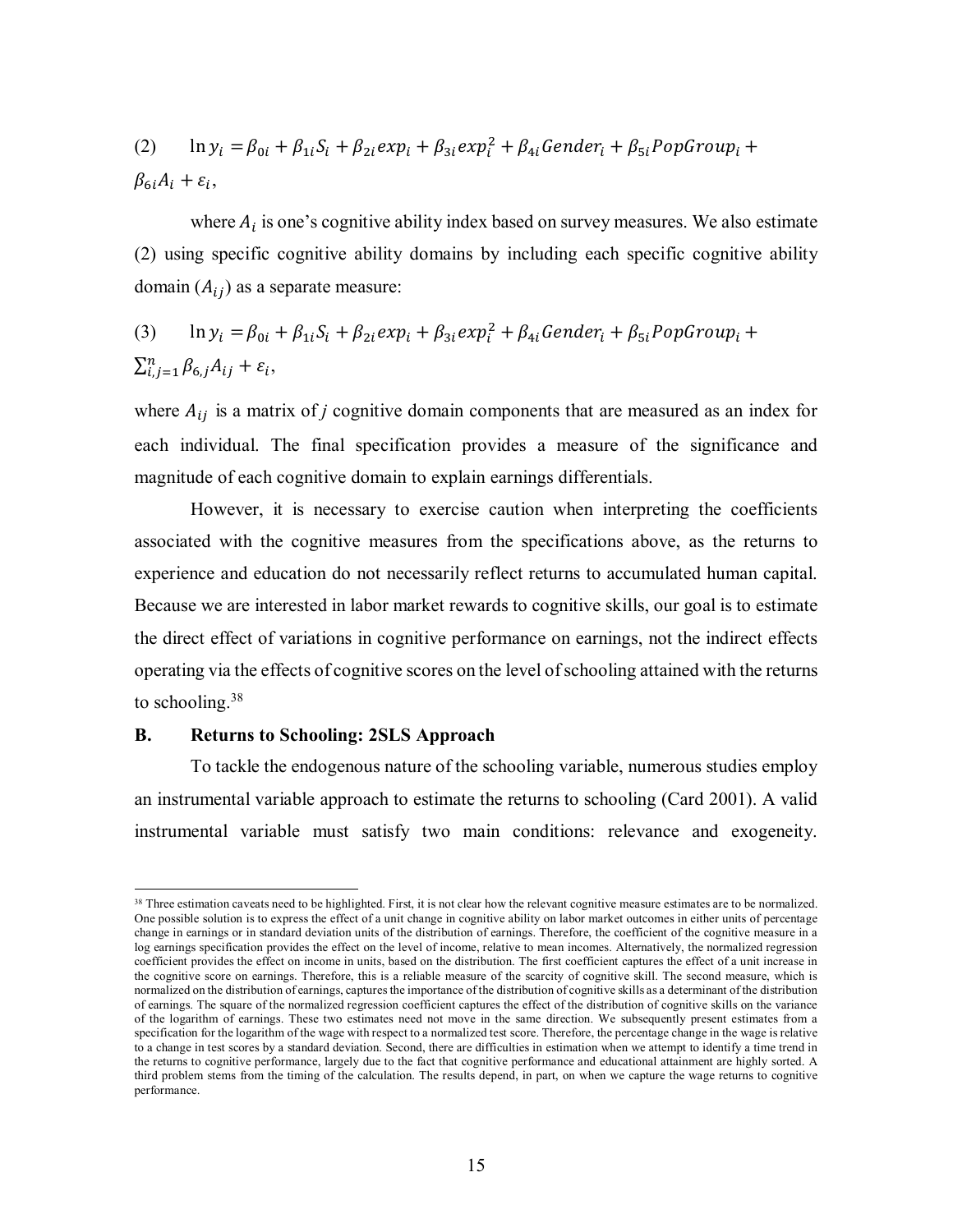Relevance requires that the instrument be correlated with the number of years of schooling that an individual attains. Exogeneity requires that the instrument affect earnings only through the endogenous schooling variable. Previous studies explore a range of potential instruments, including changes in schooling laws (Harmon and Walker 1995), proximity to college (Card 1993), and birth quarters (Angrist and Krueger 1991).<sup>39</sup>

The *South African Schools Act* of 1996 requires students aged from 7 to 15 to complete schooling through the general education and training phase, or grade 9.<sup>40</sup> Because the requirement is based on when each student turns 15, each student becomes exempt from the requirement to complete grade 9 at different times. For example, an individual born in January will have had less education at the completion of the minimum school-leaving requirement than an individual born in May, following a September to June school-year schedule. Thus, this difference in schooling may lead to differences in earnings, which is arguably not correlated with ability. We use a person's quarter-of-birth indicator as a source of identifying variation in schooling completed. Therefore, we create quarter-of-birth dummy variables as instruments for schooling. A standard caveat to this instrumental variable approach is that the school-leaving age induces a sizable effect on when students leave school, so much so that the exogenous shock can be picked up by the proposed instruments. In other settings, some studies have documented that, due to seasonal food constraints, children's gestation during lean seasons may result in lower birth weights or cognitive ability and negatively influence their earnings (Almond and Mazumder 2011; Duncan et al. 2017; Lokshin and Radyakin 2012; Weber et al. 1998). Dorelien (2013) specifically examines for any pattern of seasonality of births in South Africa. The study finds that the pattern is "generally flat" (Dorelien 2013). The potential issue of any seasonality pattern due to seasonal food constraints will most likely only relate to the agricultural subsample in CAPS. The percentage of individuals in the CAPS sample who report their primary occupation in the agriculture, forestry, or fishing industry is approximately 0.5

<sup>&</sup>lt;sup>39</sup>Card (2001) notes that most IV estimates are larger than the corresponding OLS estimates (Card 2001). Several potential explanations could account for this discrepancy: the IV corrects measurement error, the IV induces new biases, or the IV induces increase in education along margins with high returns to more schooling (Imbens and Angrist 1994).

<sup>40</sup> The *South African Schools Act* (No. 84 of 1996) was passed in November 6, 1996 and came into effect on January 1, 1997. Specifically, Chapter 2, Section 3 (1) covers the educational amendment of the Act regarding compulsory education based on either age or grade completion.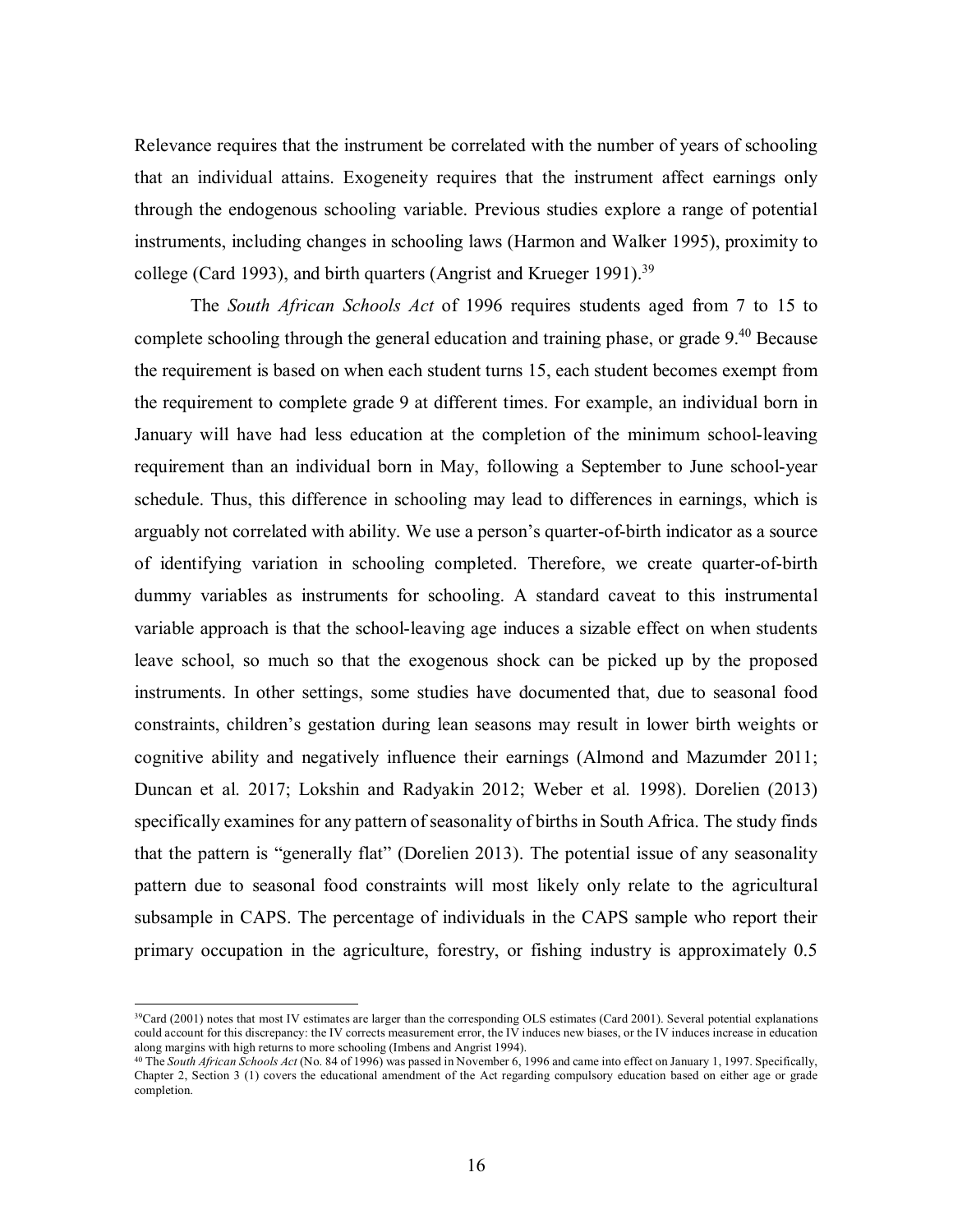percent. This implies that food seasonality is unlikely to constitute a major concern in the CAPS sample. However, we explore for seasonality of births, in particular, whether it is sensitivity to months related to the seasonality of food supply, following the methodology by Lam and Miron (1991) and Dorelien (2013).<sup>41</sup> In these additional analyses, we do not detect any evidence of seasonality of births in the sample.<sup>42</sup> This additional analysis further bolsters the validity of the quarter-of-birth instrument.

Following Angrist and Krueger (1991), we specifically use data on a person's quarter of birth from the CAPS to estimate specification  $(4)$  by instrumenting  $S_{i,j}$  with instruments  $Q_{1i}$  to  $Q_{3i}$ , which denote one's birth quarters. We first regress the schooling variable on three quarter-of-birth dummy variables:

(4) 
$$
S_i = \alpha_i + \delta_{1i}Q_{1i} + \delta_{2i}Q_{2i} + \delta_{3i}Q_{3i} + x_i'\pi_{1,x} + v_{1,i}.
$$

The second stage is based on specifications (1) to (2), as described earlier. In developing countries, the dropout rate before the minimum school-leaving age is likely to be measured more imprecisely than in developed countries. In addition, the measurement error in the self-reported schooling variable is likely to be extremely high. Therefore, a 2SLS analysis, using quarter of birth as an instrument for one's schooling and using data from developing countries, is challenging. Our analysis uses two sources of data: the Wave 5 CAPS and Panels 1, 3, 4, and 5 of the CAPS.

<sup>41</sup> Using data from the CAPS on the month of birth and year of birth for individuals in the CAPS sample, we calculated the *monthly birth amplitude* (the percentage deviation above the expected monthly number of births based on a uniform distribution of births within a year). For example, a monthly amplitude of 110 with an index at 100 means that there are 10 percent more births in that month in comparison with the annual monthly mean. Therefore, amplitude will demonstrate whether there is a birth peak or trough in a particular month. We regress the monthly amplitude on monthly dummies for each month; we do not detect any evidence of statistically significant monthly patterns.

<sup>&</sup>lt;sup>42</sup> In results not reported here, we find no empirical evidence that the seasonality of birth influences any proxies for human capital investments.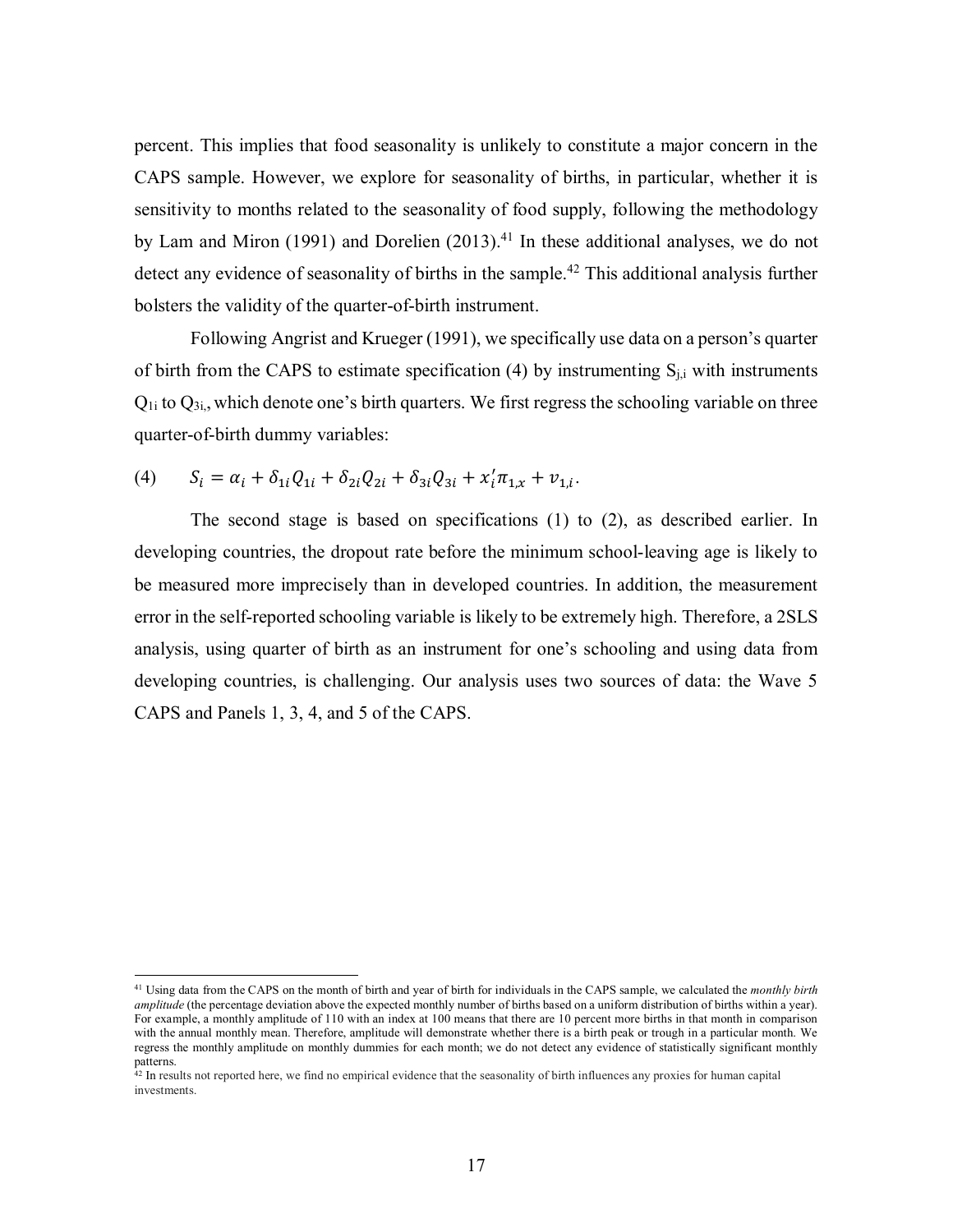# **V. Results: Returns to Schooling and Bounding the Ability Bias**

# **A. Ordinary Least Squares Estimates of the Mincer's Earnings Model**

*Cape Area Panel Study Sample.* Tables 3, 4, and 5 present the OLS estimates based on specifications (1) to (3), discussed in section IV.<sup>43</sup>

Table 3, column (1), presents the OLS estimates of the Mincer equation without measures of cognitive ability. Column (2) includes the aggregate cognitive ability index. Column (3) includes the distinct ability domain measures for the two ability domains in the CAPS, with one index for literacy and one for numeracy.<sup>44</sup> The coefficient estimate, reported in column (1), of the schooling variable shows that, for each additional year of schooling that is acquired, an individual's earnings increase by 14 percent. Once we account for the aggregate ability measure, the schooling coefficient, reported in column (2) and column (3), drops by two to three percent. The drop in the schooling coefficient estimate implies the presence of large ability bias in the OLS estimation of the return to schooling. This pattern of the estimated effect size for the schooling variable (i.e., approximately 11 percent of increased earnings associated with each additional year of schooling) is considerably smaller than previous empirical estimates of the returns to schooling in South Africa (Salisbury 2016). Table 3 also shows a substantial earnings gap between blacks/coloured and white. This earnings gap between is reduced, by approximately a third, once the ability measures are included.<sup>45</sup> In contrast, the gender earnings gap is not affected after the inclusion of the ability measures.

# [Table 3 about here]

Table 4 reports the results based on the CAPS panel dataset, which is based on Waves 1, 3, 4, and 5. In Table 4, column (1), we report the OLS estimates without including an ability measure. The estimated effect size for the continuous schooling variable is a 16 percent increase in earnings for each additional year of schooling. Table 4, column (2),

 $\overline{a}$ 

<sup>43</sup> The reported standard errors are corrected for cluster correlation, following Cameron et al. (2008) and Esarey and Menger (2018).

<sup>44</sup> We also examine whether the raw proxies for ability measures are influenced by a schooling gradient at the time of the cognitive evaluations in Wave 1. We revisit the issue in detail in the sections covering additional robustness checks. In this additional robustness check, we reconstruct the ability proxy measures following the methodological approach in (Cascio and Lewis 2006; Dahl and Lochner 2012). Based on the methodology in these studies, we find no evidence that the reconstructed cognitive measures are causally dependent on differences in schooling levels. The results based on the reconstructed ability measure remain consistent in both magnitude and statistical significance with the results reported in this section.

<sup>&</sup>lt;sup>45</sup> This result mirrors a similar finding found in Neal and Johnson (1996), a study that examines the U.S. racial wage gap using data from the National Longitudinal Survey of Youth.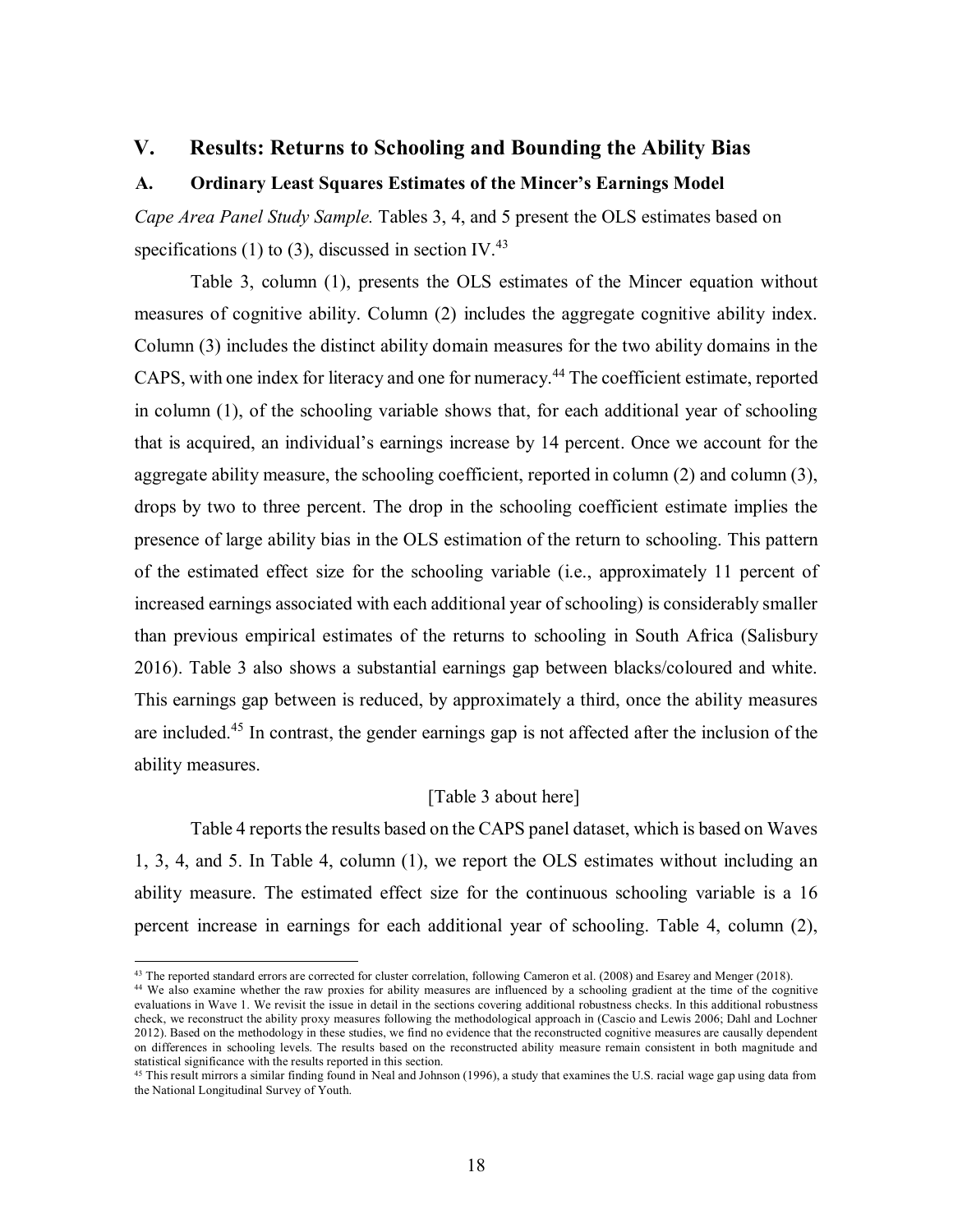includes the aggregate ability measure. Table 4, column (3), presents estimates based on the separate cognitive domain measures; the effect size in both columns is a 14 percent increase, which is associated with an additional year of schooling, holding all else constant. The estimated coefficient of the returns to schooling based on the panel survey is only slightly larger compared with the estimated coefficient based only on Wave 5, once we control for ability measures.

## [Table 4 about here]

*HAALSI Sample.* Table 5 reports the estimates from the OLS estimation using the HAALSI sample. Table 5 presents specification (1), the standard Mincer specification without an ability proxy, whereas specification (2) and specification (3) include the aggregate ability index (see column 2) or only the distinct cognitive domain measures (see column 3). Similar to the results presented in Table 3, the empirical estimates of the returns to schooling presented in Table 5 are strikingly similar.<sup>46</sup> The estimate implies approximately 10 percent higher earnings associated with each additional year of schooling acquired. The difference between columns (1) and (2)—the implied ability bias associated with this rural sample—is approximately one percent.

# [Table 5 about here]

Furthermore, we break the ability score into specific cognitive domains, and we account for each domain in the Mincer specification. The only two measures of cognitive domains that are statistically significant are memory and orientation, with effect sizes of approximately 10 and 7 percent, respectively. Therefore, it is likely that the omission of some measures of these two cognitive domains (i.e., the measures for memory and orientation) accounts for the ability bias in the naïve OLS estimation. We cannot reject the null hypothesis that other cognitive domains of numeracy and attention are significant predictors of a person's earnings.

<sup>46</sup> Similar to the analysis based on the CAPS sample, the inclusion of the ability measures does not affect the gender earnings gap.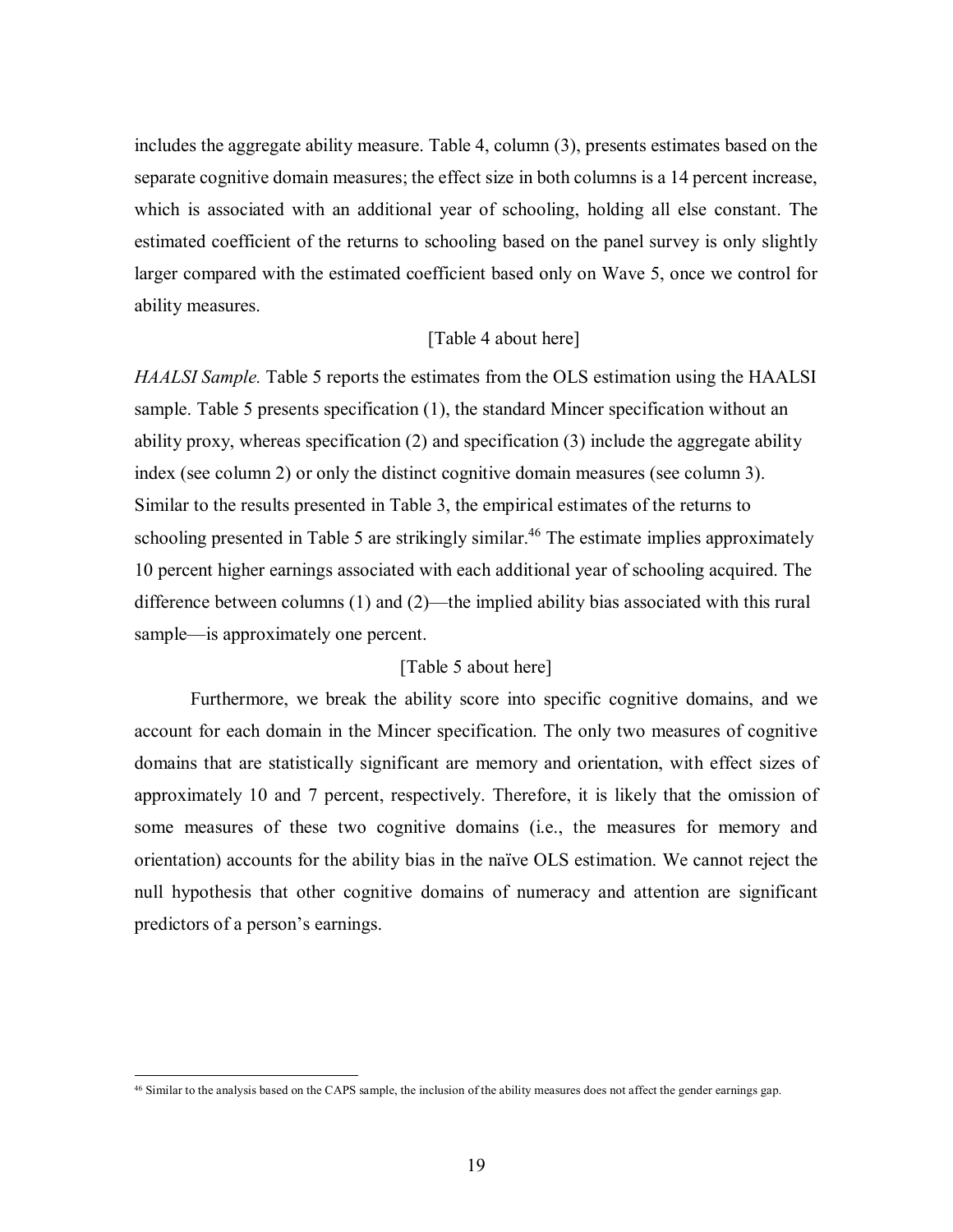# **B. Instrumental Variable Estimates of the Returns to Schooling**

*Cape Area Panel Study Sample.* Next, we instrument for a person's schooling using data on their quarter of birth. Tables 6 and 7 present the 2SLS estimates.<sup>47</sup> Because the CAPS sample is already based on adolescents, the sample is restricted to adolescents who are subject to the compulsory school law. As noted previously, the exclusion restriction for the validity of Q1 to Q3 as instruments require no direct relationship between the quarter of birth and earnings. Thus, birth timing should not have a direct effect on a person's wages, but rather should affect wages only through the relationship with completed schooling induced by compulsory education laws. Table 6 presents estimates of the first stage, in which education is regressed on the quarter-of-birth instruments. Table 6 reports how the proposed instruments (Q1–Q3) that are used as a source of identifying variation for schooling  $(S_{ii})$  influence a person's schooling decisions.<sup>48</sup> Although the results in Table 6 pass the standard F-test for a strong first stage, not all quarter-of-birth binary variables are statistically significant predictors of a person's educational attainment. Table 7 reports the second stage of the 2SLS estimation of the returns to education.<sup>49</sup>

# [Table 6 about here] [Table 7 about here]

Due to the extremely small sample size (401 observations), the second stage estimates are insignificant but are very close to the 10 percent level. The imprecisely estimated effect size on the schooling variable, however, does provide some information. Most of the IV-based estimation shows higher estimates of the returns to schooling compared with the OLS estimates. The effect size is approximately 28 percent, which is associated with an additional year of schooling attained, although the IV estimates are not significant at the 10 percent level.

To assess the impact of educational attainment and the cognitive measures, we also use an additional instrumental variable based on the CAPS data. Specifically, we use school

<sup>47</sup> We report clustered standard errors following Cameron et al. (2008) and Esarey and Menger (2018).

<sup>&</sup>lt;sup>48</sup> We use a <sub>ii</sub> subscript (j denoting each survey wave) because the 2SLS estimation is based on all CAPS waves as a panel.

<sup>&</sup>lt;sup>49</sup> Individuals younger than 15 years old are excluded, because they are not able to exercise the minimum school-leaving age exemption for compulsory schooling. The minimum school-leaving age is 15, which is typically the age of lower secondary school attainment. Therefore, the regression is restricted to a maximum schooling attainment of 10th grade. The distribution of schooling attainment in the CAPS sample has an average level of 7.59 among 15-year-olds, so it is unreasonable to assume that most 15-year-olds have attained the national standard of 9th grade by the age of 15. Instead, students in 7th and 8th grade are likely to be affected by the minimum schoolleaving age.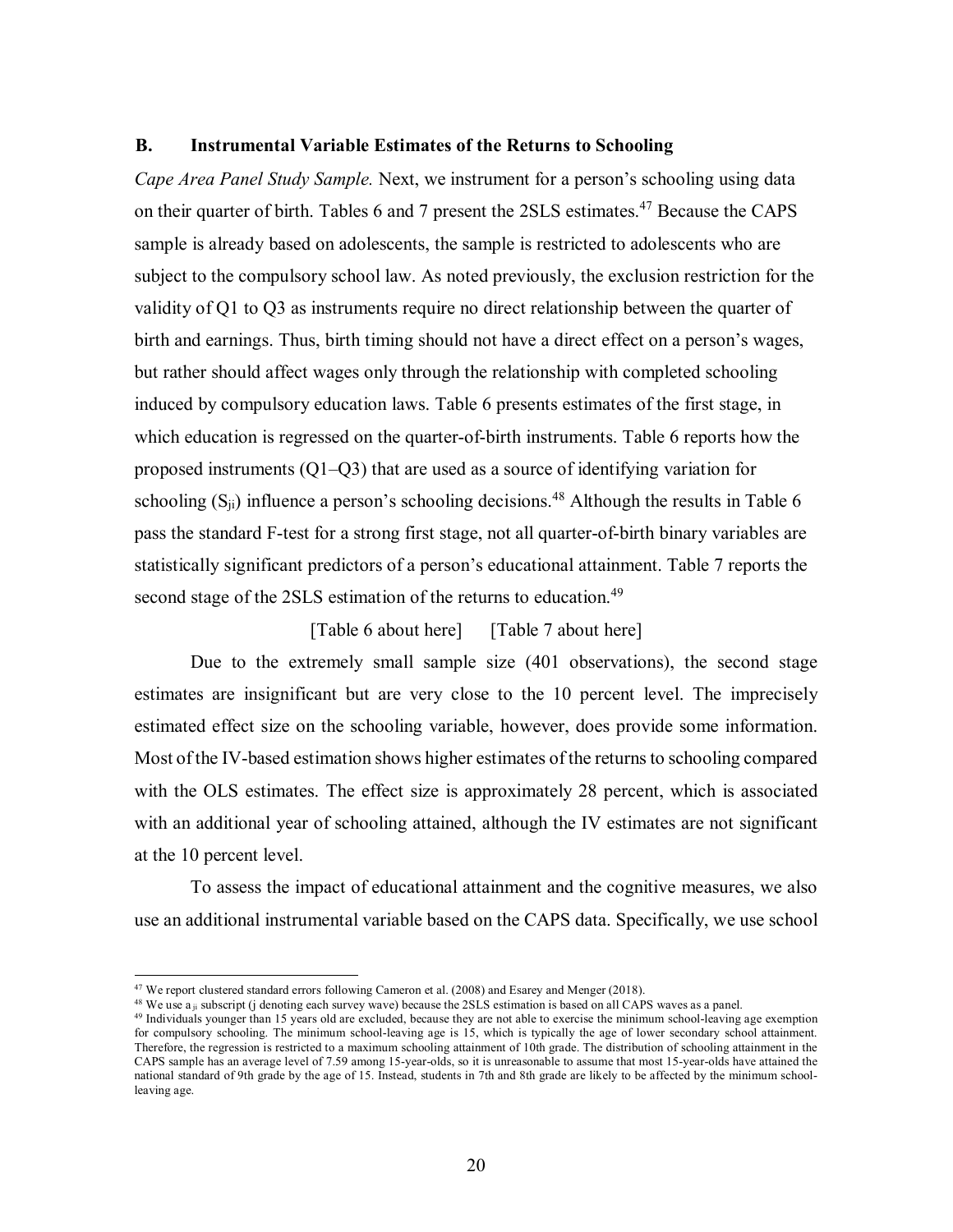fees in the CAPS as an instrument for a person's educational attainment. Factors from the supply side (related to schooling) are an obvious source of identifying variation that can be used for estimating demand-side parameters. Assuming that school fees are independent of taste and ability factors, we can use this variable as a source of exogenous variation in educational attainment<sup>50</sup> and in an auxiliary IV estimation scheme. In the U.S. context, empirical papers have previously used school fees as an instrument for schooling (Card 1999; Kane and Rouse 1993). In South Africa, enrollment at the secondary school level can be particularly sensitive to school fees (Fiske and Ladd 2003, 2004). Borkum (2012) uses data from South Africa and demonstrates that school enrollment is particularly sensitive to school fees at the secondary school level. For the CAPS sample, in Wave 1 and Wave 2, the survey questionnaire asked respondents about school fees that were paid.<sup>51</sup> We use this information to instrument for one's educational attainment with the total reported school fees.<sup>52</sup> We report the results for this additional 2SLS estimation in Table 8. Based on this instrument, although the effect size is slightly lower than the one that is based on the quarterof-birth instrument, the pattern of the results remains consistent with the results reported in Table 7. Three explanations can generally account for the difference between the OLS and IV estimates. First, measurement error generally generates downward bias in the OLS estimates. Second, it could be that individuals of higher ability tend to get more education causing upwards bias in the OLS estimates; our proxies of ability could account for some but not for all variation in ability. Third, the IV estimation relies on identifying variation based on the so-called group of "compliers", which could have relatively high returns to education (Imbens and Angrist 1994; Angrist, Imbens and Rubin 1996; Imbens and Rubin 1997). In the context of our data, the difference between the OLS and IV estimates is likely due to the 2SLS estimates living off identifying variation from individuals with high marginal returns to schooling. In analyses not reported in the tables, we find that the complier population is comprised of individuals who are more likely to be very low-income, more

 $\overline{a}$ 

<sup>50</sup> Grubb (1989), Rouse (1994, 1995, 1998), and Kane (1994, 1995) demonstrate that tuition fees and educational expenses can be an important determinant of educational attainment.

 $<sup>51</sup>$  Given the sample, the educational level for the nearest school refers to primary and secondary schools.</sup>

<sup>52</sup> School fees might not be a valid instrument in a setting in which families move to certain communities because of their characteristics (if these characteristics are related to the school fees) or if school placement is nonrandom and related to fees (Pitt et al. 1993; Rosenzweig and Wolpin 1986).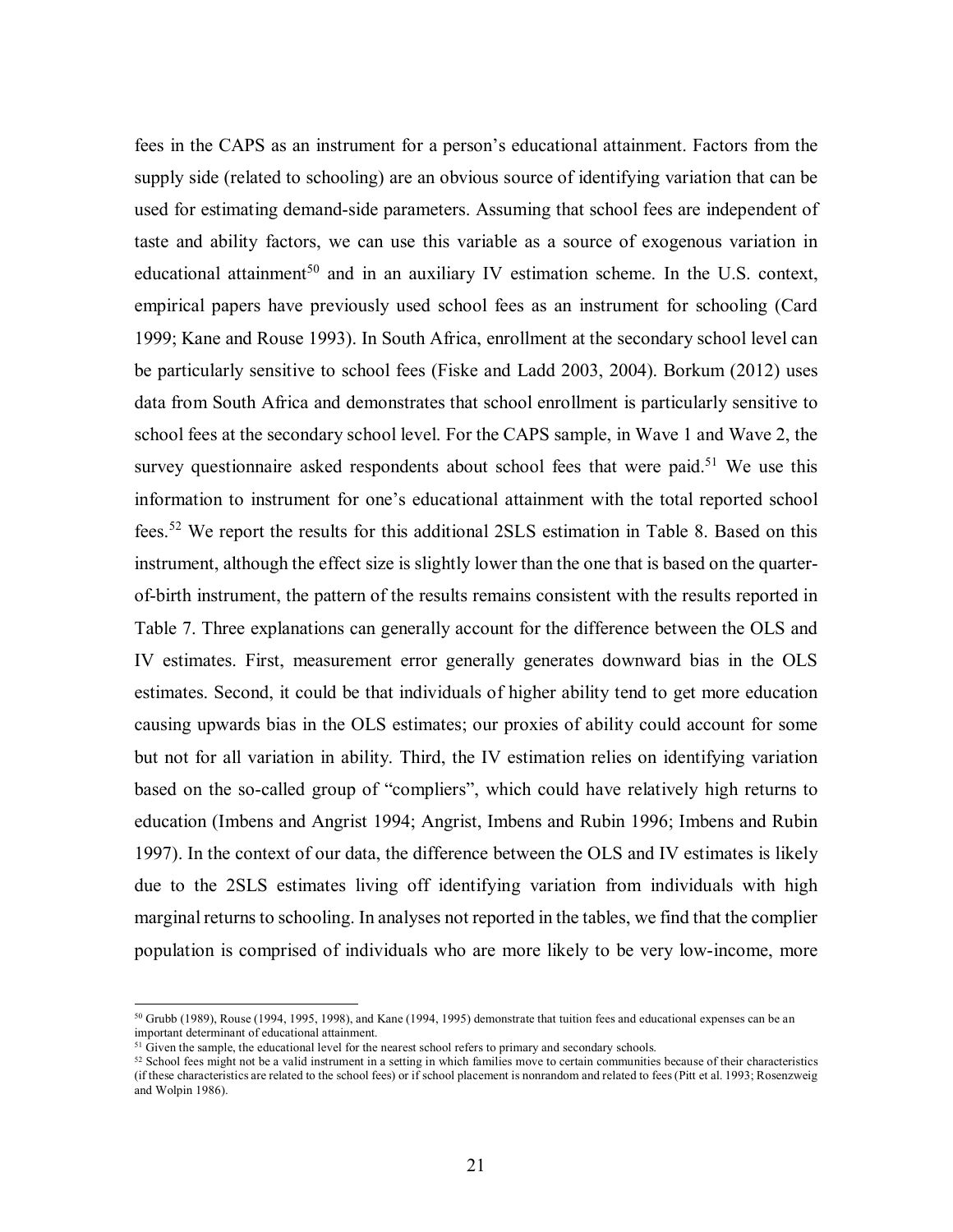likely to be female, more likely to be quite young (less than 20 years old), and are more likely to be non-white.

We report a summary of the main OLS results, based on the specifications above, in Table 9.

# [Table 8 about here] [Table 9 about here]

# **C. Ordinary Least Square Estimates of Returns to Schooling by Schooling Levels**

Table 10 reports estimates of the returns to schooling regression by schooling tier for both the CAPS and HAALSI samples.

# [Table 10 about here]

Table 10 reports the results with the reference category being individuals with no schooling or less than primary schooling. The estimated effect size for the various schooling tiers reports the highest returns to completing upper-secondary schooling. If a person completes upper-secondary schooling, his or her increase in earnings is approximately 140 percent higher than the earnings of a person with less than primary schooling or no schooling at all. A particularly striking finding is the magnitude of the coefficient estimates for the completion of upper secondary schooling among the rural HAALSI sample. The associated effect size for the completion of the upper-secondary schooling among the HAALSI sample is almost double that of the CAPS sample.

Table 10 reports the effect size for the aggregate standardized cognitive score for the HAALSI sample. In column (2), we note that a standard deviation increase in the aggregate cognitive score is comparable to the effect size associated with the returns to schooling if a person completes only primary schooling—relative to someone who completes no schooling at all. The effect size for the aggregate ability measure in the CAPS sample (i.e., the urban sample in South Africa) is slightly larger than the effect size for the aggregate ability measure based on HAALSI.

# **D. Effect Size Estimates on the Returns to Specific Cognitive Domains in the Rural and Urban Samples**

The results in Table 3, Table 5, and Table 10 also present estimates of the effect sizes of specific cognitive domain measurements for the labor market outcomes in the two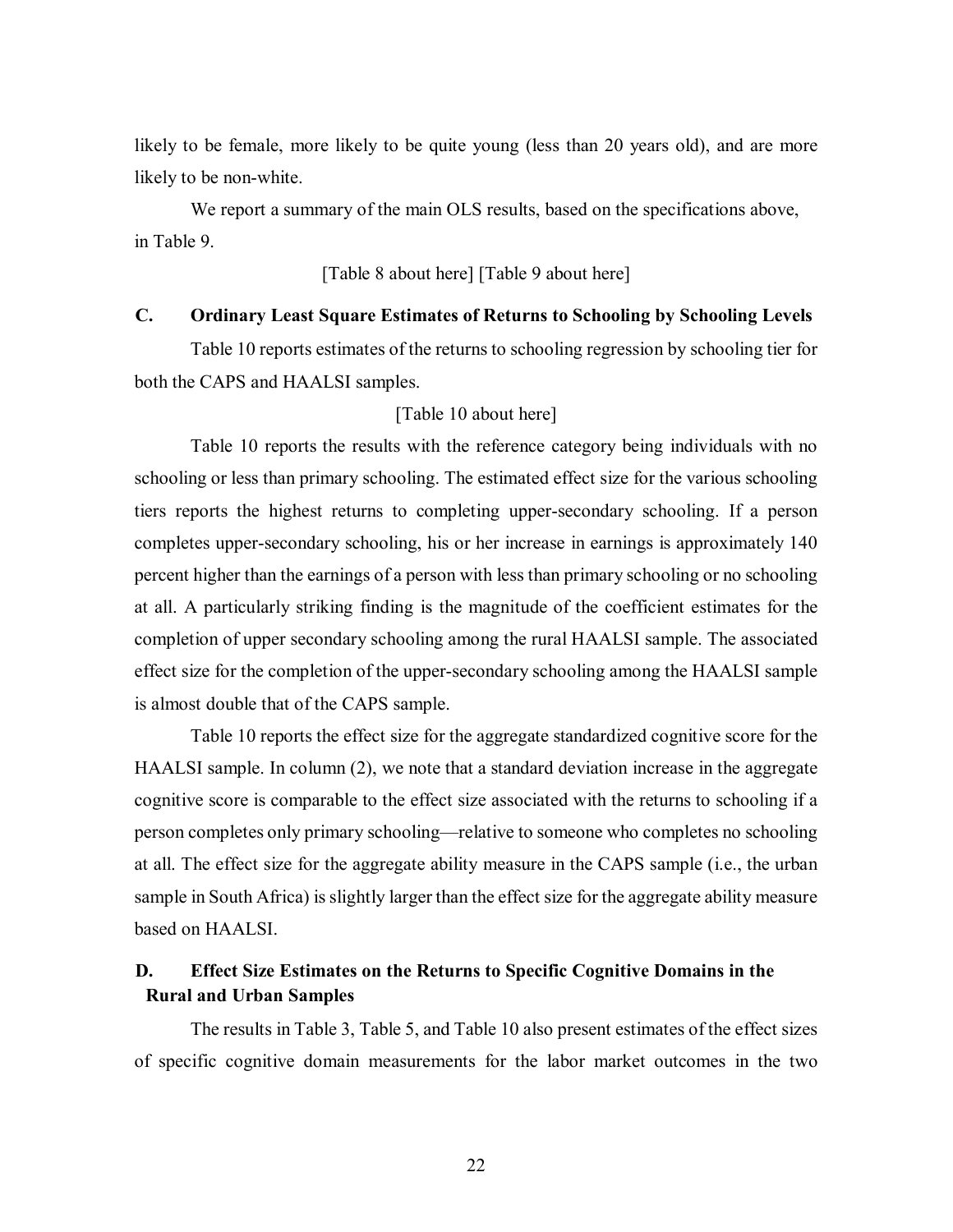samples. Of the four cognitive domains discussed in Section II.B, HAALSI captures three: attention, memory, and higher-order cognitive functions. HAALSI lacks a measure of inhibitory control. The CAPS captures only one major domain: the higher-order cognitive functions (captured by numeracy and literacy skills). HAALSI and CAPS overlap, as both study measures contain numeracy skills.

We examine the effect of each cognitive domain on individual earnings. Table 3 reports the effect sizes associated with the returns to specific cognitive skills in the CAPS (the urban sample). The reported results for numeracy are statistically significant at the 5 percent level. The effect size that is associated with numeracy is noticeably larger, denoting greater importance of numeracy skills for the earnings outcome among the CAPS sample. Although, from a causal standpoint, the results should be interpreted cautiously, the effect size associated with a standard deviation improvement in the numeracy test is of the same magnitude as the effect size associated with the continuous schooling variable.

Similarly, Table 5 reports the effect sizes associated with the returns to specific cognitive skills in HAALSI (the rural sample). Only the reported results for the domains of memory and orientation are statistically significant, and only the memory domain is at the 1 percent level. The effect size associated with memory skills is approximately equivalent to the magnitude of the effect size associated with the continuous schooling variable among the HAALSI respondents. Finally, Table 10 reports the effect sizes for both survey samples using dichotomous schooling level tiers. The pattern of the results reported in Table 3 and Table 5 remains consistent; only the numeracy skills strongly influence earnings in the CAPS sample. For the HAALSI sample, memory and orientation have the largest effect sizes, which are approximately the same. The effect of numeracy is measured in the HAALSI sample, although the effect size is not statistically significant.

Based on these two samples, the overarching pattern is that executive functioning is more important in the rural sample, whereas higher-order cognitive skills are more important in the urban sample. Executive functions include basic cognitive processes, such as attentional control, inhibitory control, working memory, and cognitive flexibility. As noted earlier, in the rural sample, memory and orientation are the only two domains that are statistically significant predictors of earnings. Both domains fall under executive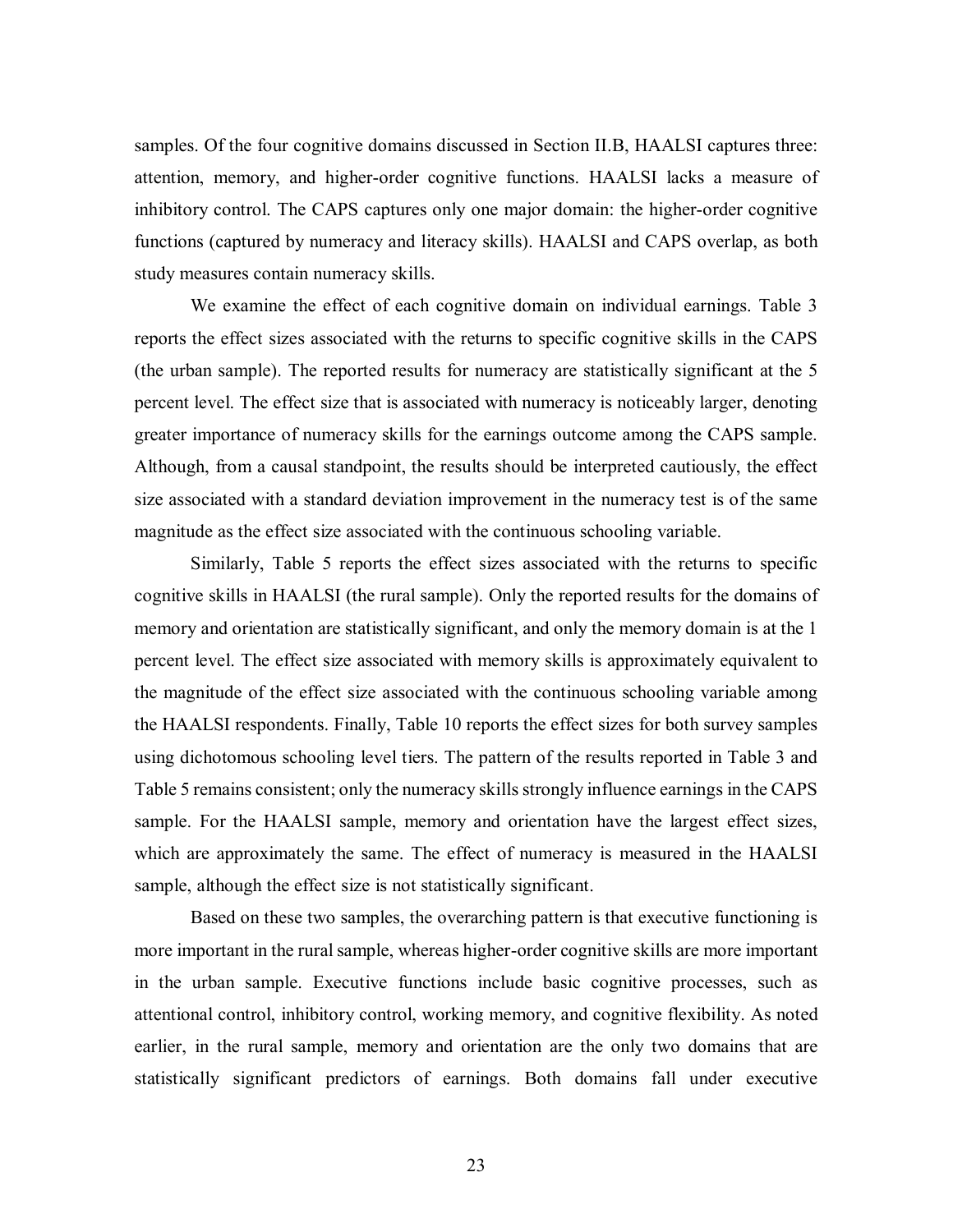functioning. Although numeracy is tested in both samples, it is a statistically significant predictor of earnings only in the urban sample (i.e., the CAPS data). There is limited information in the HAALSI sample, in addition to methodological differences between how the two surveys capture occupational and industry-level data among those who report being employed. As such, it is not possible to fully examine the extent to which differences in occupational distributions or sector capital levels between the two samples influence the returns to higher-order cognitive skills in the urban sample. It is likely that other competing explanations also play an important role—for example, differences between the demographic compositions of workers, age-specific effects, or urbanity and space differences that bid up returns to labor and cognitive domains due to demand differences across geographic space.

# **VI. Robustness Checks**

Next, we present a couple of robustness analyses to further investigate the magnitude of the 2SLS estimates of the returns to schooling. Specifically, we use an additional IV for a person's schooling. The second robustness check examines a potential concern related to the issue that the proxy measures for the cognitive skill domains could be affected by the level of schooling. We address this concern by reconstructing an alternative measure for cognitive abilities.

#### **A. Alternative Instrumental Variables**

We further examine the validity of effect size estimates based on the 2SLS approach by using the idiosyncratic features of the South African educational system and in particular, the interplay between racial identity and access to education under apartheid. Specifically, we instrument an individual's educational attainment with his or her year of birth interacted with that person's population group status.<sup>53</sup> Appendix A reports the results based on this additional 2SLS approach (see Online Appendix Table A3). We find that all of the main

<sup>&</sup>lt;sup>53</sup> The assumption in this additional approach is that the effect of racial identity interacted with year of birth influences earnings only through individual educational attainment gradient, an assumption that is fundamentally untestable.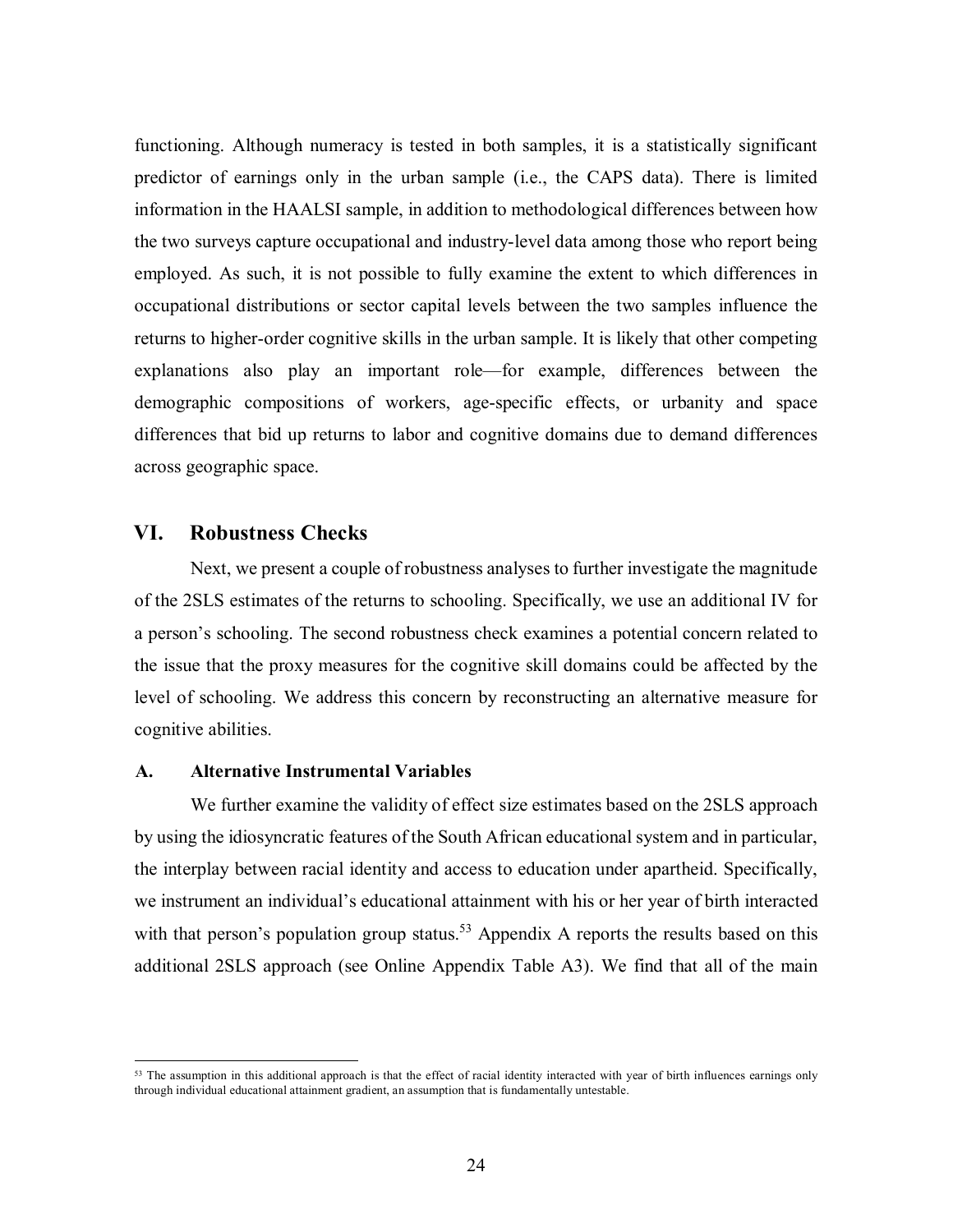effect estimates are in the range of the estimates we find using the main instrument (i.e., quarter of birth) reported in Tables 7-9.

#### **B. Reconstructed Cognitive Evaluation Measures**

Next, we attempt to address a potential issue in the cognitive scores in the CAPS. Following the pioneering work of Spearman (1927), previous research uses U.S. data and argues that age differentials may affect test scores because of differences in educational attainment (Cascio and Lewis 2006; Hansen et al. 2004; Keane and Wolpin 1997; Heckman and Vytlacil 2001) or maturity. We conduct additional statistical tests to test this hypothesis in our setting. We examine whether the literacy and numeracy evaluation measurements increase with age or whether individuals of the same age, but different educational gradients, exhibit higher literacy and numeracy measures. We report the results in Online Appendix B, Table B1 through to Table B5. We fail to detect evidence to support that the cognitive measures are affected by an educational gradient.<sup>54</sup> The pattern of the results remains consistent with the results reported in Table 3 through Table 10.

# **VII. Discussion and Concluding Remarks**

 $\overline{a}$ 

Numerous studies have investigated the monetary returns to education in developed countries. Most studies using data from developing countries that examine the relationship between years of education and wages are based on naïve OLS estimations. For sub-Saharan Africa, where rates of poverty are among the highest in the world (World Bank 2016), finding effective levers to boost educational outcomes are especially important. Therefore, the issue of the measured estimates for the returns to schooling is central for policymaking in developing countries. Furthermore, there is a growing consensus that cognitive abilities and personality traits can be important for labor market success (Deming 2017). Cognitive skills, especially those in specific cognitive domains, can translate to substantial improvements in job performance and boost productivity and earnings outcomes.

<sup>54</sup> The two exercises were intended to examine—in the spirit of Segal (2012)—whether there is empirical evidence regarding differences in cognitive measurements either for people of the same age but with different educational gradients or for people of the same educational attainment but of different maturity levels or ages (based on Segal 2012). Based on the F-test (for different age-groups or educational gradients), we fail to detect any evidence that the CAPS Wave 1 cognitive evaluations differed either by educational level or age at the time of the Wave 1 survey (i.e., maturity).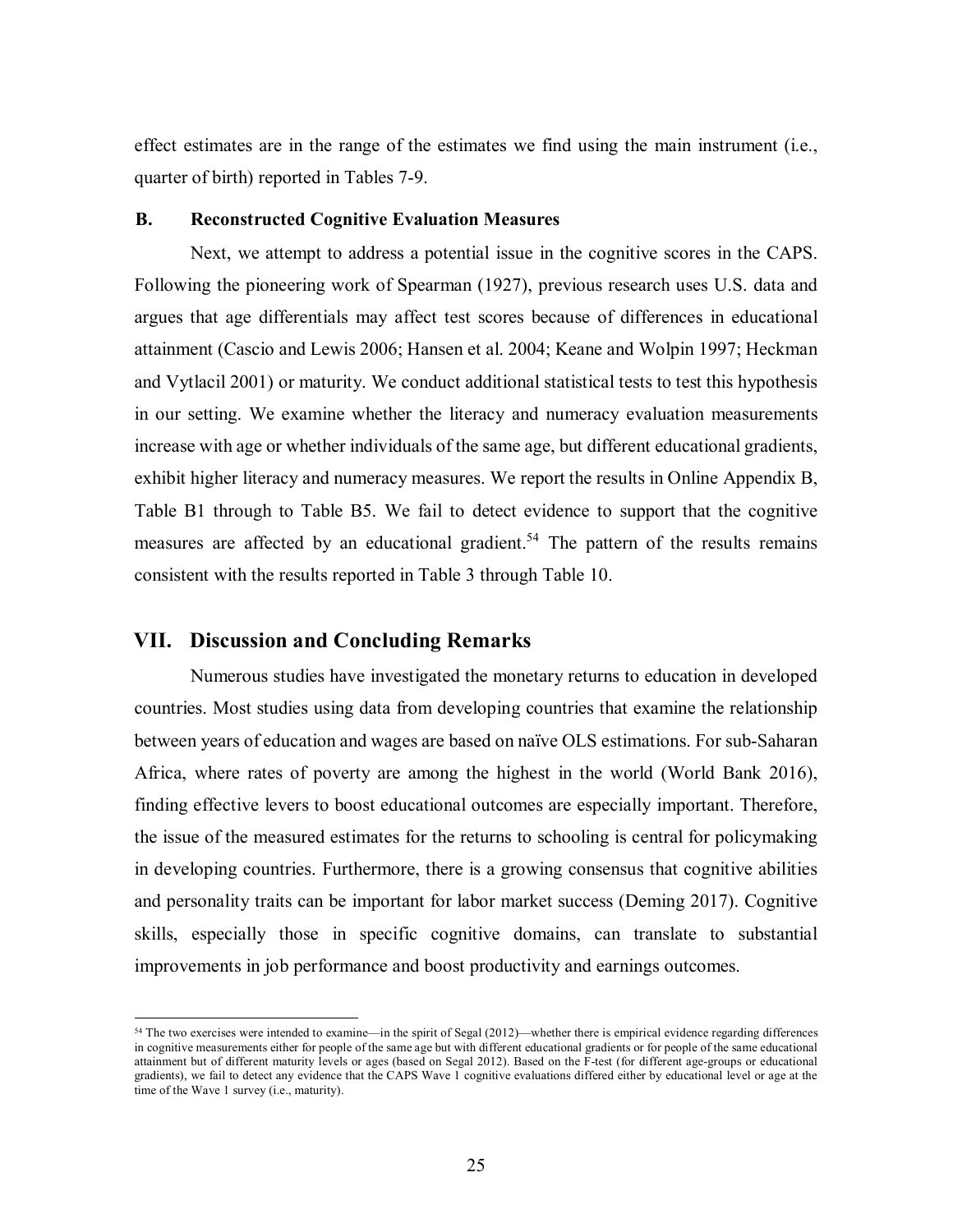To this end, in this study, we examine the importance of cognitive domains for the returns to schooling in the context of sub-Saharan Africa using data from two labor market surveys in South Africa. The first survey, HAALSI, examines a rural population aged 40 and older. The second survey, CAPS, follows a metropolitan area population aged 14 to 22. Both collected cognitive evaluations via direct measurements of specific cognitive domains. Using these measures, we examine the influence of each cognitive domain on one's reported earnings. Furthermore, we compile the information from each cognitive domain into an aggregate ability index, and we examine how each cognitive measure influences one's earnings. We also examine how the aggregate ability measure affects the measured returns to attaining more schooling.

Using the HAALSI and CAPS samples, we find that the return for an additional year of schooling ranges from 9 to 14 percent. In the HAALSI sample, the estimate is approximately 9 percent of higher earnings associated with each additional year of schooling. Based on the CAPS sample, the estimated return was approximately 11 percent. We also find that, when accounting for ability measures in the Mincer earnings equation, the implied ability bias in the observational design estimates ranges from one to three percent. Although significant progress has been made in estimating the returns to schooling in highincome countries, for the most part, estimates of the educational returns in developing countries rely on OLS estimations. The choice of using OLS estimations is justified only if realized schooling and unobserved labor market ability are uncorrelated. Therefore, the validity of very high returns to schooling, especially those found in data for sub-Saharan countries—as reported by Psarachopolous and Patrinos (2004)—casts doubt about the true causal nature of these empirical estimates. If these estimates reflect true high-measured returns to schooling, it is unclear whether the rising premium for education reflects a higher return to formal schooling or a larger—and unaccounted for—ability bias in the estimated returns to schooling. This distinction and disentangling of the importance of each contributing factor is essential for human capital policy. If the higher education premium reflects the growing importance of unobserved ability factors that are acquired earlier in life, it may be better to divert resources from formal education to preschool education and childcare. Although we document evidence of positive ability bias using data from South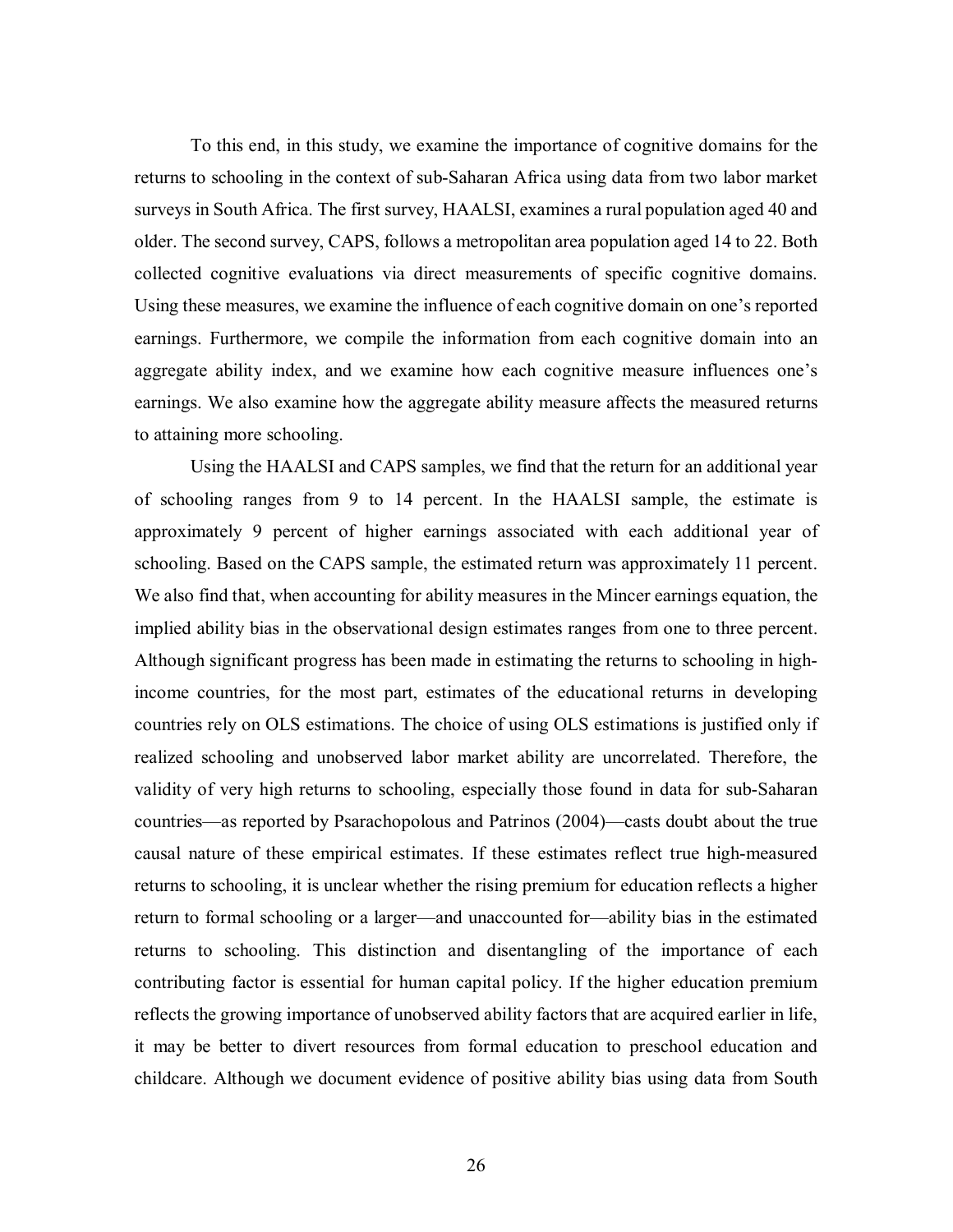Africa, the magnitude of our estimates is lower than what has previously been found in highincome countries.<sup>55</sup>

Furthermore, we instrument for individual schooling levels using schooling fees with data from the CAPS. Using this approach and using the schooling fees as an instrument, we estimate the 2SLS effect size for the return to schooling: each additional year of schooling increases earnings by approximately 18-20 percent. This result implies that the 2SLS estimates are higher than the estimates based on the OLS approach. The finding that the IV estimates of the returns to education are higher than the OLS estimates is consistent with the summary by Card (1999) of the return to schooling in high-income countries. In our context, however, the estimators are significantly further apart.

We also find striking results regarding the importance of specific cognitive domains when we compare the urban and rural samples. The overarching pattern in the data demonstrates that executive functioning processes, such as attentional control and working memory, are more important for determining earnings for the rural sample. Conversely, higher-order cognitive skills have greater significance in the earnings for the urban sample. Although numeracy is a cognitive measure in both the rural and urban samples, it is only a statistically significant predictor of earnings in the urban sample.

Finally, we show evidence that demonstrates the importance of specific cognitive abilities. These findings introduce a caveat to the pervasive view of developing economies in the literature that general cognitive ability, as measured by test scores, is important for explaining personal labor market outcomes. Although cognitive skills certainly explain much of the variance in wages, specific cognitive domains (i.e., executive functioning in rural settings and higher-order cognitive skills in urban settings) play a more prominent role than general cognitive skills. These results have potential implications for understanding education and labor markets in developing countries. Although our research illuminates the important role of specific cognitive skills for determining a person's earnings, from a policy standpoint, much more must be learned about potential policy interventions—in addition to

<sup>55</sup> See Kaymak (2009) for U.S. estimates.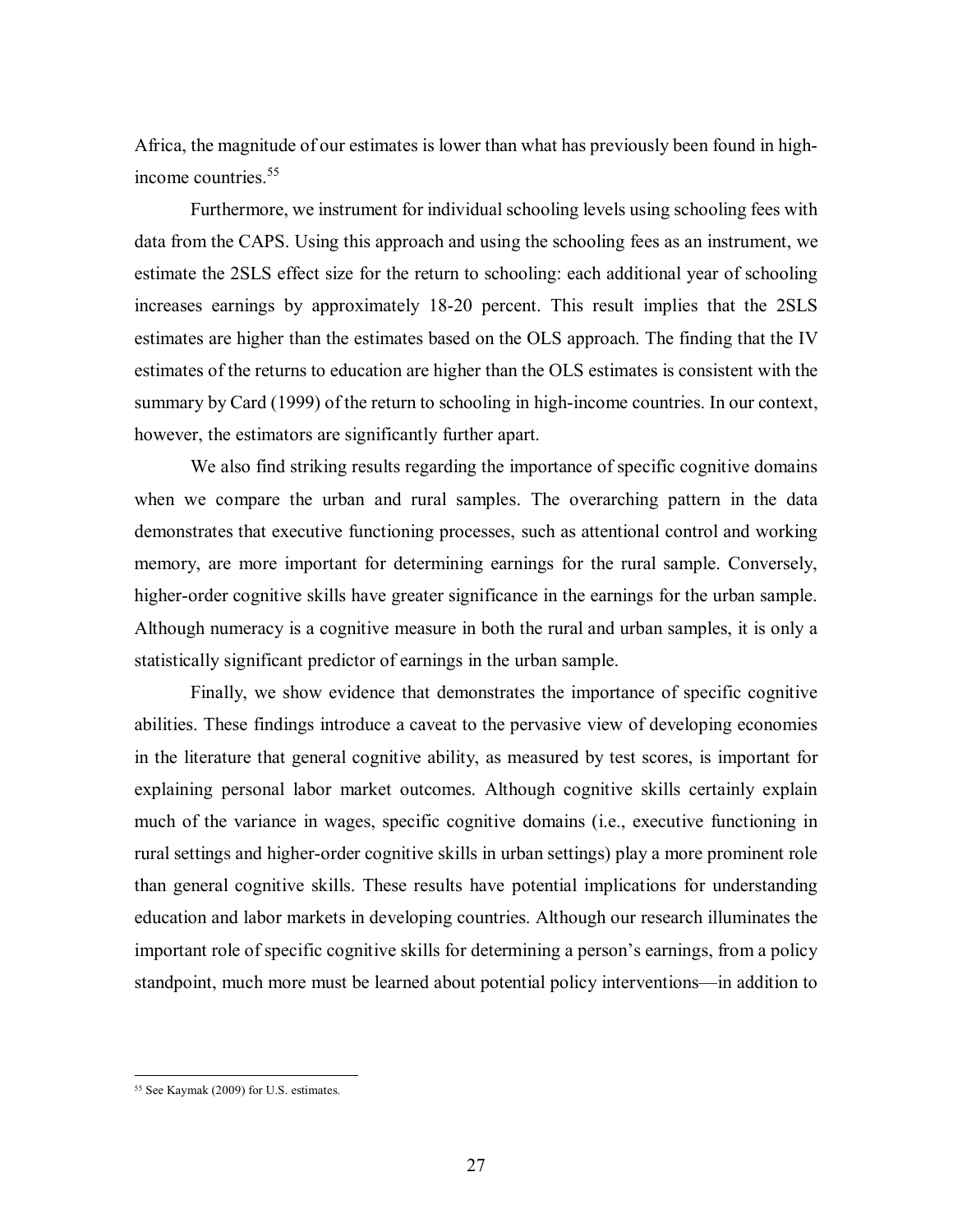their cost and timing over one's lifecycle—that could effectively influence these important cognitive domains.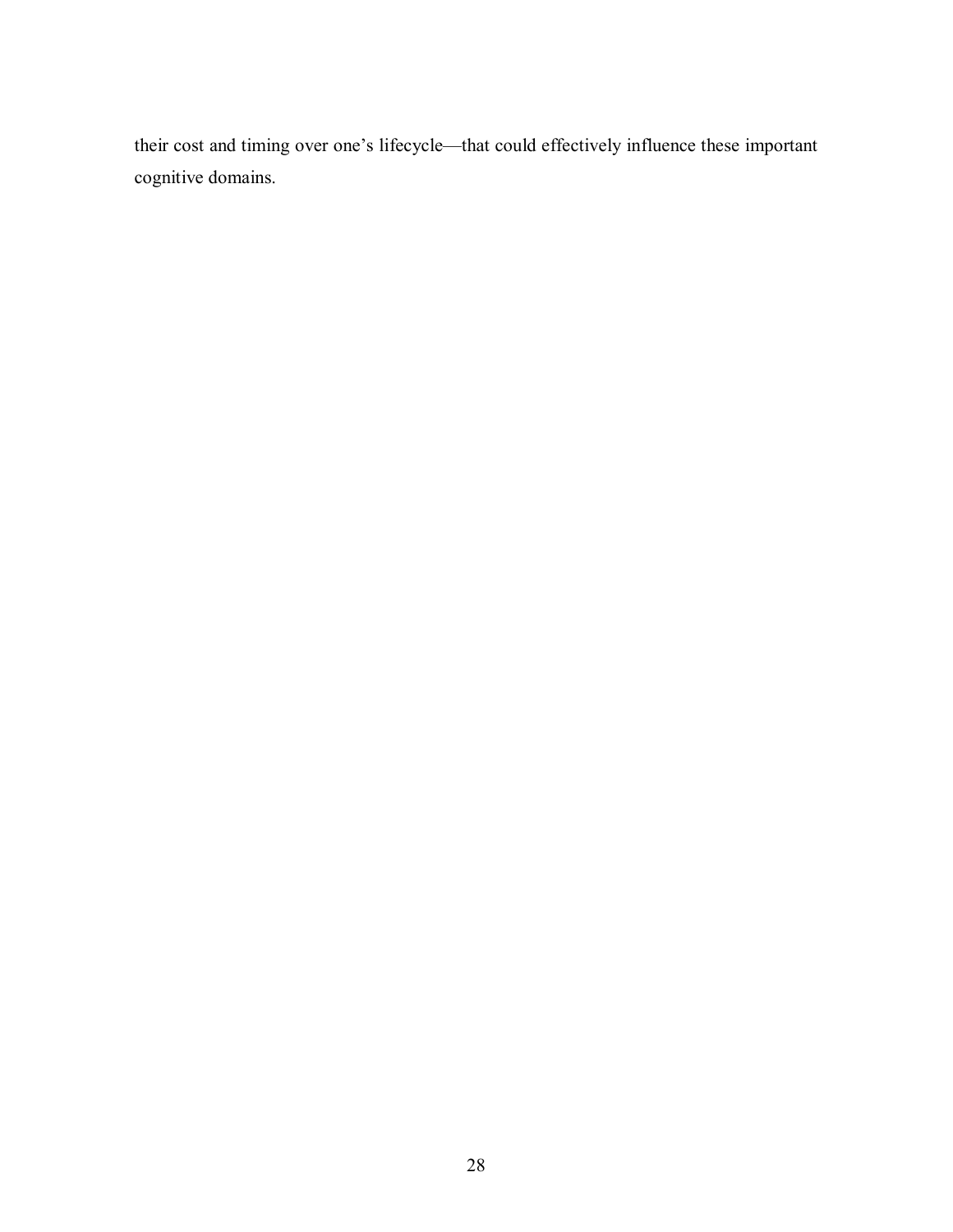# **References**

**Almond, Douglas and Bhashkar Mazumder.** 2011. "Health Capital and the Prenatal Environment: The Effect of Ramadan Observance during Pregnancy" *American Economic Journal: Applied Economics*, 3(4): 56-85.

**Angrist, Joshua D. and Alan B. Keueger.** 1991. "Does Compulsory School Attendance Affect Schooling and Earnings?" *The Quarterly Journal of Economics*, 106(4): 979-1014.

**Angrist, Joshua D., Guido W. Imbens, and Donald B. Rubin.** 1996. "Identification of Causal Effects using Instrumental Variables" *Journal of the American Statistical Association*, 91(434): 444-455.

**Barone, Carlo and Van de Werfhorst, Herman G.** 2011. "Education, Cognitive Skills and Earnings in Comparative Perspective" *International Sociology*, 26(4): 483-502.

**Barrett, Garry F. 2012. "The Return to Cognitive Skills in the Australian Labour** Market" *Economic Record*, 88(280): 1-17.

**Becker, Gary S.** 1975. *Human Capital*, 2nd edition ed. Chicago, IL: University of Chicago Press.

**Ben-Porath, Yoram.** 1967. "The Production of Human Capital and the Life Cycle of Earnings" *Journal of Political Economy*, 75(4, Part 1): 352-365.

**Blackburn, McKinley L. and David Neumark.** 1993. "Omitted-Ability Bias and the Increase in the Return to Schooling" *Journal of Labor Economics*, 11(3): 521-544.

**Boissiere, Maurice, John B. Knight, and Richard H. Sabot.** 1985. "Earnings, Schooling, Ability, and Cognitive Skills" *The American Economic Review*, 75(5): 1016-1030.

**Borkum, E**. 2012. "Can Eliminating School Fees in Poor Districts Boost Enrollment? Evidence from South Africa" *Economic Development and Cultural Change*, 60(2), 359-398. doi:10.1086/662580.

**Bowles, Samuel, Herbert Gintis, and Melissa Osborne.** 2001. "The Determinants of Earnings: A Behavioral Approach" *Journal of Economic Literature*, 39(4): 1137-1176.

**Cameron, A. C., Jonah B. Gelbach, and Douglas L. Miller.** 2008. "Bootstrap-Based Improvements for Inference with Clustered Errors" *The Review of Economics and Statistics*, 90(3): 414-427.

**Card, David.** 1993. "Using Geographic Variation in College Proximity to Estimate the Return to Schooling" *National Bureau of Economic Research, NBER Working Paper No. w4483*.

------**.** 1999. "The Causal Effect of Education on Earnings." In *Handbook of Labor Economics*, 1st ed., ed. 1999, 1801-1863. Amsterdam, The Netherlands: Elsevier Science.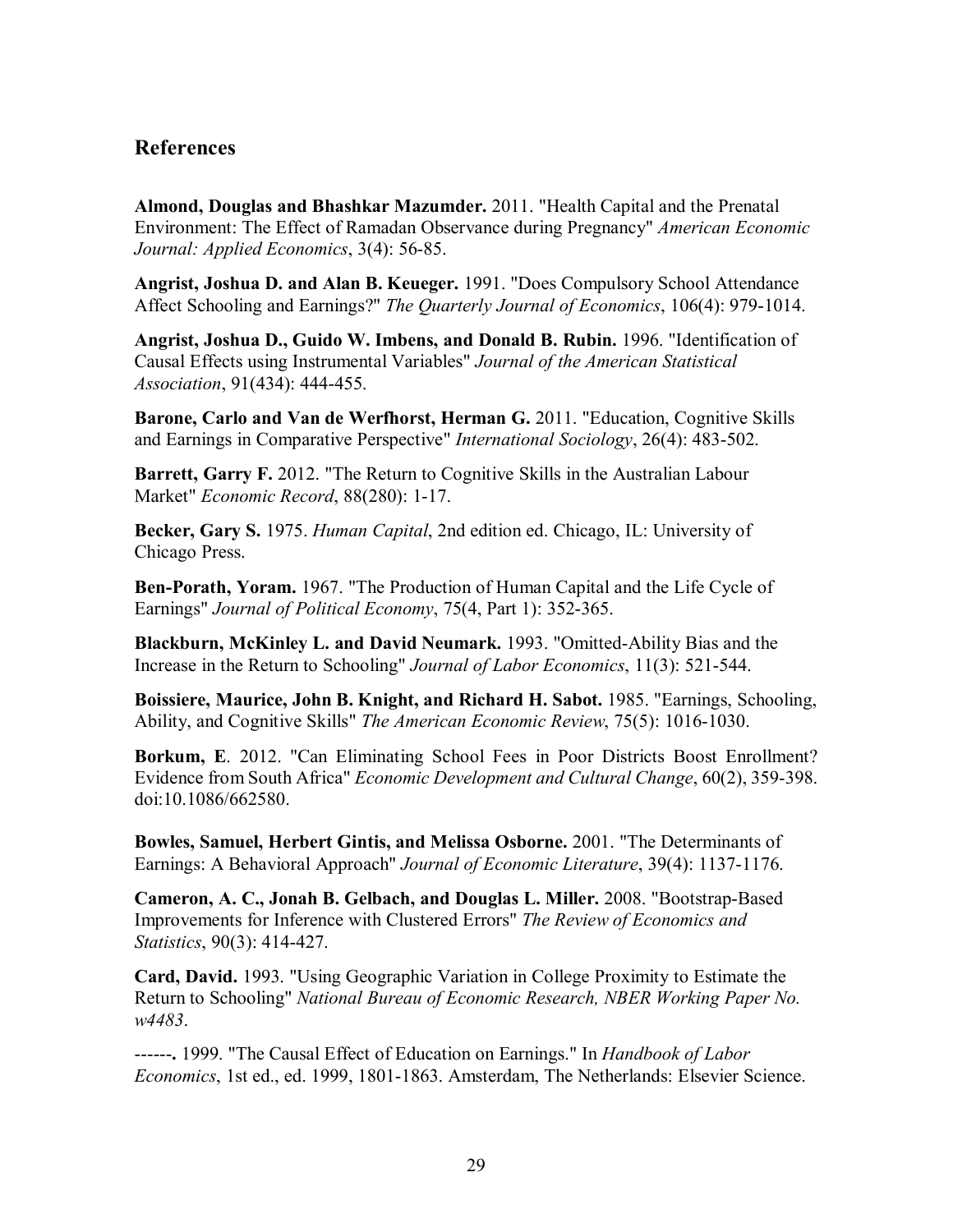------. 2001. "Estimating the Return to Schooling: Progress on some Persistent Econometric Problems" *Econometrica*, 69(5): 1127-1160.

**Card, David and Alan B. Krueger.** 1992. "Does School Quality Matter? Returns to Education and the Characteristics of Public Schools in the United States" *Journal of Political Economy*, 100(1): 1-40.

**Cattell, Raymond B.** 1963. "Theory of Fluid and Crystallized Intelligence: A Critical Experiment." *Journal of Educational Psychology*, 54(1): 1.

**Cascio, Elizabeth U. and Ethan G. Lewis.** 2006. "Schooling and the Armed Forces Qualifying Test Evidence from School-Entry Laws" *Journal of Human Resources*, 41(2): 294-318.

**Case, Anne and Angus Deaton.** 1999. "School Inputs and Educational Outcomes in South Africa" *The Quarterly Journal of Economics*, 114(3): 1047-1084.

**Case, Anne and Motohiro Yogo.** 1999. "Does School Quality Matter? Returns to Education and the Characteristics of Schools in South Africa" *National Bureau of Economic Research, NBER Working Paper No. 7399*.

**Chakravarty, S., Mattias Lundberg, Plamen Nikolov. and J. Zenker**. 2019. Vocational training programs and youth labor market outcomes: Evidence from Nepal. *Journal of Development Economics*, *136*, pp.71-110.

**Crouch, Luis A.** 1996. "Public Education Equity and Efficiency in South Africa: Lessons for Other Countries" *Economics of Education Review*, 15(2): 125-137.

**Crouch, Luis and Caashief Lombard.** 2000. " Funding Transformation in further Education and Training" .

**Currie, Janet and Enrico Moretti.** 2003. "Mother's Education and the Intergenerational Transmission of Human Capital: Evidence from College Openings" *The Quarterly Journal of Economics*, 118(4): 1495-1532.

**Dahl, Gordon B. and Lance Lochner.** 2012. "The Impact of Family Income on Child Achievement: Evidence from the Earned Income Tax Credit" *American Economic Review*, 102(5): 1927-1956.

**d'Almaine, G. F., B. Manhire, Atteh, and S.O.** 1997. Engineering education at South Africa's Technikons. *Journal of Negro Education* 66 (4): 434-42.

**Davel, C.J.** Introduction to Child Law in South Africa. Cape Town, South Africa: Juta Legal and Academic Publishers; 2000.

**Deininger, Klaus**. 2003. "Does Cost of Schooling Affect Enrollment by the Poor? Universal Primary Education in Uganda." *Economics of Education Review*, 22:291–305.

**Deming, David.** 2017. "The Value of Soft Skills in the Labor Market" *National Bureau of Economic Research, NBER Reporter 2017 Number 4*.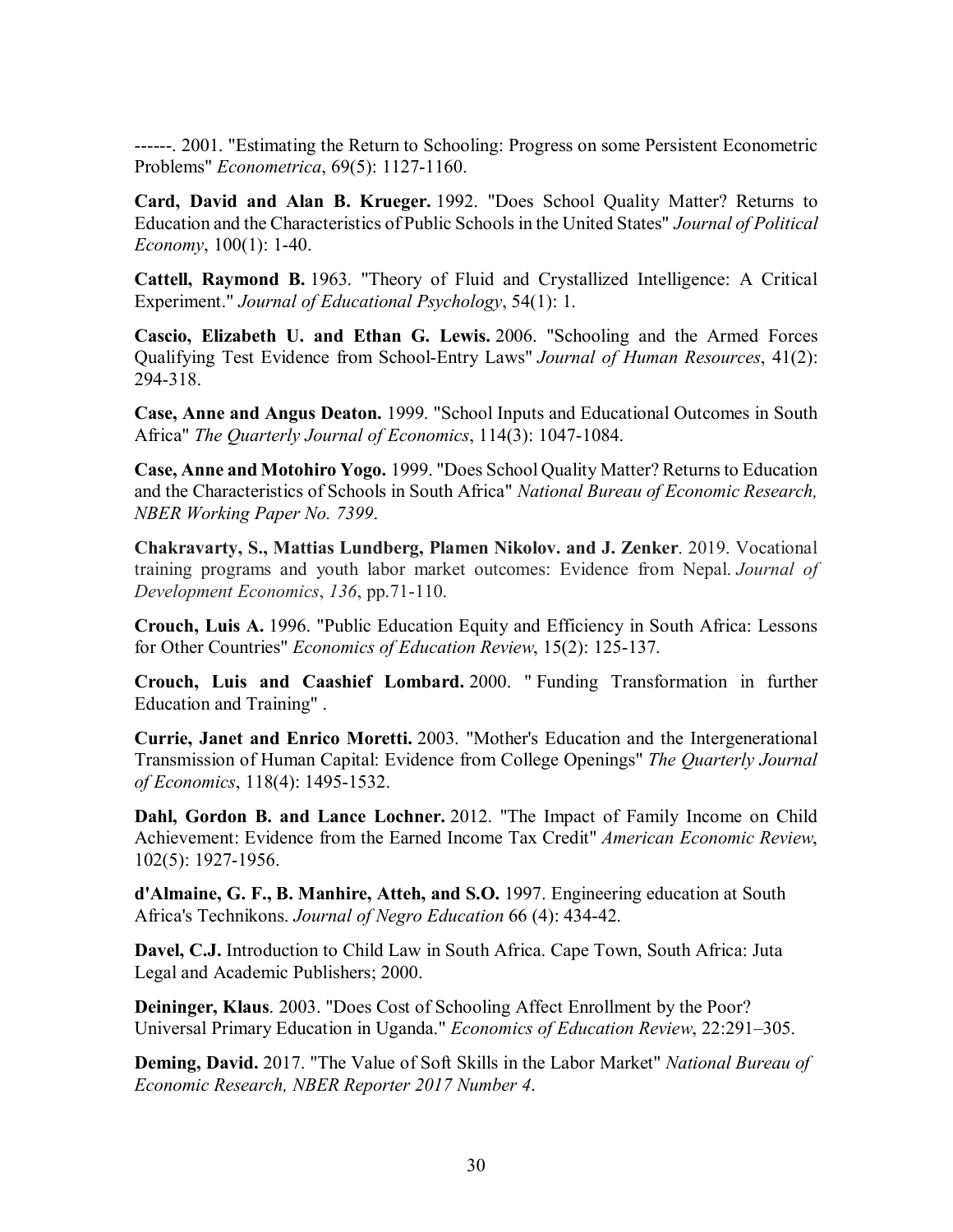**Denny, Kevin and Orla Doyle.** 2010. "Returns to Basic Skills in Central and Eastern Europe: A Semi‐parametric Approach" *Economics of Transition*, 18(1): 183-208.

**Dorelien, Audrey.** 2013. "A Time to be Born: Birth Seasonality in Sub-Saharan Africa" *University of Michigan, Population Studies Center, Report 13-785, Mimeo.*

**Duncan, Brian, Hani Mansour, and Daniel I. Rees. 2017.** "It's just a Game the Super Bowl and Low Birth Weight" *Journal of Human Resources*, 52(4): 946-978.

**Duflo, Esther.** 2001. "Schooling and Labor Market Consequences of School Construction in Indonesia: Evidence from an Unusual Policy Experiment" *American Economic Review*, 91(4): 795-813.

**Esarey, Justin and Andrew Menger.** 2018. "Practical and Effective Approaches to Dealing with Clustered Data" *Political Science Research and Methods*: 1-19.

**Field, Erica, Omar Robles, and Maximo Torero.** 2009. "Iodine Deficiency and Schooling Attainment in Tanzania" *American Economic Journal: Applied Economics*, 1(4): 140-169.

**Fiske, Edward and Helen Ladd.** 2003. "Balancing Public and Private Resources for Basic Education:

School Fees in Post-Apartheid South Africa " Duke Univesity Sanford Institute of *Public Policy, Working Paper Series SAN03-03*.

------. 2004. *Elusive Equity: Education Reform in Post-Apartheid South Africa*, 1st ed. Washington, DC: Brooking Institution Press.

**Glewwe, Paul, Qiuqiong Huang, and Albert Park.** 2017. "Cognitive Skills, Noncognitive Skills, and School-to-Work Transitions in Rural China" *Journal of Economic Behavior & Organization*, 134(February 2017): 141-164.

**Griliches, Zvi.** 1977. "Estimating the Returns to Schooling: Some Econometric Problems" *Econometrica*, 45(1): 1-22.

**Griliches, Zvi and William M. Mason.** 1972. "Education, Income, and Ability" *Journal of Political Economy*, 80(3, Part 2): S103.

**Grubb, W. N.** 1989. "The Effects of Differentiation on Educational Attainment: The Case of Community Colleges" *The Review of Higher Education*, 12(4): 349-374.

**Guion, R. M.** 1983. "Comments on Hunter " In *Performance Measurement and Theory*, ed. F. Landy, S. Zedeck, and J. Cleveland, 267-275. Hillsdale, NJ: Lawrence Erlbaum Associates.

**Hansen, Karsten T., James J. Heckman, and Kathleen J. Mullen.** 2004. "The Effect of Schooling and Ability on Achievement Test Scores" *Journal of Econometrics*, 121(1-2): 39-98.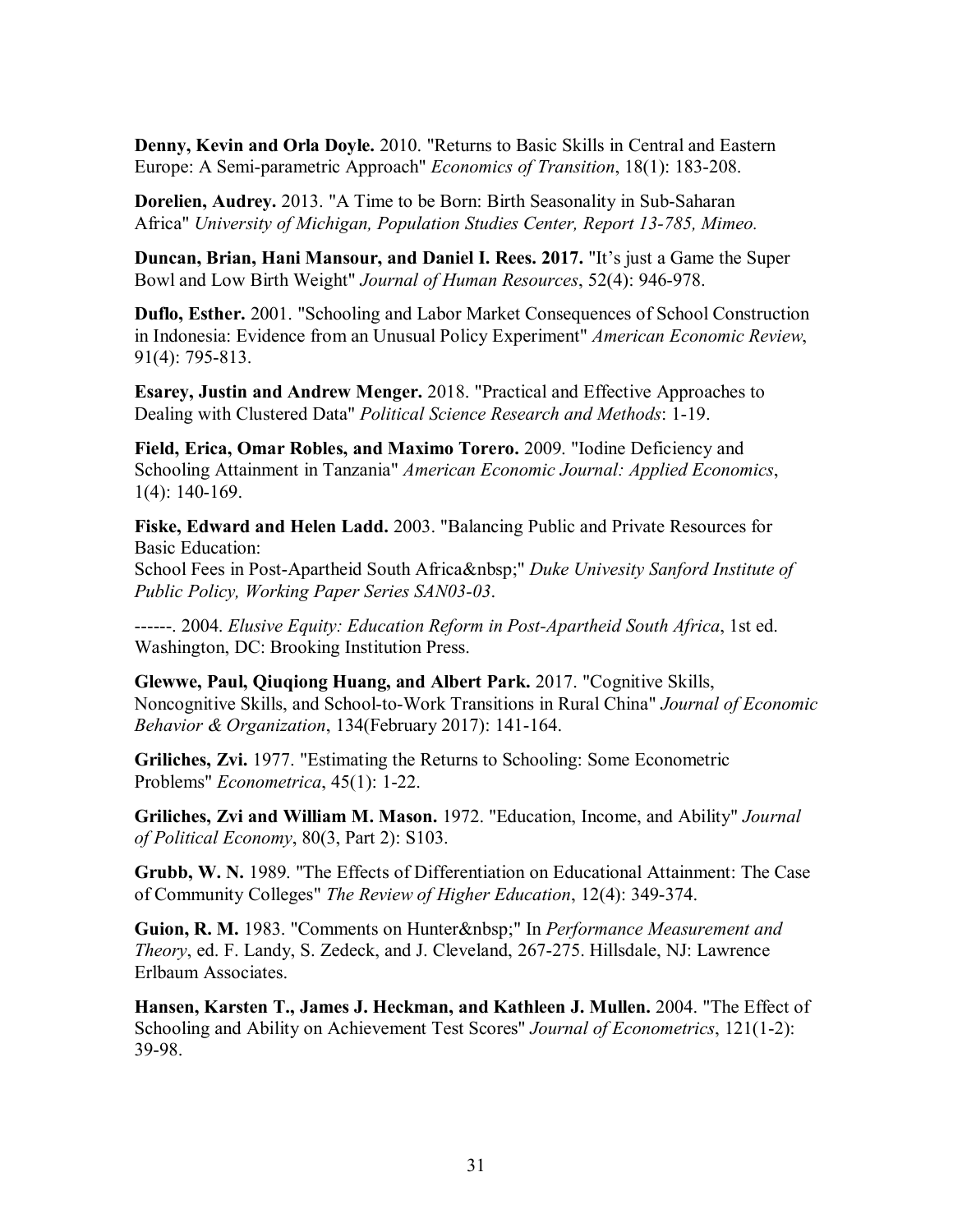**Hanushek, Eric A. and Ludger Woessmann.** 2008. "The Role of Cognitive Skills in Economic Development" *Journal of Economic Literature*, 46(3): 607-668.

**Harling, Guy, Katherine A. Morris, Lenore Manderson, Jessica M. Perkins, and Lisa F. Berkman.** 2018. "Age and Gender Differences in Social Network Composition and Social Support among Older Rural South Africans: Findings from the HAALSI Study" *The Journals of Gerontology: Series B*, Series B(gby013): 1-12.

**Harmon, Colm, Hessel Oosterbeek, and Ian Walker.** 2003. "The Returns to Education: Microeconomics" *Journal of Economic Surveys*, 17(2): 115-156.

**Harmon, Colm and Ian Walker.** 1995. "Estimates of the Economic Return to Schooling for the United Kingdom" *The American Economic Review*, 85(5): 1278-1286.

**Heckman, James J.** 1995. "Lessons from the Bell Curve" *Journal of Political Economy*, 103(5): 1091-1120.

**Heckman, James and Edward Vytlacil.** 2001. "Identifying the Role of Cognitive Ability in Explaining the Level of and Change in the Return to Schooling" *Review of Economics and Statistics*, 83(1): 1-12.

**Heckman, James J., Lance J. Lochner, and Petra E. Todd.** 2003. "Fifty Years of Mincer Earnings Regressions," *National Bureau of Economic Research, NBER Working Paper No. 9732*.

**Heckman, J. J., Lochner, L. J., & Todd, P. E.** 2006. "Earnings Functions, Rates of Return and Treatment Effects: The Mincer Equation and Beyond." In *Handbook of the Economics of Education*, ed. F. E. Hanushek. Welch, 307-458. Amsterdam, The Netherlands: North Holland Publishing Company.

**Heckman, James J., Jora Stixrud, and Sergio Urzua.** 2006. "The Effects of Cognitive and Noncognitive Abilities on Labor Market Outcomes and Social Behavior" *Journal of Labor Economics*, 24(3): 411-482.

**Heineck, Guido and Silke Anger.** 2010. "The Returns to Cognitive Abilities and Personality Traits in Germany" *Labour Economics*, 17(3): 535-546.

**Howell, David R. and Edward N. Wolff.** 1991. "Trends in the Growth and Distribution of Skills in the US Workplace, 1960–1985" *ILR Review*, 44(3): 486-502.

**Imbens, Guido and Joshua D. Angrist.** 1994. "Identification and Estimation of Local Average Treatment Effects" *Econometrica*, 62(2): 476-675.

**Imbens, Guido W. and Donald B. Rubin.** 1997. "Estimating Outcome Distributions for Compliers in Instrumental Variables Models" *The Review of Economic Studies*, 64(4): 555- 574.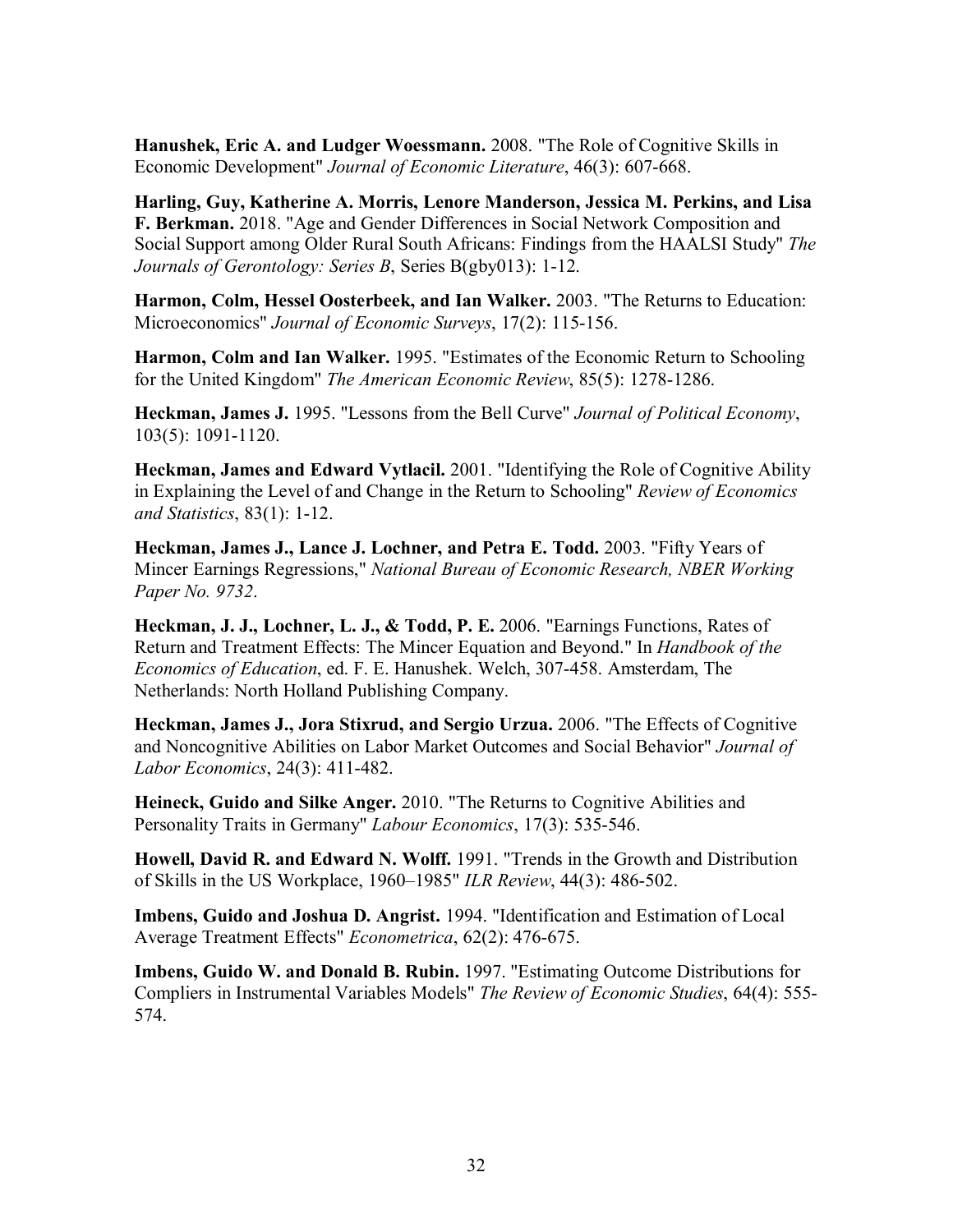**Kane, Thomas J. and Cecilia E. Rouse.** 1993. "Labor Market Returns to Two- and Four-Year Colleges: Is Credit a Credit and do Degrees Matter?" *National Bureau of Economic Research, Working Paper No. 4268, Mimeo.* 

**Kane, Thomas J.** 1994. "College Entry by Blacks since 1970: The Role of College Costs, Family Background, and the Returns to Education" *Journal of Political Economy*, 102(5): 878-911.

**Kane, Thomas.** 1995. "Rising Public College Tuition and College Entry: How Well do Public Subsidies Promote Access to College?" *National Bureau of Economic Research, Working Paper No. 5164 (April), Mimeo.* 

**Kaymak, Barış.** 2009. "Ability Bias and the Rising Education Premium in the United States: A Cohort-Based Analysis" *Journal of Human Capital*, 3(3): 224-267.

**Keane, Michael P. and Kenneth I. Wolpin.** 1997. "The Career Decisions of Young Men" *Journal of Political Economy*, 105(3): 473-522.

**Krige, Dulcie, Sandy Cairns, Bulelwa Makalima, and Di Scott.** 1994. *The Education Atlas of South Africa*, 1st ed. Durban, South Africa: Education Foundation.

**Laajaj, Rachid and Karen Macours.** 2017. *Measuring Skills in Developing Countries*. Washington, DC: The World Bank.

**LaFave, Daniel and Duncan Thomas.** 2017. "Height and Cognition at Work: Labor Market Productivity in a Low Income Setting" *Economics & Human Biology*, 25(May 2017): 52-64.

**Lam, David A. and Jeffrey A. Miron.** 1991. "Seasonality of Births in Human Populations" *Social biology*, 38(1-2): 51-78.

**Lang, Kevin.** 1993. "Ability Bias, Discount Rate Bias and the Return to Education" *Boston University, Working Paper Mimeo*.

**Lehohla, P.** Education Series Volume III: Educational Enrolment and Achievement, 2016. Statistics South Africa, Report No. 92-01-03 2017.

**Lemieux, Thomas.** 2006. "The "Mincer Equation" Thirty Years After Schooling, Experience, and Earnings." In *Jacob Mincer a Pioneer of Modern Labor Economics*, 1st ed., ed. Shoshana Grossbard, 127-145. Cham, Switzerland: Springer International Publishing.

**Lin, Dajun, Randall Lutter, and Christopher J. Ruhm.** 2018. "Cognitive Performance and Labour Market Outcomes" *Labour Economics*, 51(April 2018): 121-135.

**Lindqvist, Erik and Roine Vestman.** 2011. "The Labor Market Returns to Cognitive and Noncognitive Ability: Evidence from the Swedish Enlistment" *American Economic Journal: Applied Economics*, 3(1): 101-128.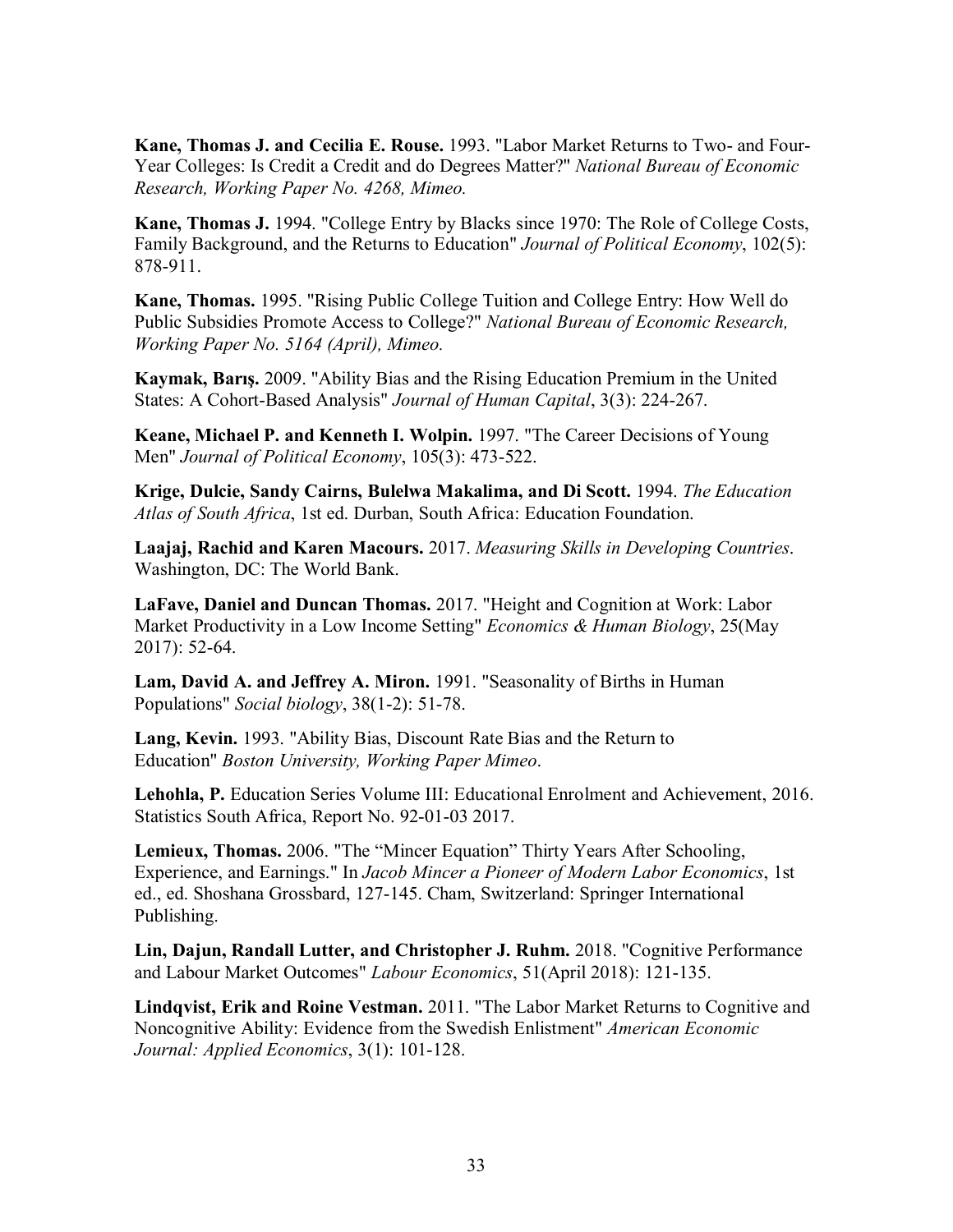**Lochner, Lance and Enrico Moretti.** 2004. "The Effect of Education on Crime: Evidence from Prison Inmates, Arrests, and Self-Reports" *American Economic Review*, 94(1): 155- 189.

**Lokshin, Michael and Sergiy Radyakin.** 2012. "Month of Birth and Children's Health in India" *The Journal of Human Resources*, 47(1): 174-203.

**Maithufi IP.** 1997. Chapter 9: The South African Schools Act of 1996: A Break with the Past. In: Robinson JA (Ed), The Law of Children and Young Persons in South Africa. Cape Town, South Africa: Butterworth; 1997.

**Marais, M. A.** 1995. "The Distribution of Resources in Education in South Africa" *Economics of Education Review*, 14(1): 47-52.

**Milligan, Kevin, Enrico Moretti, and Philip Oreopoulos.** 2004. "Does Education Improve Citizenship? Evidence from the United States and the United Kingdom" *Journal of Public Economics*, 88(9-10): 1667-1695.

**Mincer, Jacob.** 1958. "Investment in Human Capital and Personal Income Distribution" *Journal of Political Economy*, 66(4): 281-302.

**Mincer, Jacob A.** 1974. "The Human Capital Earnings Function." In *Schooling, Experience, and Earnings*, ed. Jacob A. Mincer, 83-96. Cambridge, MA: National Bureau of Economic Research.

**Morrow, Walter E.** 1990. "Aims of Education in South Africa" *International Review of Education*, 36(2): 171-181.

**Murnane, Richard J., John B. Willett, M. J. Braatz, and Yves Duhaldeborde.** 2001. "Do Different Dimensions of Male High School Students' Skills Predict Labor Market Success a Decade Later? Evidence from the NLSY" *Economics of Education Review*, 20(4): 311-320.

**Murnane, Richard J., John B. Willett, and Frank Levy.** 1995. "The Growing Importance of Cognitive Skills in Wage Determination" *National Bureau of Economic Research, Working Paper No. w5076*.

**Mwabu, Germano and T. P. Schultz.** 1996. "Education Returns Across Quantiles of the Wage Function: Alternative Explanations for Returns to Education by Race in South Africa" *The American Economic Review*, 86(2): 335-339.

**NAFSA**. 2016. The educational system of south africa: An overview. *IEM Spotlight Newsletter* 13 (3)

(November), https://www.nafsa.org/Professional\_Resources/Browse\_by\_Interest/Internati onal Students and Scholars/Network Resources/International Enrollment Management/ The Educational System of South Africa An Overview/.

**Neal, Derek A. and William R. Johnson.** 1996. "The Role of Premarket Factors in Black-White Wage Differences" *Journal of Political Economy*, 104(5): 869-895.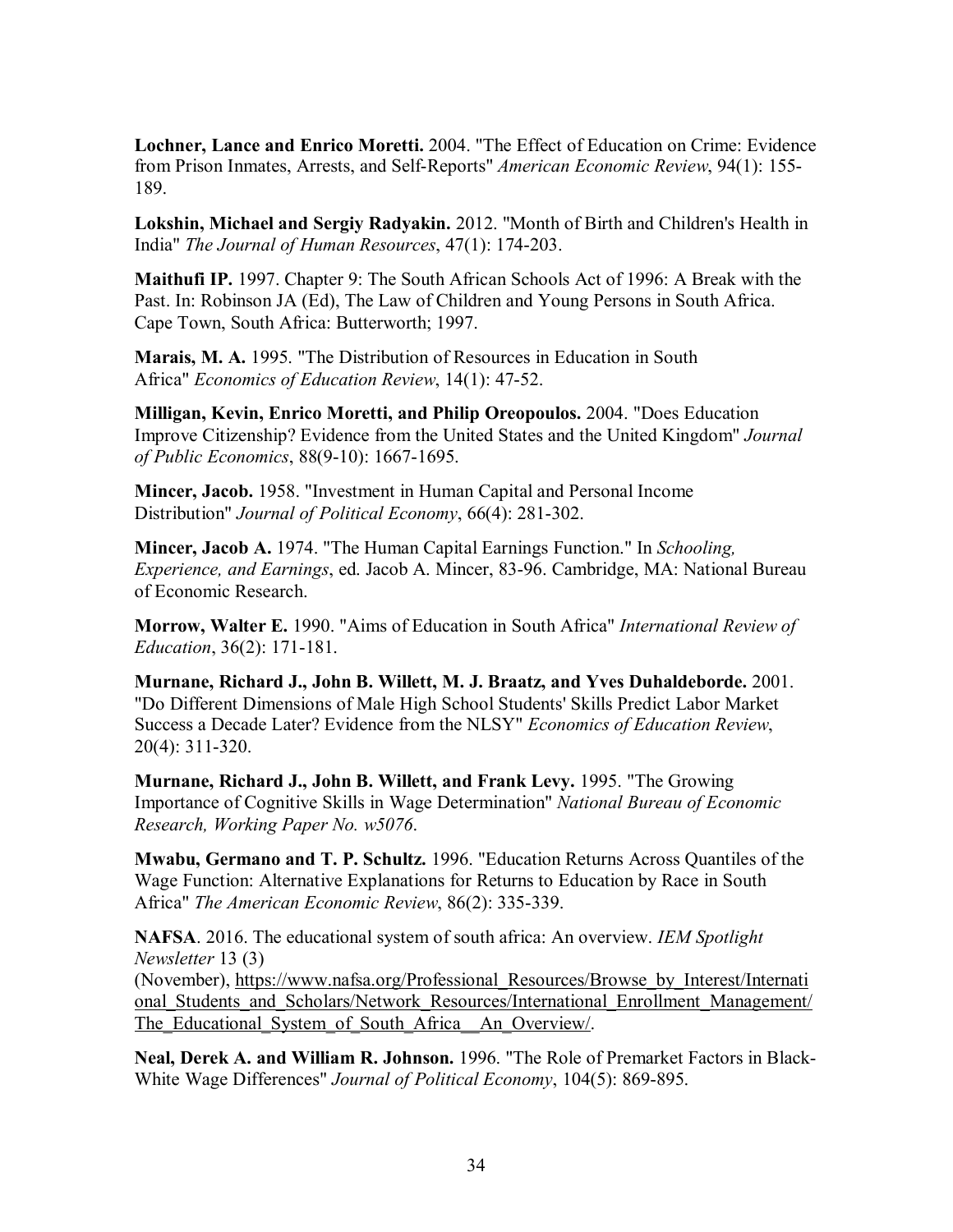**Nikolov, P. and N. Jimi.** 2018. What factors drive individual misperceptions of the returns to schooling in Tanzania? Some lessons for education policy. *Applied Economics*, *50*(44), pp.4705-4723.

**Psacharopoulos, George and Harry A. Patrinos.** 2004. "Returns to Investment in Education: A further Update" *Education Economics*, 12(2): 111-134.

**Ramos, Joseph, David Coble, Ricardo Elfernan, and Claudia Soto.** 2013. "The Impact of Cognitive and Noncognitive Skills on Professional Salaries in an Emerging Economy, C Hile" *The Developing Economies*, 51(1): 1-33.

**Ree, Malcolm J., James A. Earles, and Mark S. Teachout.** 1994. "Predicting Job Performance: Not Much More than G.." *Journal of Applied Psychology*, 79(4): 518.

**Rouse, Cecilia E.** 1995. "Democratization Or Diversion? the Effect of Community Colleges on Educational Attainment" *Journal of Business & Economic Statistics*, 13(2): 217-224.

------. 1998. "Do Two‐year Colleges Increase overall Educational Attainment? Evidence from the States" *Journal of Policy Analysis and Management: The Journal of the Association for Public Policy Analysis and Management*, 17(4): 595-620.

------. 1994. "What to do After High School? the Two-Year Vs. Four-Year College Enrollment Decision." In *Contemporary Policy Issues in Education*, 1st ed., ed. Ronald Ehrenberg, 59–88. Ithaca, NY: ILR Press.

**Salisbury, Taylor.** 2016. "Education and Inequality in South Africa: Returns to Schooling in the Post-Apartheid Era" *International Journal of Educational Development*, 46(January 2016): 43-52.

**Salkever, David S.** 1995. "Updated Estimates of Earnings Benefits from Reduced Exposure of Children to Environmental Lead" *Environmental Research*, 70(1): 1-6.

**Sayed Y, Jansen J.** Implementing Education Policies: The South African Experience. Cape Town, South Africa: UCT Press; 2001.

**Schultz, T. P.** 2004. "Evidence of Returns to Schooling in Africa from Household Surveys: Monitoring and Restructuring the Market for Education" *Journal of African Economies*, 13(suppl\_2): ii148.

**Segal, Carmit.** 2012. "Working when no One is Watching: Motivation, Test Scores, and Economic Success" *Management Science*, 58(8): 1438-1457.

**Serneels, Pieter, Kathleen Beegle, and Andrew Dillon.** 2017. "Do Returns to Education Depend on how and Whom You Ask?" *Economics of Education Review*, 60(October 2017): 5-19.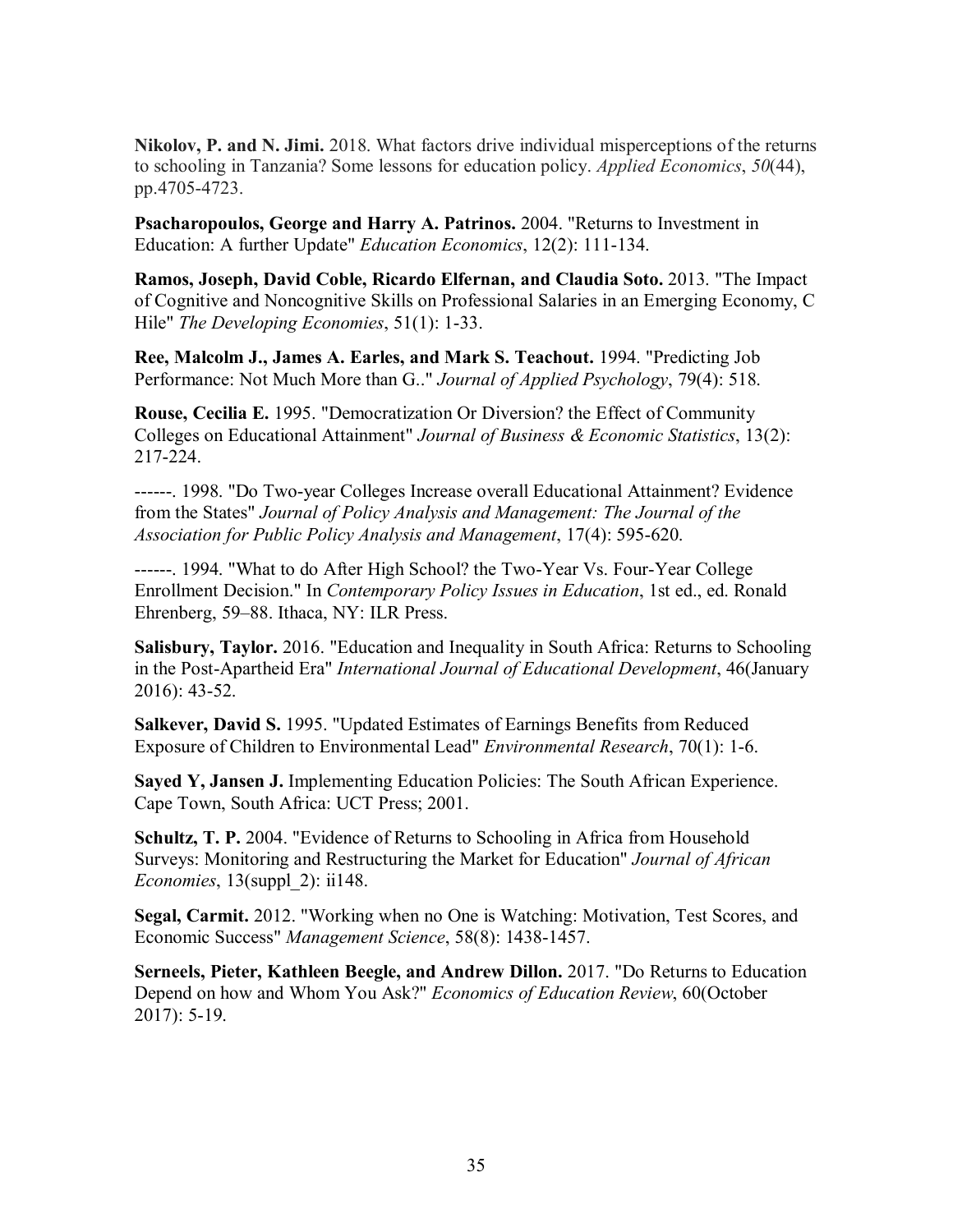**South African Qualifications Authority**. *2014 assessment of the impact of the South African national qualifications framework.* Pretoria, South Africa: South African Qualifications Authority, 2017.

**Spearman, C.** 1927. *Scientific Books: The Abilities of Man, their Nature and Measurement*, 1st ed. Vol. 1. New York, NY: Macmillan.

**Statistics, SA** 2017. *Mid-Year Population Estimates 2017*, 1st ed. Pretoria, South Africa: ISIbalo House.

**UNESCO.** 2005. "Education for all Global Monitoring Report" *UNESCO* (1): 1-438.

**UNESCO**. 2012. *South Africa ISCED mapping*. Montreal, Canada: UNESCO, UNESCO Institute for Statistics UIS Montreal. Retrieved from http://uis.unesco.org/sites/default/files/documents/south\_africa\_isced\_mapping\_0.xls

**Vignoles, Anna, Augustin De Coulon, and Oscar Marcenaro-Gutierrez.** 2011. "The Value of Basic Skills in the British Labour Market" *Oxford Economic Papers*, 63(1): 27- 48.

**Walsh, Frank.** 2013. "The Union Wage Effect and Ability Bias: Evidence from Ireland" *Economics Letters*, 119(3): 296-298.

**Weber, Gerhard W., Hermann Prossinger, and Horst Seidler.** 1998. "Height Depends on Month of Birth" *Nature*, 391(6669): 754-755.

**World Bank.** 2016. "Poverty in a Rising Africa" *The World Bank*.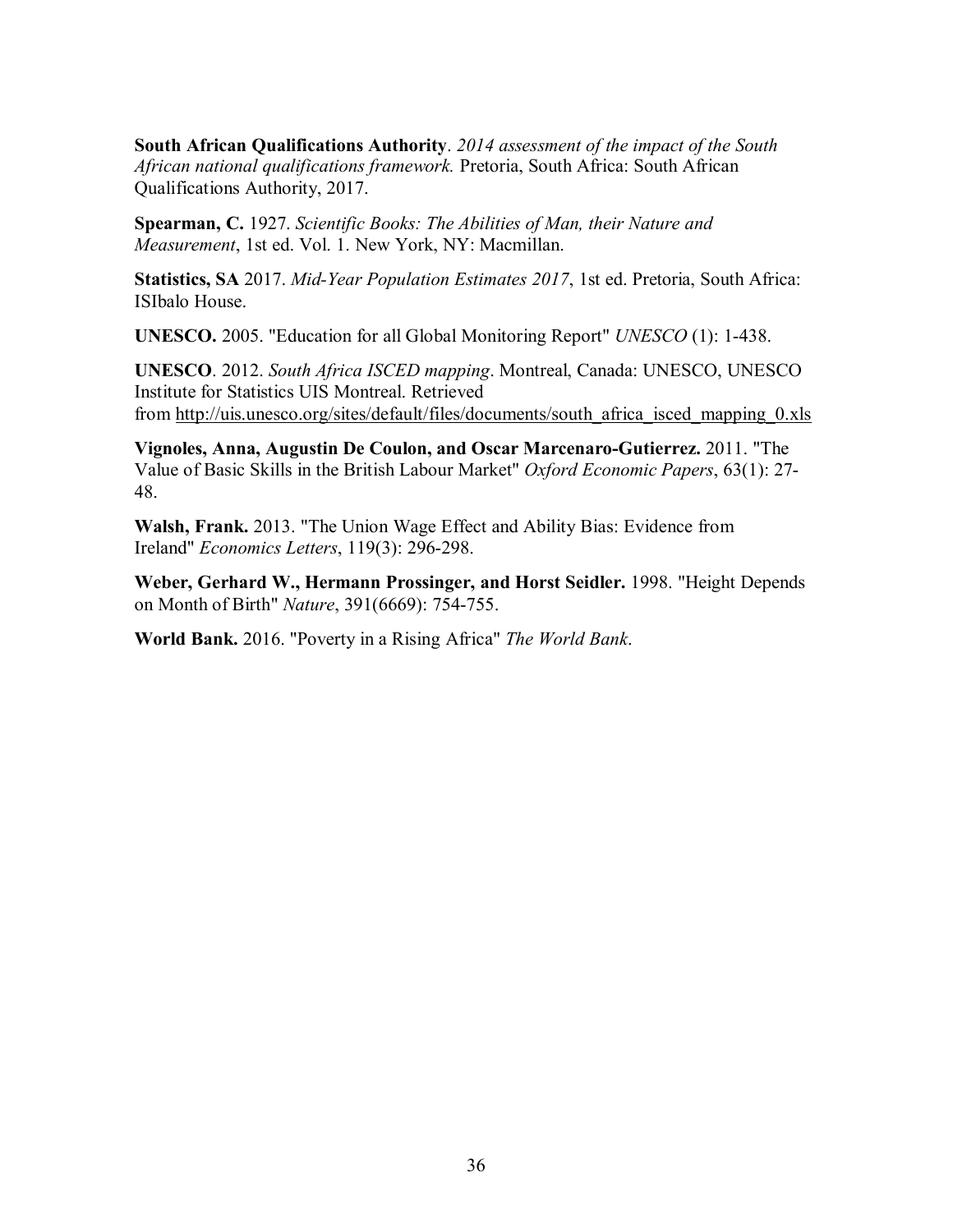# FIGURES AND TABLES

| Years of<br>Schooling | Grades <sup>a</sup>                                                                             | Diplomas/Degrees in<br>South Africa       |
|-----------------------|-------------------------------------------------------------------------------------------------|-------------------------------------------|
|                       | Grade R plus Grades 1 to 7                                                                      | Primary level                             |
| 9                     | Grades 8-9                                                                                      | Lower Secondary level                     |
| 12                    | Grades 10-12                                                                                    | <b>Upper Secondary level</b>              |
| $13-16$               | NTC I, II,<br>III/Diploma/Certificate <sup>b</sup>                                              | Technical Tertiary level <sup>d</sup>     |
| $13-16$               | Undergraduate<br>Diploma/Undergraduate<br>degree/Postgraduate degree<br>or diploma <sup>c</sup> | University Tertiary<br>level <sup>e</sup> |

TABLE 1. EDUCATIONAL SYSTEM BY YEARS OF SCHOOLING IN SOUTH AFRICA

Notes: (a) Based on Lehohla (2017), UNESCO (2012), and Krige et al. (1994). (b) Based on d'Almaine, Manhire and Atteh (1997) and South African Qualifications Authority (2017). (c) Based on NAFSA (2016). (d) Technical Tertiary level schooling refers to studies in a vocational discipline. (e) University Tertiary level schooling refers to tertiary studies in an academic discipline.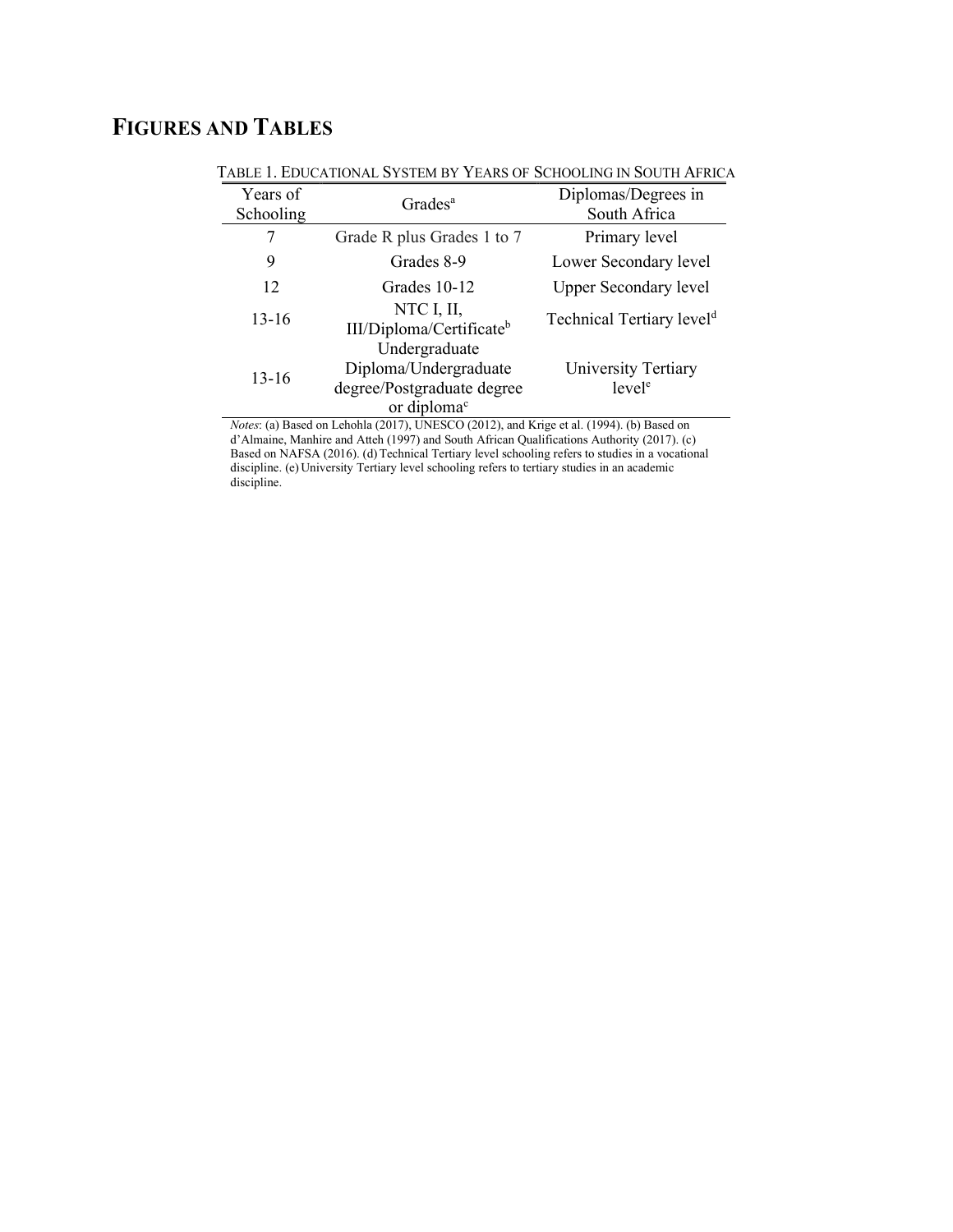|                                              | Metropolitan           | Agincourt,   |                           | $QLFS^d$          | QLFS <sup>d</sup> 2009 |                           | QLFS <sup>d</sup> 2014 | QLFS <sup>d</sup> 2014 |
|----------------------------------------------|------------------------|--------------|---------------------------|-------------------|------------------------|---------------------------|------------------------|------------------------|
|                                              | Cape Town <sup>a</sup> | South Africa | QLFS <sup>d</sup><br>2009 | 2009 (Urban,      | (Rural, Age            | QLFS <sup>d</sup><br>2014 | (Urban, Age            | (Rural,                |
|                                              | <b>CAPS 2009</b>       | HAALSI 2014  |                           | Age 21-29)        | >35)                   |                           | $26-34)$               | Age>40)                |
|                                              | (1)                    | (2)          | (3)                       | (4)               | (5)                    | (6)                       | (7)                    | (8)                    |
| Gender (1 if male)                           | 0.45                   | 0.46         | 0.49                      | 0.51              | 0.51                   | 0.49                      | 0.51                   | 0.40                   |
|                                              | (0.5)                  | (0.5)        | (0.50)                    | (0.50)            | (0.50)                 | (0.50)                    | (0.50)                 | (0.49)                 |
| Age (in years)                               | 24.88                  | 54.51        | 27.37                     | 25.04             | 29.92                  | 28.49                     | 29.92                  | 56.89                  |
|                                              | (2.48)                 | (15.35)      | (19.28)                   | (2.54)            | (2.52)                 | (19.63)                   | (2.52)                 | (12.30)                |
| Schooling (in years)                         | 10.76                  | 3.68         | 7.02                      | 11.02             | 11.30                  | 7.48                      | 11.30                  | 5.68                   |
|                                              | (2.35)                 | (4.42)       | (4.77)                    | (2.28)            | (2.40)                 | (4.76)                    | (2.40)                 | (4.49)                 |
| Log Monthly Earningsb                        | 7.52                   | 7.11         | 7.79e                     | 7.54 <sup>e</sup> | 7.95 <sup>e</sup>      | 7.87 <sup>e</sup>         | 7.80 <sup>e</sup>      | 7.98 <sup>e</sup>      |
|                                              | (0.64)                 | (1.39)       | (1.27)                    | (1.21)            | (1.32)                 | (1.19)                    | (1.14)                 | (1.30)                 |
| Experience <sup>c</sup>                      | 8.11                   | 44.67        | 14.30                     | 7.98              | 12.56                  | 15.05                     | 12.56                  | 42.97                  |
|                                              | (3.21)                 | (17.37)      | (16.82)                   | (3.28)            | (3.39)                 | (17.18)                   | (3.39)                 | (13.20)                |
| Married (1 if married)                       | 0.14                   | 0.51         | 0.21                      | 0.12              | 0.22                   | 0.20                      | 0.22                   | 0.43                   |
|                                              | (0.35)                 | (0.5)        | (0.41)                    | (0.33)            | (0.42)                 | (0.40)                    | (0.42)                 | (0.49)                 |
| Black African (1 if yes)                     | 0.45                   |              | 0.79                      | 0.75              | 0.77                   | $0.80\,$                  | 0.77                   | 0.96                   |
|                                              | (0.50)                 |              | (0.41)                    | (0.43)            | (0.42)                 | (0.40)                    | (0.42)                 | (0.21)                 |
| Coloured <sup>f</sup> $(1 \text{ if yes})^f$ | 0.42                   |              | 0.09                      | 0.11              | $0.10\,$               | 0.09                      | 0.10                   | $0.02\,$               |
|                                              | (0.49)                 |              | (0.29)                    | (0.32)            | (0.31)                 | (0.29)                    | (0.31)                 | (0.15)                 |
| White (1 if yes)                             | 0.13                   |              | 0.12                      | 0.13              | 0.12                   | 0.11                      | 0.12                   | $0.02\,$               |
|                                              | (0.33)                 |              | (0.32)                    | (0.34)            | (0.33)                 | (0.31)                    | (0.33)                 | (0.15)                 |
| Never attended school                        | $0.00\,$               | 0.45         | 0.18                      | 0.01              | $0.01\,$               | 0.16                      | $0.01\,$               | 0.25                   |
|                                              | (0.00)                 | (0.50)       | (0.38)                    | (0.07)            | (0.08)                 | (0.37)                    | (0.08)                 | (0.43)                 |
| <b>Below Primary</b>                         | 0.04                   | 0.28         | 0.24                      | 0.04              | 0.03                   | 0.21                      | 0.03                   | 0.29                   |
|                                              | (0.19)                 | (0.45)       | (0.42)                    | (0.19)            | (0.17)                 | (0.41)                    | (0.17)                 | (0.45)                 |
| <b>Attained Primary Education Only</b>       | 0.13                   | 0.10         | 0.12                      | 0.07              | 0.05                   | 0.11                      | 0.05                   | 0.17                   |
|                                              | (0.34)                 | (0.3)        | (0.33)                    | (0.25)            | (0.22)                 | (0.31)                    | (0.22)                 | (0.37)                 |
| Attained Lower Secondary Only                | 0.40                   | $0.07\,$     | 0.23                      | 0.35              | 0.35                   | 0.25                      | 0.35                   | $0.17\,$               |
|                                              | (0.49)                 | (0.26)       | (0.42)                    | (0.48)            | (0.48)                 | (0.44)                    | (0.48)                 | (0.37)                 |
| Attained Upper Secondary Only                | 0.27                   | 0.05         | 0.16                      | 0.41              | 0.38                   | 0.18                      | 0.38                   | 0.08                   |
|                                              | (0.44)                 | (0.21)       | (0.37)                    | (0.49)            | (0.49)                 | (0.39)                    | (0.49)                 | (0.26)                 |
| <b>Attained Some Tertiary</b>                | 0.16                   | 0.04         | 0.07                      | 0.12              | $0.18\,$               | 0.08                      | 0.18                   | 0.05                   |
|                                              | (0.37)                 | (0.20)       | (0.25)                    | (0.33)            | (0.38)                 | (0.27)                    | (0.38)                 | (0.21)                 |
| Observations                                 | 4,752                  | 5,038        | 88,252                    | 8,287             | 7,406                  | 85,302                    | 7,406                  | 9,029                  |

TABLE 2. SUMMARY STATISTICS HAALSI AND CAPS WAVE 5

Notes: Earnings is calculated using 2002 constant ZARs. (a) CAPS summary statistics based on Wave 5, 2009 data. (b) Earnings are in Constant 2002 ZARs (c) Experience is calculated by taking the difference of one's age and one's schooling minus six years following Mincer (1974), Boissiere, Knight and Sabot (1985) and Lemieux (2006). Primary, Lower Secondary, and Upper Secondary education refers to individuals who completed only primary, lower secondary, and upper secondary schooling, respectively. (d) The Quarterly Labour Force Survey (QLFS) in South Africa uses the master sample frame which has been developed as a general-purpose household survey frame for labor market issues in South Africa. The survey's master sample is designed to be representative at provincial level and within provinces at metro/non-metro levels. (e) Earnings are based on data from the South Africa's Income Dynamics. (f) Coloured is the term for a person of mixed European ("white") and African ("black") or Asian ancestry, as officially defined by the South African government from 1950 to 1991 and by the current national statistical bureau of South Africa (called Statistics SA) (Statistics SA 2017). Standard deviations in parentheses.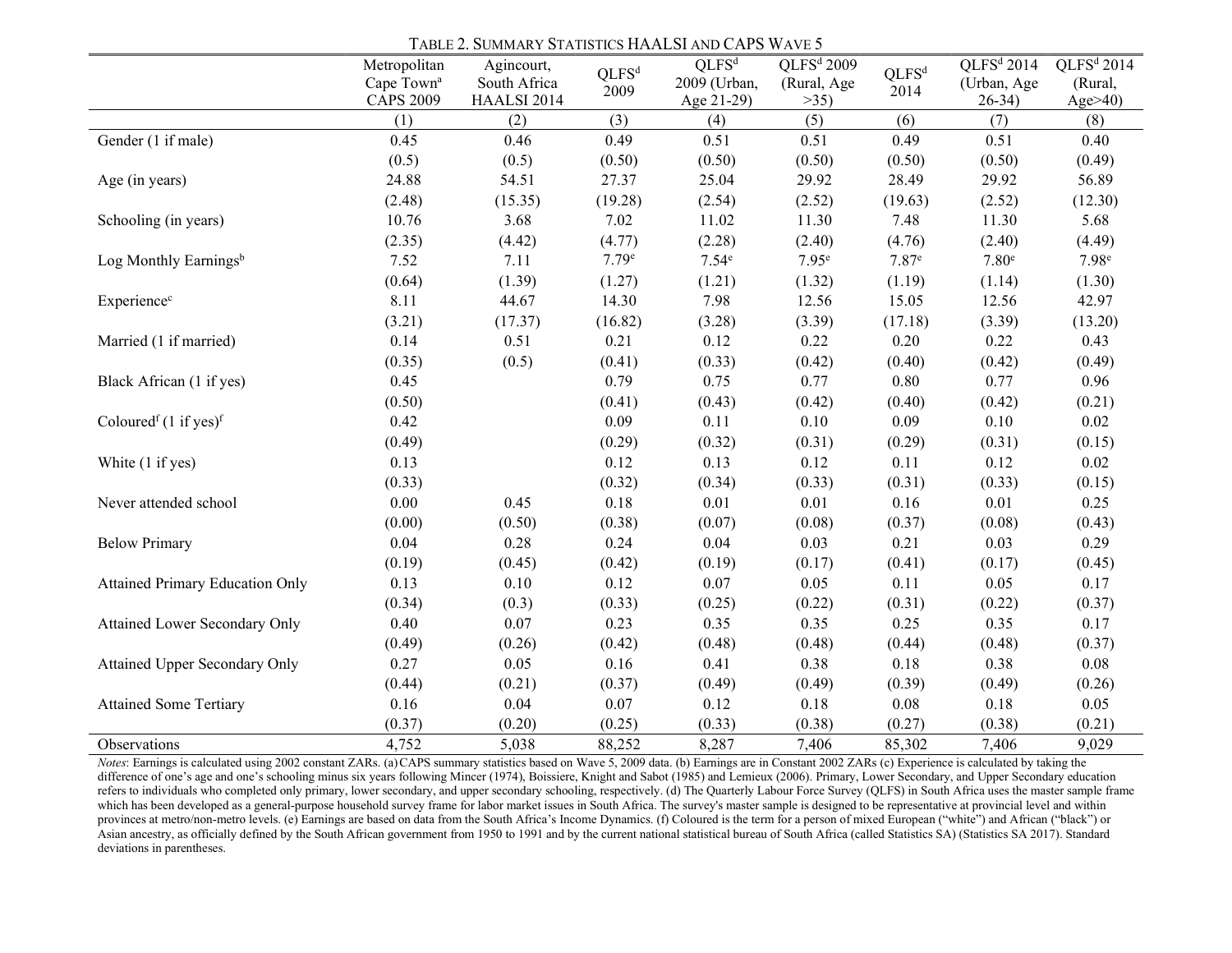|                                          | Log of Monthly Earnings (ZAR) |                           |                      |  |  |  |  |
|------------------------------------------|-------------------------------|---------------------------|----------------------|--|--|--|--|
|                                          |                               | With Specific             |                      |  |  |  |  |
|                                          |                               | With Ability <sup>b</sup> | Ability              |  |  |  |  |
|                                          |                               |                           | Domains <sup>c</sup> |  |  |  |  |
|                                          | (1)                           | (2)                       | (3)                  |  |  |  |  |
| Schooling (in years)                     | $0.14***$                     | $0.12***$                 | $0.11***$            |  |  |  |  |
|                                          | (0.01)                        | (0.01)                    | (0.01)               |  |  |  |  |
| <b>Experience</b> <sup>a</sup>           | $0.05***$                     | $0.04**$                  | $0.04**$             |  |  |  |  |
|                                          | (0.02)                        | (0.02)                    | (0.02)               |  |  |  |  |
| <b>Experience Squared</b>                | $-0.00$                       | $-0.00$                   | $-0.00$              |  |  |  |  |
|                                          | (0.00)                        | (0.00)                    | (0.00)               |  |  |  |  |
| Male $(=1$ if male)                      | $0.19***$                     | $0.18***$                 | $0.17***$            |  |  |  |  |
|                                          | (0.03)                        | (0.03)                    | (0.03)               |  |  |  |  |
| Black $(=1$ if black)                    | $-0.60***$                    | $-0.48***$                | $-0.44***$           |  |  |  |  |
|                                          | (0.10)                        | (0.11)                    | (0.11)               |  |  |  |  |
| Coloured <sup>d</sup> $(=1$ if coloured) | $-0.15$                       | $-0.08$                   | $-0.05$              |  |  |  |  |
|                                          | (0.10)                        | (0.10)                    | (0.10)               |  |  |  |  |
| <b>Aggregate Ability</b>                 |                               | $0.10***$                 |                      |  |  |  |  |
|                                          |                               | (0.02)                    |                      |  |  |  |  |
| Literacy Component                       |                               |                           | 0.01                 |  |  |  |  |
|                                          |                               |                           | (0.02)               |  |  |  |  |
| Numeracy Component                       |                               |                           | $0.11***$            |  |  |  |  |
|                                          |                               |                           | (0.02)               |  |  |  |  |
| Constant                                 | 5.95***                       | $6.14***$                 | $6.15***$            |  |  |  |  |
|                                          | (0.16)                        | (0.16)                    | (0.16)               |  |  |  |  |
| $R^2$ statistic                          | 0.27                          | 0.28                      | 0.28                 |  |  |  |  |
| Observations                             | 1,973                         | 1,973                     | 1,973                |  |  |  |  |

TABLE 3. CAPS SURVEY (WAVE 5): RETURNS TO EDUCATION, OLS ESTIMATES

Notes: Cape Area Panel Study. Earnings is in Constant 2002 ZARs. Exchange rate from 2002 is 10.539 USD-ZAR. <sup>a</sup>Experience is calculated by taking the difference of one's age and one's schooling minus six years following Mincer (1974), Boissiere, Knight and Sabot (1985) and Lemieux (2006). (b) Aggregate ability is calculated using principal component analysis on the Literacy and Numeracy Evaluation survey questions. (c) Components of Literacy and Numeracy Evaluation are calculated using principal component analysis on two sets of survey questions: literacy-related questions and numeracy-related questions. (d) Coloured is the term for a person of mixed European ("white") and African ("black") or Asian ancestry, as officially defined by the South African government from 1950 to 1991 and by the current national statistical bureau of South Africa (called Statistics SA) (Statistics SA 2017). Standard errors are clustered at the neighborhood level. \*\*\* Significant at the 1 percent level.

\*\* Significant at the 5 percent level.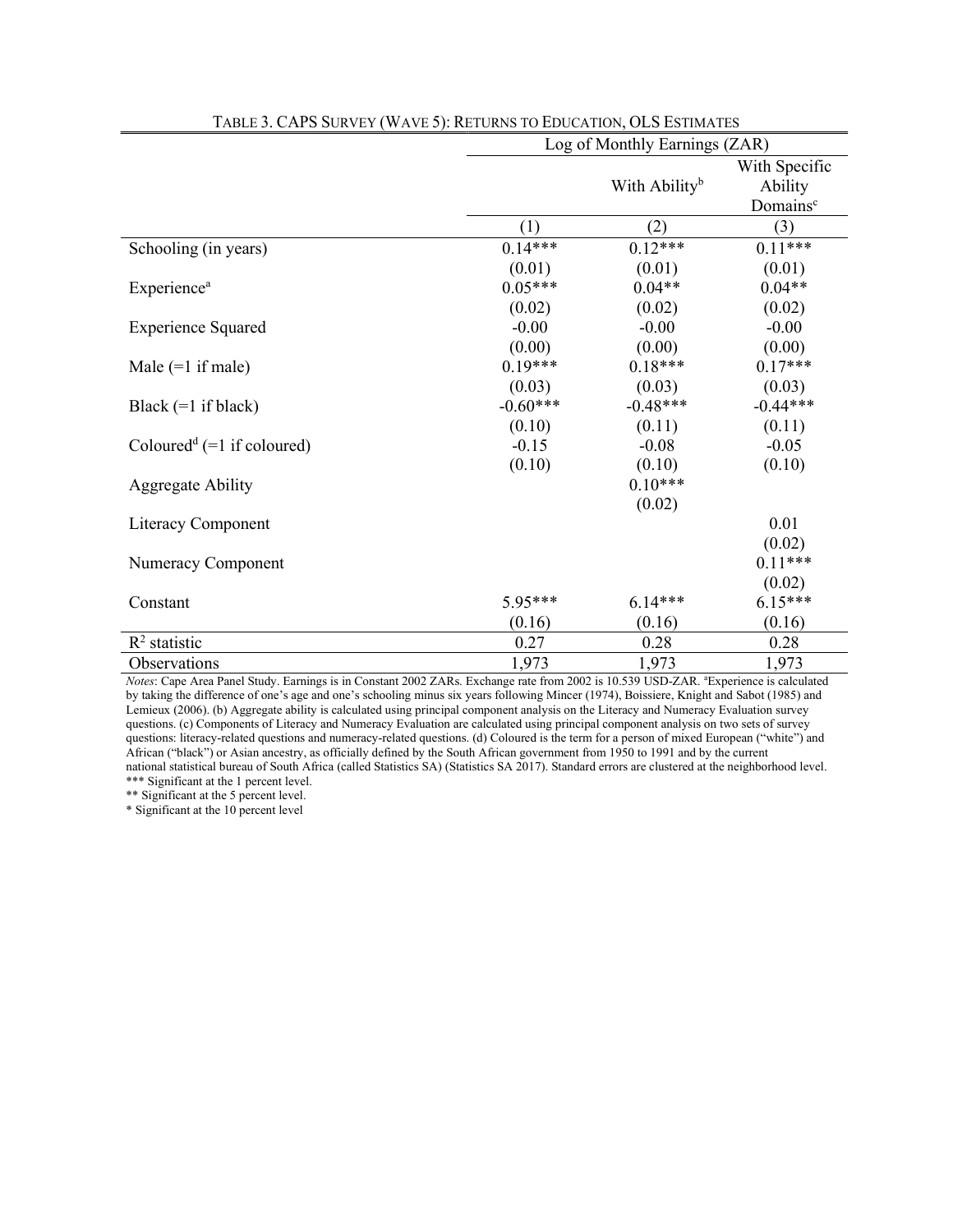|                                        | Log of Monthly Earnings (ZAR) |                           |                          |  |  |  |  |
|----------------------------------------|-------------------------------|---------------------------|--------------------------|--|--|--|--|
|                                        |                               | With Ability <sup>b</sup> | With Specific<br>Ability |  |  |  |  |
|                                        |                               |                           | Domains <sup>c</sup>     |  |  |  |  |
|                                        | (1)                           | (2)                       | (3)                      |  |  |  |  |
| Schooling (in years)                   | $0.16***$                     | $0.14***$                 | $0.14***$                |  |  |  |  |
|                                        | (0.02)                        | (0.02)                    | (0.02)                   |  |  |  |  |
| Experience <sup>a</sup>                | $0.14***$                     | $0.16***$                 | $0.15***$                |  |  |  |  |
|                                        | (0.03)                        | (0.03)                    | (0.03)                   |  |  |  |  |
| <b>Experience Squared</b>              | $-0.01***$                    | $-0.01***$                | $-0.01***$               |  |  |  |  |
|                                        | (0.00)                        | (0.00)                    | (0.00)                   |  |  |  |  |
| Gender $(=1$ if male)                  | $0.24***$                     | $0.24***$                 | $0.23***$                |  |  |  |  |
|                                        | (0.08)                        | (0.07)                    | (0.07)                   |  |  |  |  |
| Black $(=1$ if black)                  | $-0.56***$                    | $-0.40**$                 | $-0.36**$                |  |  |  |  |
|                                        | (0.17)                        | (0.18)                    | (0.18)                   |  |  |  |  |
| Coloured <sup>d</sup> (=1 if coloured) | $-0.22$                       | $-0.14$                   | $-0.09$                  |  |  |  |  |
|                                        | (0.14)                        | (0.14)                    | (0.15)                   |  |  |  |  |
| <b>Aggregate Ability</b>               |                               | $0.13***$                 |                          |  |  |  |  |
|                                        |                               | (0.04)                    |                          |  |  |  |  |
| <b>Literacy Component</b>              |                               |                           | $-0.02$                  |  |  |  |  |
|                                        |                               |                           | (0.05)                   |  |  |  |  |
| Numeracy Component                     |                               |                           | $0.15***$                |  |  |  |  |
|                                        |                               |                           | (0.05)                   |  |  |  |  |
| Wave 3 Dummy                           | $0.49***$                     | $0.49***$                 | $0.49***$                |  |  |  |  |
|                                        | (0.07)                        | (0.07)                    | (0.07)                   |  |  |  |  |
| Wave 4 Dummy                           | $0.55***$                     | $0.55***$                 | $0.55***$                |  |  |  |  |
|                                        | (0.07)                        | (0.07)                    | (0.07)                   |  |  |  |  |
| Wave 5 Dummy                           | $0.50***$                     | $0.50***$                 | $0.51***$                |  |  |  |  |
|                                        | (0.10)                        | (0.10)                    | (0.10)                   |  |  |  |  |
| Constant                               | 4.97***                       | 5.06***                   | $5.03***$                |  |  |  |  |
|                                        | (0.24)                        | (0.24)                    | (0.24)                   |  |  |  |  |
| $R^2$ statistic                        | 0.41                          | 0.43                      | 0.43                     |  |  |  |  |
| Observations                           | 940                           | 940                       | 940                      |  |  |  |  |

#### TABLE 4. CAPS SURVEY (PANEL 1-3-4-5): RETURNS TO EDUCATION, OLS ESTIMATES

Notes: Cape Area Panel Study. Earnings is in Constant 2002 ZARs. Exchange rate from 2002 is 10.539 USD-ZAR. (a) Experience is calculated by taking the difference of one's age and one's schooling minus six years following Mincer (1974), Boissiere, Knight and Sabot (1985) and Lemieux (2006). (b) Aggregate ability is calculated using principal component analysis on the Literacy and Numeracy Evaluation survey questions. (c) Components of Literacy and Numeracy Evaluation are calculated using principal component analysis on two sets of survey questions: literacy-related questions and numeracy-related questions. Wave dummies work as follows: wave 3 dummy=1 if observation is from wave 3. wave 4 dummy=1 if observation is from wave 4. wave 5 dummy=1 if observation is from wave 5. (d) Coloured is the term for a person of mixed European ("white") and African ("black") or Asian ancestry, as officially defined by the South African government from 1950 to 1991 and by the current national statistical bureau of South Africa (called Statistics SA) (Statistics SA 2017). Standard errors are clustered at the neighborhood level.

\*\*\* Significant at the 1 percent level.

\*\* Significant at the 5 percent level.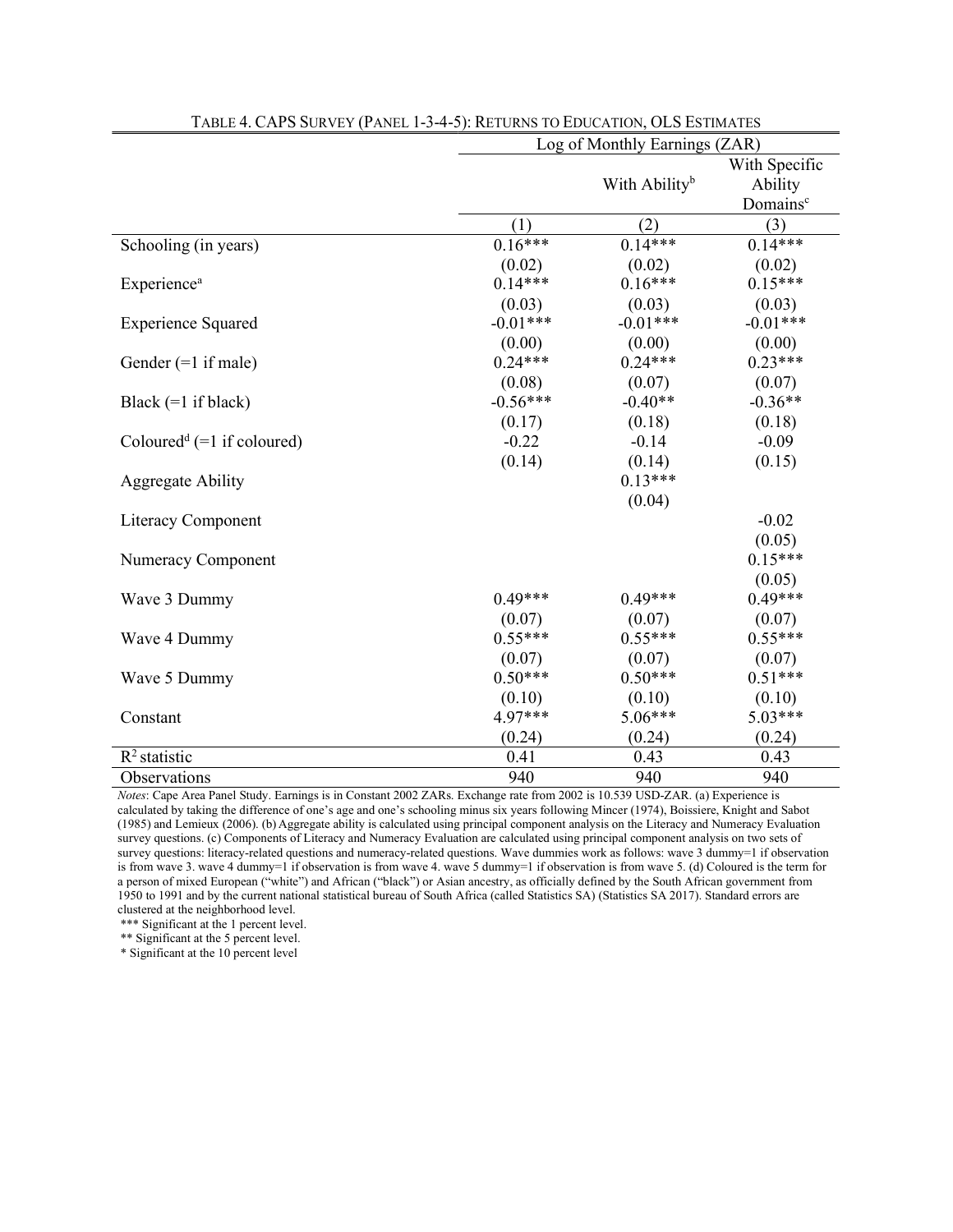|                              |                     | Log of Monthly Earnings (ZAR) |                                                  |  |  |  |  |
|------------------------------|---------------------|-------------------------------|--------------------------------------------------|--|--|--|--|
|                              |                     | With Ability <sup>b</sup>     | With Specific<br>Ability<br>Domains <sup>c</sup> |  |  |  |  |
|                              | (1)                 | (2)                           | (3)                                              |  |  |  |  |
| Schooling (in years)         | $0.10***$           | $0.09***$                     | $0.09***$                                        |  |  |  |  |
| Experience <sup>c</sup>      | (0.01)<br>$0.03***$ | (0.01)<br>$0.03***$           | (0.01)<br>$0.03***$                              |  |  |  |  |
| <b>Experience Squared</b>    | (0.01)<br>$-0.00**$ | (0.01)<br>$-0.00**$           | (0.01)<br>$-0.00**$                              |  |  |  |  |
| Gender $(=1$ if male)        | (0.00)<br>$0.92***$ | (0.00)<br>$0.90***$           | (0.00)<br>$0.91***$                              |  |  |  |  |
| <b>Aggregate Ability</b>     | (0.05)              | (0.05)<br>$0.14***$           | (0.05)                                           |  |  |  |  |
| <b>Memory Component</b>      |                     | (0.03)                        | $0.10***$<br>(0.03)                              |  |  |  |  |
| Numeracy Component           |                     |                               | $-0.00$<br>(0.04)                                |  |  |  |  |
| <b>Attention Component</b>   |                     |                               | 0.01<br>(0.03)                                   |  |  |  |  |
| <b>Orientation Component</b> |                     |                               | $0.07*$                                          |  |  |  |  |
| Constant                     | $5.16***$<br>(0.20) | $5.17***$<br>(0.20)           | (0.04)<br>5.12***<br>(0.20)                      |  |  |  |  |
| $R2$ statistic               | 0.25                | 0.25                          | 0.25                                             |  |  |  |  |
| Observations                 | 2,252               | 2,252                         | 2,252                                            |  |  |  |  |

TABLE 5. HAALSI SURVEY: RETURNS TO EDUCATION, OLS ESTIMATES

Notes: 2014-2015 Health and Aging in Africa: A Longitudinal Study of an INDEPTH Community in South Africa (HAALSI). Earnings data is based on last month's earnings. Earnings is in Constant 2002 ZARs. Exchange rate from 2002 is 10.539 USD-ZAR. Log earnings is calculated using earnings data in Rand. (a) Experience is calculated by taking the difference of one's age and one's schooling minus six years following Mincer (1974), Boissiere, Knight and Sabot (1985) and Lemieux (2006). (b) Aggregate ability is calculated using principal component analysis on the Cognition section of HAALSI. (c)Components of HAALSI Cognition section are calculated using principal component analysis on four sets of survey questions: memory-related questions, numeracy-related questions, attention-related questions, and orientation-related questions. \*\*\* Significant at the 1 percent level.

\*\* Significant at the 5 percent level.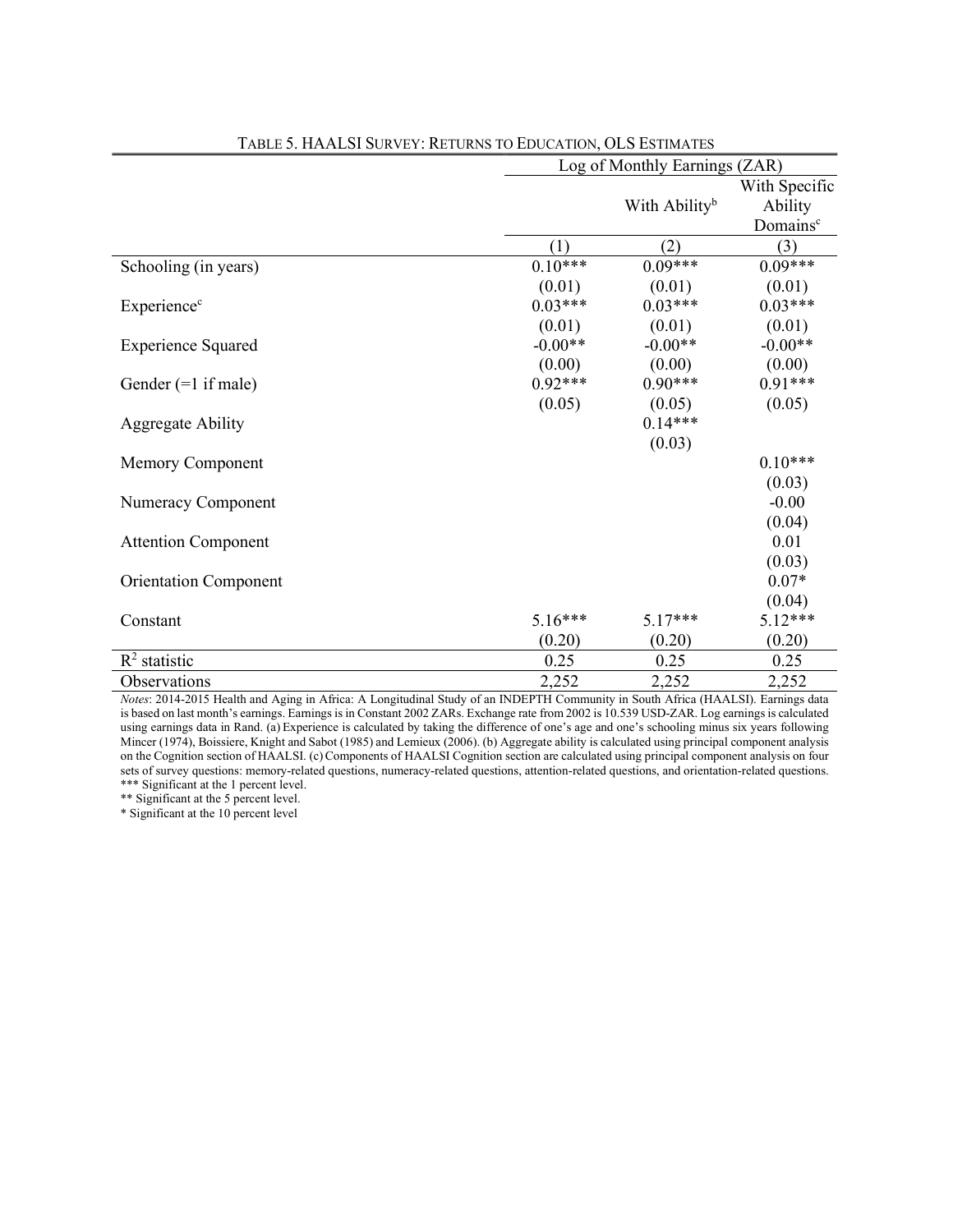# TABLE 6. CAPS SURVEY (WAVES 1-3-4-5): RETURNS TO EDUCATION, FIRST STAGE ESTIMATES WITH RESTRICTIONS. OLS ESTIMATES.<br>
CAPS WAVE 1-3-4-5

| CAPS WAVE $1 - 3 - 4 - 3$ |     |      |                         |         |        |           |
|---------------------------|-----|------|-------------------------|---------|--------|-----------|
|                           |     |      | Quarter-of-birth effect | F-stat  |        |           |
|                           |     | Mean |                         |         | Ш      | (P-value) |
| Years of<br>Education     |     | 8.04 | $-0.092$                | $-0.04$ | 0.35   | 3045.36   |
|                           |     |      | (0.29)                  | (0.31)  | (0.34) | (0.00)    |
| <b>Observations</b>       | 401 |      |                         |         |        |           |

Notes: Data source: Cape Area Panel Study (2002-2009). The sample includes employed males and females of Metropolitan Cape Town aged 13 to 30 years. Standard errors are clustered at the neighborhood level. The sample is restricted to individuals who are affected by South Africa's Schools Act (No. 84) of 1996 and the restrictions are categorized by age or both age and grade. The age restriction is a minimum age of 15 to capture the school-leaving age. The grade restriction is a maximum schooling attainment of 9<sup>th</sup> grade, or the equivalent of schoolleaving attainment. This eliminates learners who continued to study past the minimum school-leaving age, and are unlikely to be affected by the instrument as per Angrist and Krueger (1991).

\*\*\* Significant at the 1 percent level.

\*\* Significant at the 5 percent level.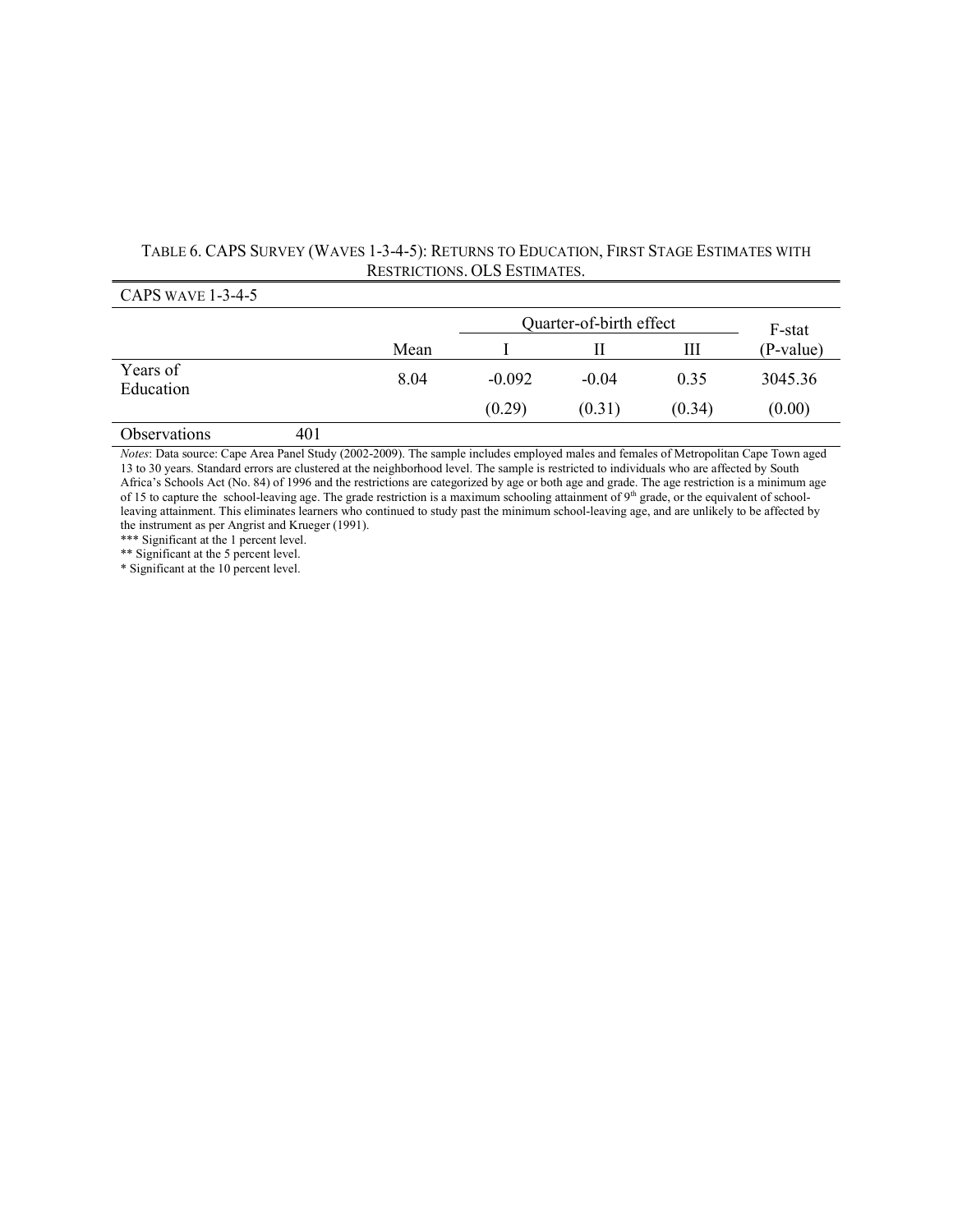| Variables                                | Log of Monthly Earnings (ZAR) |            |            |  |  |  |
|------------------------------------------|-------------------------------|------------|------------|--|--|--|
|                                          | 2SLS Estimates <sup>d</sup>   |            |            |  |  |  |
|                                          | (1)                           | (2)        | (3)        |  |  |  |
| Schooling                                | 0.28                          | 0.28       | 0.28       |  |  |  |
|                                          | (0.19)                        | (0.18)     | (0.19)     |  |  |  |
| Experience <sup>a</sup>                  | $0.27***$                     | $0.27***$  | $0.28***$  |  |  |  |
|                                          | (0.03)                        | (0.03)     | (0.03)     |  |  |  |
| <b>Experience Squared</b>                | $-0.01***$                    | $-0.01***$ | $-0.01***$ |  |  |  |
|                                          | (0.00)                        | (0.00)     | (0.00)     |  |  |  |
| Gender $(=1$ if male)                    | $0.45***$                     | $0.46***$  | $0.45***$  |  |  |  |
|                                          | (0.10)                        | (0.10)     | (0.09)     |  |  |  |
| Black $(=1$ if black)                    | 0.1                           | 0.19       | 0.19       |  |  |  |
|                                          | (0.59)                        | (0.59)     | (0.59)     |  |  |  |
| Coloured <sup>e</sup> $(=1$ if coloured) | 0.57                          | 0.63       | 0.64       |  |  |  |
|                                          | (0.58)                        | (0.58)     | (0.58)     |  |  |  |
| Ability <sup>b</sup>                     |                               | 0.06       |            |  |  |  |
|                                          |                               | (0.06)     |            |  |  |  |
| Literacy Component <sup>c</sup>          |                               |            | $-0.01$    |  |  |  |
|                                          |                               |            | (0.06)     |  |  |  |
| Numeracy Component <sup>c</sup>          |                               |            | 0.08       |  |  |  |
|                                          |                               |            | (0.05)     |  |  |  |
| Constant                                 | 2.67                          | 2.65       | 2.67       |  |  |  |
|                                          | (1.96)                        | (1.81)     | (1.85)     |  |  |  |
| F-statistic                              | 3045.36                       | 3045.36    | 3045.36    |  |  |  |
| $R2$ statistic                           | 0.37                          | 0.38       | 0.38       |  |  |  |
| Observations                             | 401                           | 401        | 401        |  |  |  |

TABLE 7. CAPS SURVEY (WAVES 1-3-4-5): RETURNS TO EDUCATION, SECOND-STAGE ESTIMATION. 2SLS **ESTIMATES** 

Notes: Cape Area Panel Study. Earnings is in Constant 2002 ZARs. Exchange rate from 2002 is 10.539 USD-ZAR. (a) Experience is calculated by taking the difference of one's age and one's schooling minus six years following Mincer (1974), Boissiere, Knight and Sabot (1985) and Lemieux (2006). (b)Aggregate ability is calculated using principal component analysis on the Literacy and Numeracy Evaluation survey questions. (c) Components of Literacy and Numeracy Evaluation are calculated using principal component analysis on two sets of survey questions: literacy-related questions and numeracyrelated questions.(d)Restrictions are categorized by age or both age and grade. The age restriction is a minimum age of 15 to capture the school-leaving age. The grade restriction is a maximum schooling attainment of 9<sup>th</sup> grade, or the equivalent of school-leaving attainment. This eliminates learners who continued to study past the minimum school-leaving age, and are unlikely to be affected by the instrument as per Angrist and Krueger (1991). (e) Coloured is the term for a person of mixed European ("white") and African ("black") or Asian ancestry, as officially defined by the South African government from 1950 to 1991 and by the current national statistical bureau of South Africa (called Statistics SA) (Statistics SA 2017). Standard errors are clustered at the neighborhood level.

\*\*\* Significant at the 1 percent level.

\*\* Significant at the 5 percent level.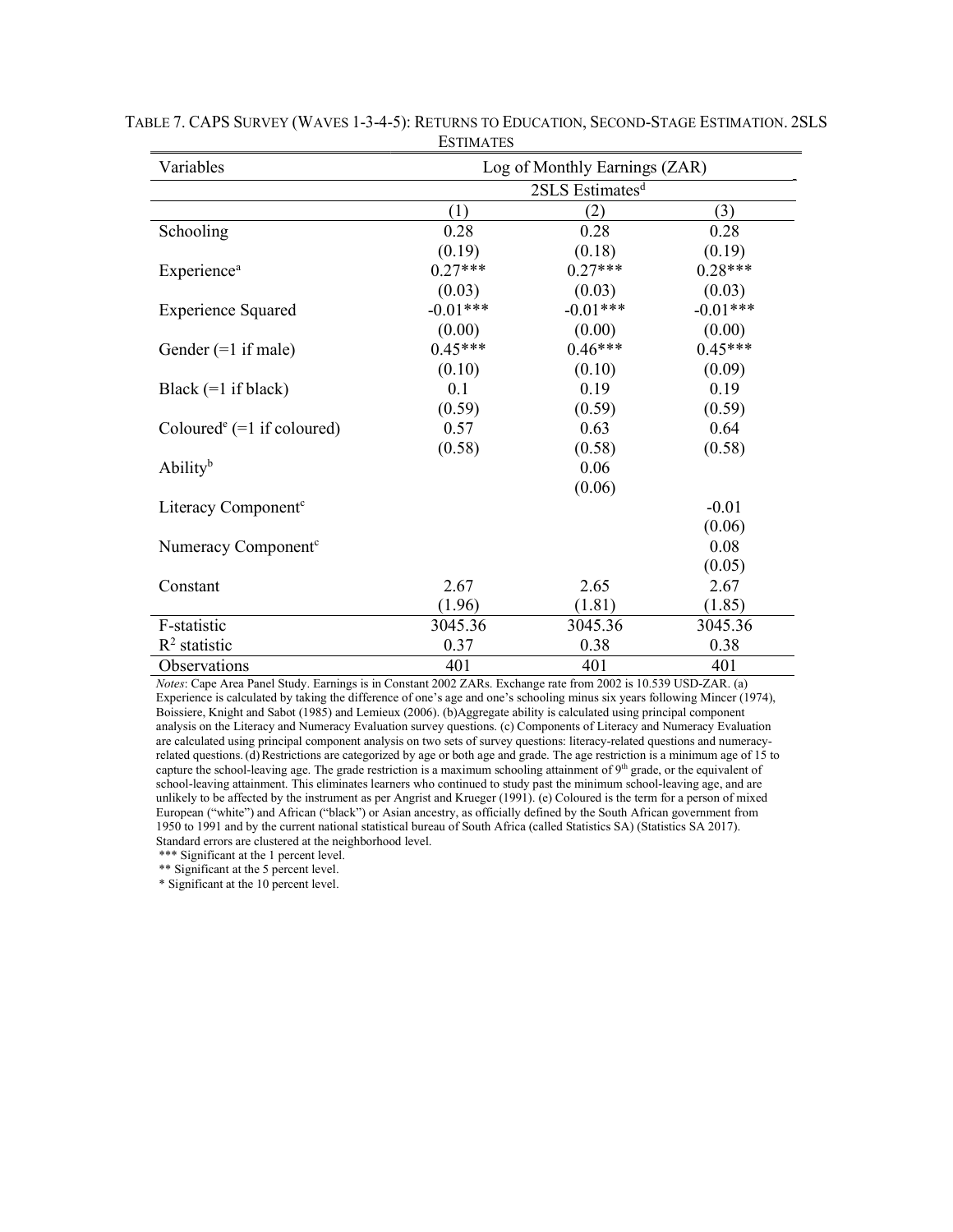| Variables                                |            | Log of Monthly Earnings (ZAR) |            |
|------------------------------------------|------------|-------------------------------|------------|
|                                          |            | 2SLS Estimates                |            |
|                                          | (1)        | (2)                           | (3)        |
| Schooling                                | $0.20***$  | $0.18***$                     | $0.18**$   |
|                                          | (0.06)     | (0.07)                        | (0.07)     |
| <b>Experience</b> <sup>a</sup>           | $0.27***$  | $0.27***$                     | $0.27***$  |
|                                          | (0.02)     | (0.02)                        | (0.02)     |
| <b>Experience Squared</b>                | $-0.01***$ | $-0.01***$                    | $-0.01***$ |
|                                          | (0.00)     | (0.00)                        | (0.00)     |
| Male $(=1$ if male)                      | $0.29***$  | $0.29***$                     | $0.28***$  |
|                                          | (0.09)     | (0.08)                        | (0.08)     |
| Black $(=1$ if black)                    | $-0.76***$ | $-0.61***$                    | $-0.61***$ |
|                                          | (0.19)     | (0.17)                        | (0.17)     |
| Coloured <sup>d</sup> $(=1$ if coloured) | $-0.35**$  | $-0.28*$                      | $-0.26*$   |
|                                          | (0.16)     | (0.14)                        | (0.15)     |
| <b>Ability</b> <sup>b</sup>              |            | 0.13                          |            |
|                                          |            | (0.08)                        |            |
| Literacy Component <sup>c</sup>          |            |                               | 0.02       |
|                                          |            |                               | (0.06)     |
| Numeracy Component <sup>c</sup>          |            |                               | $0.12**$   |
|                                          |            |                               | (0.06)     |
| Constant                                 | 4.46***    | 4.57***                       | 4.61***    |
|                                          | (0.82)     | (0.84)                        | (0.83)     |
| F-statistic                              | 4352.08    | 4352.08                       | 4352.08    |
| $R^2$ statistic                          | 0.40       | 0.40                          | 0.41       |
| Observations                             | 892        | 892                           | 892        |

#### TABLE 8. CAPS SURVEY: RETURNS TO EDUCATION, SECOND-STAGE ESTIMATION. BASED ON INSTRUMENTAL VARIABLES ESTIMATION WITH INSTRUMENT SCHOOL TOTAL FEES, 2SLS ESTIMATES

Notes: Cape Area Panel Study. Earnings is in Constant 2002 ZARs. Exchange rate from 2002 is 10.539 USD-ZAR. (a) Experience is calculated by taking the difference of one's age and one's schooling minus six years following Mincer (1974), Boissiere, Knight and Sabot (1985) and Lemieux (2006). (b) Aggregate ability is calculated using principal component analysis on the Literacy and Numeracy Evaluation survey questions. (c) Components of Literacy and Numeracy Evaluation are calculated using principal component analysis on two sets of survey questions: literacy-related questions and numeracy-related questions. Restrictions are categorized by age or both age and grade. The age restriction is a minimum age of 15 to capture the school-leaving age. The grade restriction is a maximum schooling attainment of 9<sup>th</sup> grade, or the equivalent of school-leaving attainment. This eliminates learners who continued to study past the minimum school-leaving age, and are unlikely to be affected by the instrument as per Angrist and Krueger (1991). (d) Coloured is the term for a person of mixed European ("white") and African ("black") or Asian ancestry, as officially defined by the South African government from 1950 to 1991 and by the current national statistical bureau of South Africa (called Statistics SA) (Statistics SA 2017). Standard errors are clustered at the neighborhood level.

\*\*\* Significant at the 1 percent level.

\*\* Significant at the 5 percent level.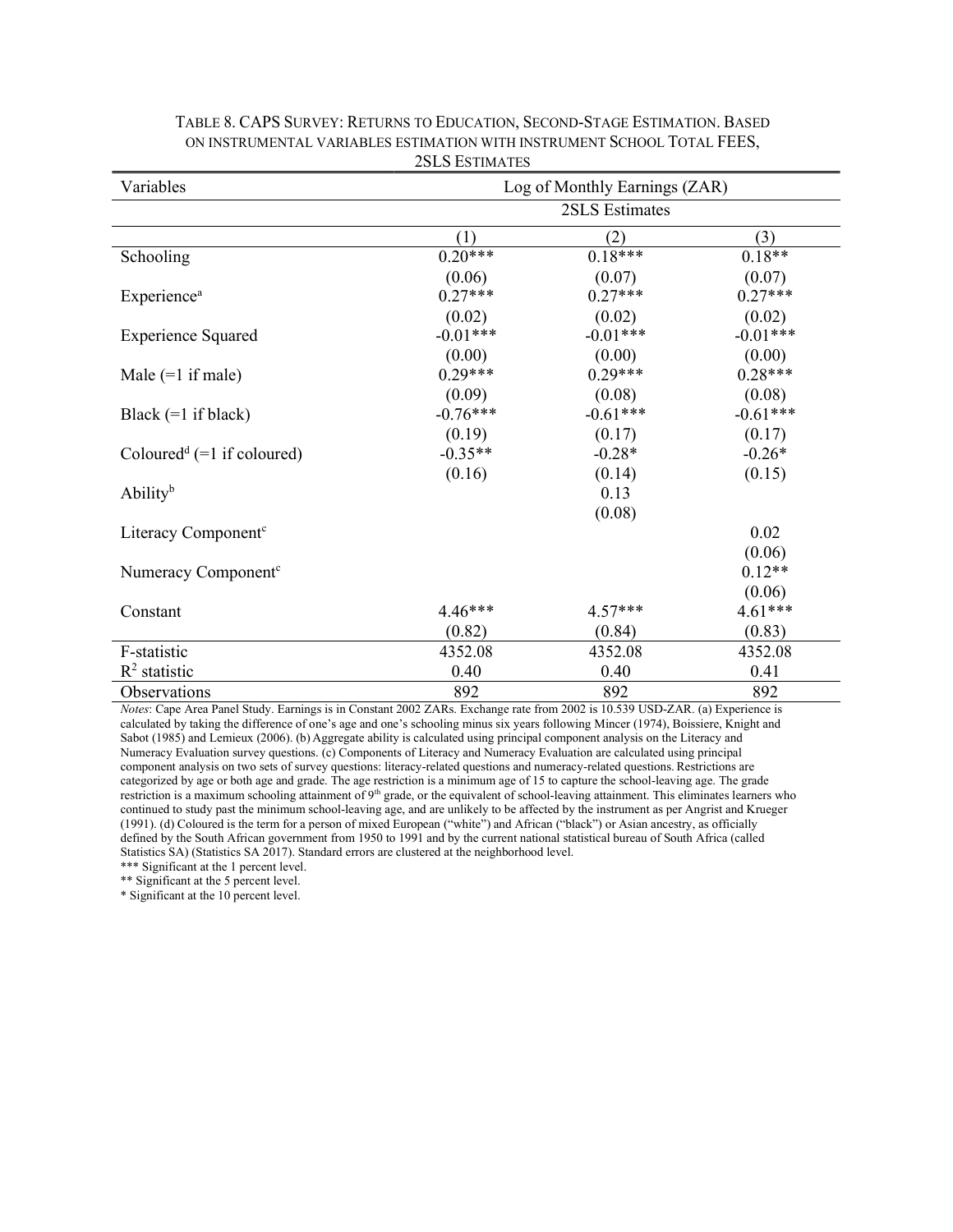| Dependent variable:                            |                     |                                            |                     |                       |                                            |                     |                |                                  | Log of Monthly Earnings (ZAR) |                     |                             |                    |                |                                                |                   |
|------------------------------------------------|---------------------|--------------------------------------------|---------------------|-----------------------|--------------------------------------------|---------------------|----------------|----------------------------------|-------------------------------|---------------------|-----------------------------|--------------------|----------------|------------------------------------------------|-------------------|
|                                                |                     |                                            |                     | <b>OLS</b> Estimation |                                            |                     |                |                                  |                               |                     | 2SLS Estimation             |                    |                |                                                |                   |
| Sample:                                        |                     | CAPS                                       |                     |                       | <b>HAALSI</b>                              |                     |                |                                  |                               |                     | CAPS                        |                    |                |                                                |                   |
|                                                |                     |                                            |                     |                       |                                            |                     |                | Quarter of birth                 |                               |                     | <b>School Fees</b>          |                    |                | Birth year interacted<br>with non-white status |                   |
|                                                | (1)                 | (2)                                        | (3)                 | (4)                   | (5)                                        | (6)                 | (7)            | (8)                              | (9)                           | (10)                | (11)                        | (12)               | (13)           | (14)                                           | (15)              |
| Schooling<br>Aggregate<br>Ability <sup>b</sup> | $0.16***$<br>(0.02) | $0.14***$<br>(0.02)<br>$0.13***$<br>(0.04) | $0.14***$<br>(0.02) | $0.10***$<br>(0.01)   | $0.09***$<br>(0.01)<br>$0.14***$<br>(0.03) | $0.09***$<br>(0.01) | 0.28<br>(0.19) | 0.28<br>(0.18)<br>0.06<br>(0.06) | 0.28<br>(0.19)                | $0.20***$<br>(0.06) | $0.18***$<br>(0.07)<br>0.13 | $0.18**$<br>(0.07) | 0.23<br>(0.31) | 0.25<br>(0.26)<br>0.07<br>(0.24)               | 0.27<br>(0.25)    |
| Literacy <sup>c</sup>                          |                     |                                            | $-0.02$<br>(0.05)   |                       |                                            |                     |                |                                  | $-0.01$<br>(0.06)             |                     |                             | $0.02\,$<br>(0.06) |                |                                                | $-0.03$<br>(0.15) |
| Numeracy <sup>c</sup>                          |                     |                                            | $0.15***$<br>(0.05) |                       |                                            | $-0.00$<br>(0.04)   |                |                                  | $0.08\,$<br>(0.05)            |                     |                             | $0.12**$<br>(0.06) |                |                                                | 0.07<br>(0.13)    |
| Memory <sup>d</sup>                            |                     |                                            |                     |                       |                                            | $0.10***$<br>(0.03) |                |                                  |                               |                     |                             |                    |                |                                                |                   |
| Attention <sup>d</sup>                         |                     |                                            |                     |                       |                                            | 0.01<br>(0.03)      |                |                                  |                               |                     |                             |                    |                |                                                |                   |
| Orientation <sup>d</sup>                       |                     |                                            |                     |                       |                                            | $0.07*$<br>(0.04)   |                |                                  |                               |                     |                             |                    |                |                                                |                   |
| F-statistic                                    |                     |                                            |                     |                       |                                            |                     | 3045.36        | 3045.36                          | 3045.36                       | 4352.08             | 4352.08                     | 4352.08            | 1580.14        | 1580.14                                        | 1580.14           |
| $R2$ statistic                                 | 0.41                | 0.43                                       | 0.43                | 0.25                  | 0.25                                       | 0.25                | 0.37           | 0.38                             | 0.38                          | 0.40                | 0.40                        | 0.40               | 0.40           | 0.40                                           | 0.41              |
| Observations                                   | 940                 | 940                                        | 940                 | 2,252                 | 2,252                                      | 2,252               | 401            | 401                              | 401                           | 892                 | 892                         | 892                | 940            | 940                                            | 940               |

TABLE 9: SUMMARY OF SCHOOLING AND COGNITION RETURNS (CAPS AND HAALSI)

Notes: Earnings in Constant 2002 ZARs. Exchange rate from 2002 is 10.539 USD-ZAR. (a) Experience is calculated by taking the difference of one's age and one's schooling minus six years following Mincer (1974), Boissiere, Knight and Sabot (1985) and Lemieux (2006). (b) Aggregate ability is calculated using principal component analysis on the literacy and numeracy evaluation domains (for CAPS) and the memory, numeracy, attention, and orientation domains (for HAALSI). (c) Components of Literacy and Numeracy Evaluation are calculated using principal component analysis on two sets of survey questions: literacy-related questions and numeracy-related questions. Restrictions are categorized by age or both age and grade. The age restriction is a minimum age of 15 to capture the school-leaving age. The grade restriction is a maximum schooling attainment of 9th grade, or t equivalent of school-leaving attainment. This eliminates learners who continued to study past the minimum school-leaving age, and are unlikely to be affected by the instrument as per Angrist and Krueger (1991). (d) HAALSI comprises four cognition domains: memory, numeracy, attention, and orientation. Standard errors are clustered at the neighborhood level. \*\*\* Significant at the 1 percent level.

\*\* Significant at the 5 percent level.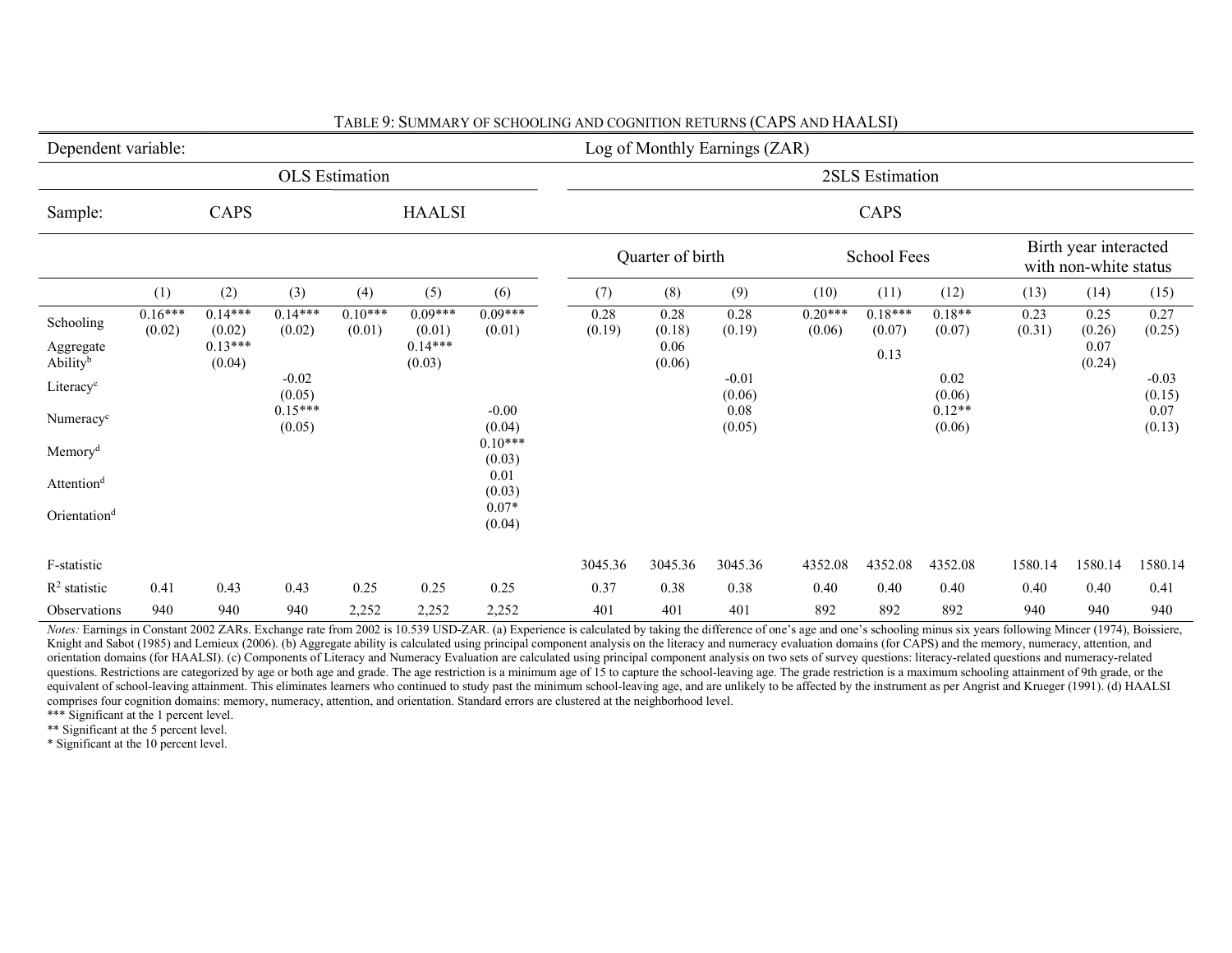| Variables                                |            |                           | Log of Monthly Earnings (ZAR) |                     |                      |                      |
|------------------------------------------|------------|---------------------------|-------------------------------|---------------------|----------------------|----------------------|
|                                          |            | <b>HAALSI</b>             |                               |                     | CAPS Wave 5          |                      |
|                                          |            | With Ability <sup>b</sup> | With                          |                     | With                 | With                 |
|                                          |            |                           | Specific                      |                     | Ability <sup>d</sup> | Specific             |
|                                          |            |                           | Ability                       |                     |                      | Ability              |
|                                          |            |                           | Domains <sup>c</sup>          |                     |                      | Domains <sup>e</sup> |
|                                          | (1)        | (2)                       | (3)                           | (4)                 | (5)                  | (6)                  |
| Primary (7-9)                            | $0.35***$  | $0.29***$                 | $0.29***$                     | $0.13*$             | 0.07                 | 0.08                 |
|                                          | (0.07)     | (0.07)                    | (0.07)                        | (0.07)              | (0.07)               | (0.08)               |
| Lower Secondary (10-11)                  | $0.58***$  | $0.50***$                 | $0.50***$                     | $0.33***$           | $0.21***$            | $0.21***$            |
|                                          | (0.09)     | (0.09)                    | (0.09)                        | (0.08)              | (0.08)               | (0.08)               |
| Upper Secondary (12 or more)             | $1.40***$  | $1.29***$                 | $1.28***$                     | $0.77***$           | $0.59***$            | $0.58***$            |
|                                          | (0.08)     | (0.08)                    | (0.08)                        | (0.08)              | (0.08)               | (0.09)               |
| Experience <sup>a</sup>                  | $0.04***$  | $0.04***$                 | $0.04***$                     | 0.03                | 0.02                 | 0.03                 |
|                                          | (0.01)     | (0.01)                    | (0.01)                        | (0.02)              | (0.02)               | (0.02)               |
| <b>Experience Squared</b>                | $-0.00***$ | $-0.00***$                | $-0.00***$                    | $0.00\,$            | 0.00                 | 0.00                 |
|                                          | (0.00)     | (0.00)                    | (0.00)                        | (0.00)              | (0.00)               | (0.00)               |
| Male $(=1$ if male)                      | $0.96***$  | $0.92***$                 | $0.92***$                     | $0.17***$           | $0.16***$            | $0.15***$            |
|                                          | (0.05)     | (0.05)                    | (0.05)                        | (0.03)              | (0.03)               | (0.03)               |
| Black $(=1$ if black)                    |            |                           |                               | $-0.67***$          | $-0.50***$           | $-0.46***$           |
|                                          |            |                           |                               | (0.11)<br>$-0.24**$ | (0.11)               | (0.11)               |
| Coloured <sup>f</sup> $(=1$ if coloured) |            |                           |                               |                     | $-0.15$              | $-0.11$              |
|                                          |            | $0.19***$                 |                               | (0.11)              | (0.11)<br>$0.12***$  | (0.11)               |
| <b>Aggregate Ability</b>                 |            | (0.03)                    |                               |                     | (0.02)               |                      |
| <b>Literacy Component</b>                |            |                           |                               |                     |                      | 0.01                 |
|                                          |            |                           |                               |                     |                      | (0.02)               |
| Numeracy Component                       |            |                           | 0.04                          |                     |                      | $0.13***$            |
|                                          |            |                           | (0.04)                        |                     |                      | (0.02)               |
| Memory Component                         |            |                           | $0.09***$                     |                     |                      |                      |
|                                          |            |                           | (0.03)                        |                     |                      |                      |
| <b>Attention Component</b>               |            |                           | 0.01                          |                     |                      |                      |
|                                          |            |                           | (0.03)                        |                     |                      |                      |
| <b>Orientation Component</b>             |            |                           | $0.10***$                     |                     |                      |                      |
|                                          |            |                           | (0.04)                        |                     |                      |                      |
| Constant                                 | 5.31***    | $5.26***$                 | $5.24***$                     | 7.19***             | $7.23***$            | $7.20***$            |
|                                          | (0.20)     | (0.19)                    | (0.20)                        | (0.13)              | (0.13)               | (0.14)               |
| $R^2$ statistic                          | 0.25       | 0.26                      | 0.26                          | 0.25                | 0.27                 | 0.27                 |
| Observations                             | 2,252      | 2,252                     | 2,252                         | 1,973               | 1,973                | 1,973                |

TABLE 10. HAALSI AND CAPS WAVE 5 SURVEYS: RETURNS TO SCHOOLING BY EDUCATIONAL LEVEL, OLS

Notes: Cape Area Panel Study and HAALSI. Earnings is in Constant 2002 ZARs. Exchange rate from 2002 is 10.539 USD-ZAR. (a) Experience is calculated by taking the difference of one's age and one's schooling minus six years following Mincer (1974), Boissiere, Knight and Sabot (1985) and Lemieux (2006). (b) Aggregate ability is calculated using principal component analysis on the Cognition section of the HAALSI survey. (c) Components are calculated using principal component analysis on four sets of survey questions pertaining to each cognitive domain. (d) Aggregate ability is calculated using principal component analysis on the Literacy and Numeracy Evaluation survey questions. (e) Components of Literacy and Numeracy Evaluation are calculated using principal component analysis on two sets of survey questions: literacy-related questions and numeracy-related questions. (f) Coloured is the term for a person of mixed European ("white") and African ("black") or Asian ancestry, as officially defined by the South African government from 1950 to 1991 and by the current national statistical bureau of South Africa (called Statistics SA) (Statistics SA 2017). Standard errors in column 4-6 are clustered at the neighborhood level.

\*\*\* Significant at the 1 percent level.

\*\* Significant at the 5 percent level.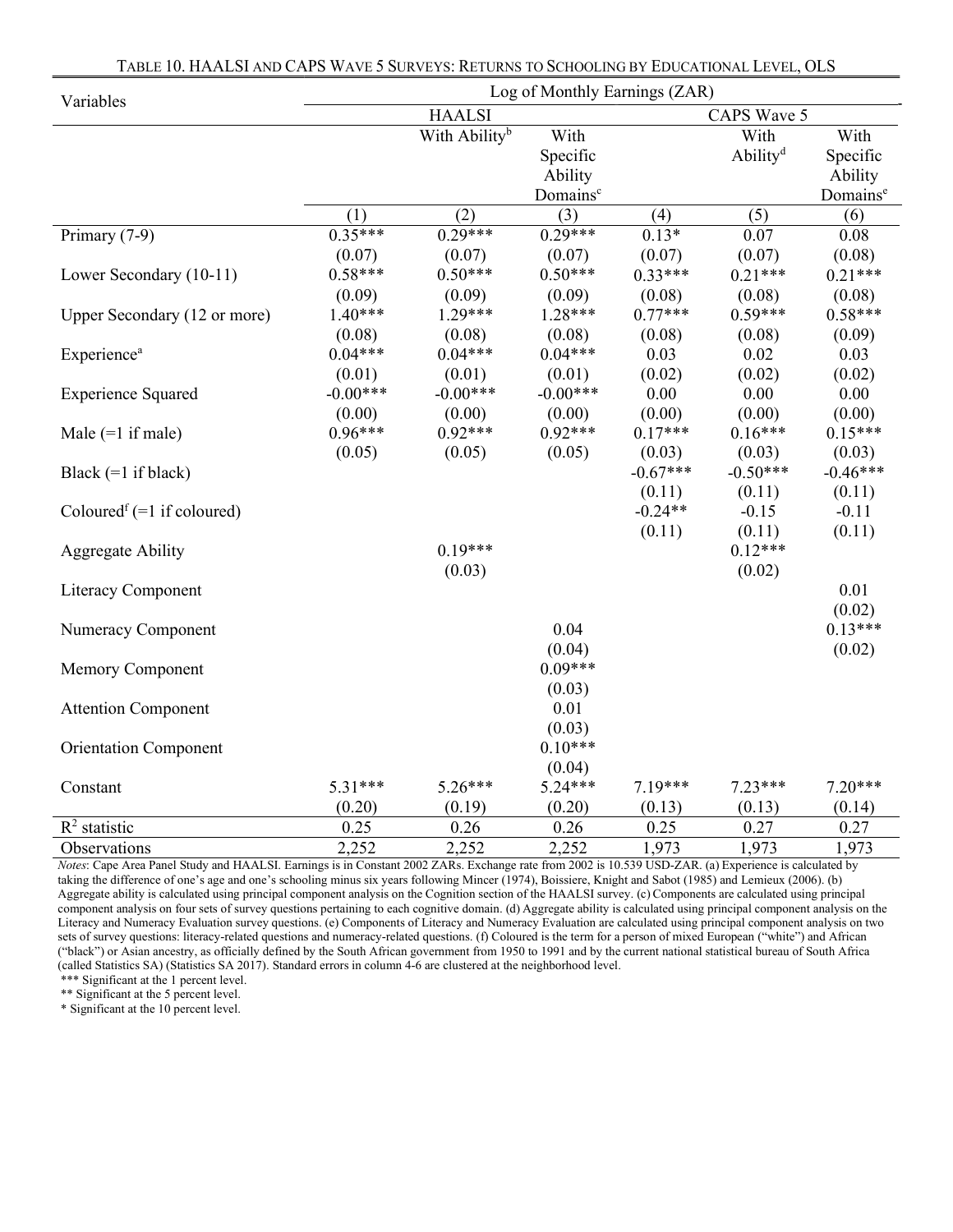# **ONLINE APPENDIX A**

| TADLE AT. CAT 3 I ANEL SUMMART STATISTICS |           |            |           |           |          |  |  |  |
|-------------------------------------------|-----------|------------|-----------|-----------|----------|--|--|--|
|                                           | Wave 1    | Wave 2     | Wave 3    | Wave 4    | Wave 5   |  |  |  |
| Variable                                  | (1)       | (2)        | (3)       | (4)       | (5)      |  |  |  |
| Gender (1 if male)                        | 0.45      | 0.46       | 0.46      | 0.45      | 0.45     |  |  |  |
|                                           | (0.50)    | (0.50)     | (0.50)    | (0.50)    | (0.50)   |  |  |  |
| Married (1 if married)                    | 0.01      |            |           | 0.08      | 0.14     |  |  |  |
|                                           | (0.10)    |            |           | (0.27)    | (0.35)   |  |  |  |
| Black African (1 if yes)                  | 0.45      | 0.45       | 0.45      | 0.45      | 0.45     |  |  |  |
|                                           | (0.50)    | (0.50)     | (0.50)    | (0.50)    | (0.50)   |  |  |  |
| Coloured <sup>b</sup> (1 if yes)          | 0.42      | 0.42       | 0.42      | 0.42      | 0.42     |  |  |  |
|                                           | (0.49)    | (0.49)     | (0.49)    | (0.49)    | (0.49)   |  |  |  |
| White $(1 \text{ is yes})$                | 0.13      | 0.13       | 0.13      | 0.13      | 0.13     |  |  |  |
|                                           | (0.33)    | (0.33)     | (0.33)    | (0.33)    | (0.33)   |  |  |  |
| Schooling (in years)                      | 9.25      | 10.1       | 10.4      | 10.57     | 10.76    |  |  |  |
|                                           | (2.15)    | (2.14)     | (2.20)    | (2.24)    | (2.35)   |  |  |  |
| <b>Experience</b> <sup>a</sup>            | 2.64      | 3.78       | 4.48      | 5.31      | 8.11     |  |  |  |
|                                           | (2.11)    | (2.60)     | (2.84)    | (2.99)    | (3.21)   |  |  |  |
| Earnings                                  | 1167.74   | 9981.95    | 1924.68   | 2140.49   | 2189.63  |  |  |  |
|                                           | (1318.45) | (26642.15) | (1890.57) | (1780.96) | (1614.5) |  |  |  |
| Age                                       | 17.88     | 19.20      | 20.59     | 21.51     | 24.48    |  |  |  |
|                                           | (2.48)    | (2.51)     | (2.52)    | (2.56)    | (2.58)   |  |  |  |
| Observations                              | 4,752     | 3,927      | 3,531     | 3,439     | 2,915    |  |  |  |

TABLE A1. CAPS PANEL SUMMARY STATISTICS

*Notes*: Data source is Cape Area Panel Survey. The mean and standard deviation of each variable, with the standard deviation shown in parenthesis. Earnings is calculated using 2002 constant ZARs. (a) Experience is calculated by taking the difference of one's age and one's schooling minus six years following Mincer (1974), Boissiere, Knight and Sabot (1985) and Lemieux (2006). (b) Coloured is the term for a person of mixed European ("white") and African ("black") or Asian ancestry, as officially defined by the South African government from 1950 to 1991 and by the current national statistical bureau of South Africa (called Statistics SA) (Statistics SA 2017). Marital status for Wave 2 was not recorded in the original dataset, so it is marked as missing.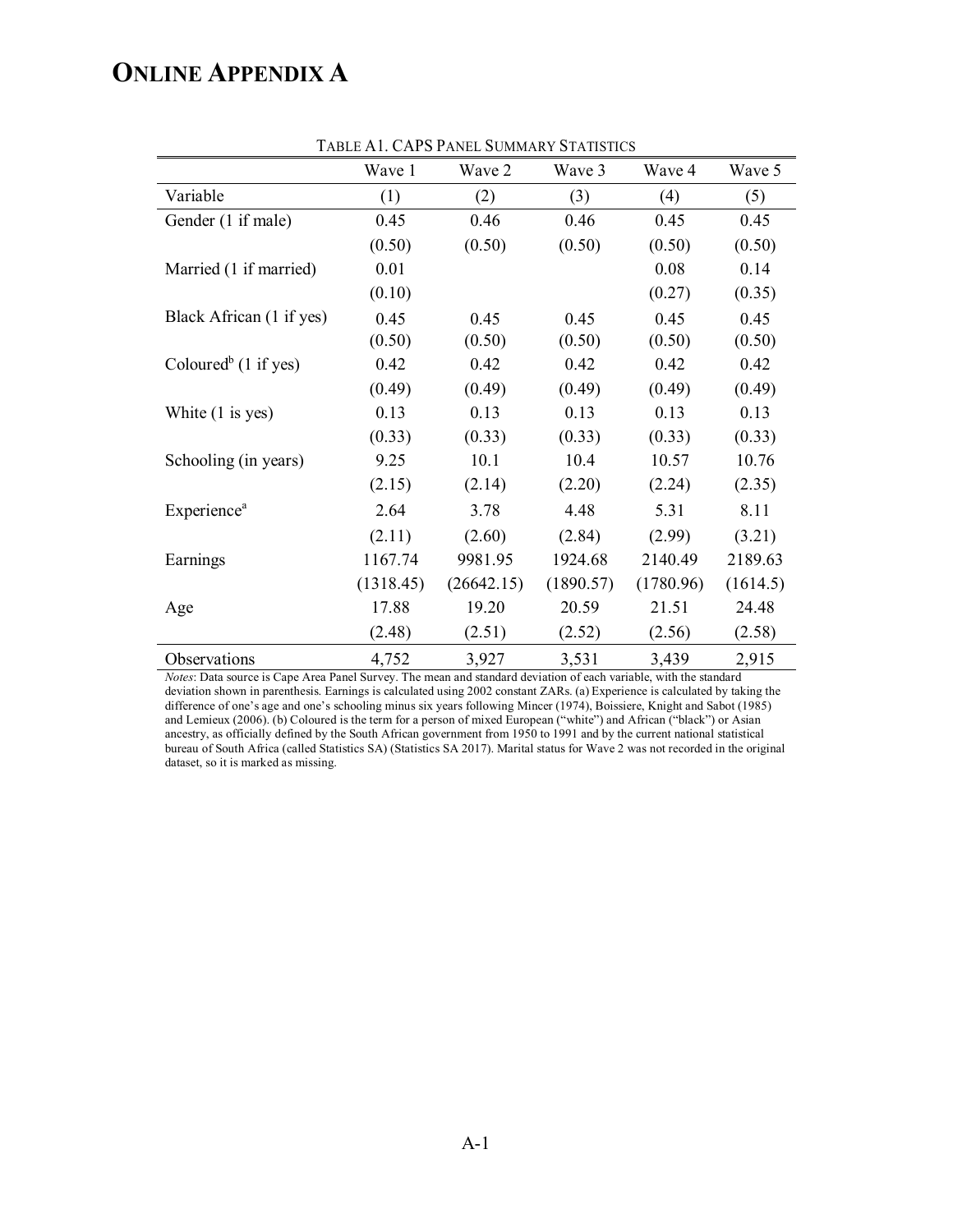| TABLE AZ. COGNITIVE DOMAINS IN THE CAL'S AND HAALSI SURVETS |                                                          |             |               |  |  |  |  |  |
|-------------------------------------------------------------|----------------------------------------------------------|-------------|---------------|--|--|--|--|--|
| Cognitive<br>Domain                                         | Description                                              | <b>CAPS</b> | <b>HAALSI</b> |  |  |  |  |  |
| Literacy                                                    | language and literacy                                    | X           |               |  |  |  |  |  |
| Numeracy                                                    | numeracy skills                                          | X           | X             |  |  |  |  |  |
| Memory                                                      | word memorization                                        |             | X             |  |  |  |  |  |
| Orientation                                                 | current event and date<br>recognition                    |             | X             |  |  |  |  |  |
| Attention                                                   | self-rated attention and<br>response to auditory stimuli |             | X             |  |  |  |  |  |

TABLE A2. COGNITIVE DOMAINS IN THE CAPS AND HAALSI SURVEYS

*Notes:* Data from HAALSI and CAPS. HAALSI cognitive domain components are defined using four sets of survey questions pertaining to each cognitive domain. CAPS cognitive domains are defined by the Literacy and Numeracy Evaluation (LNE) module of the CAPS survey. The LNE consists of two sets of survey questions: literacy-related questions and numeracy-related questions.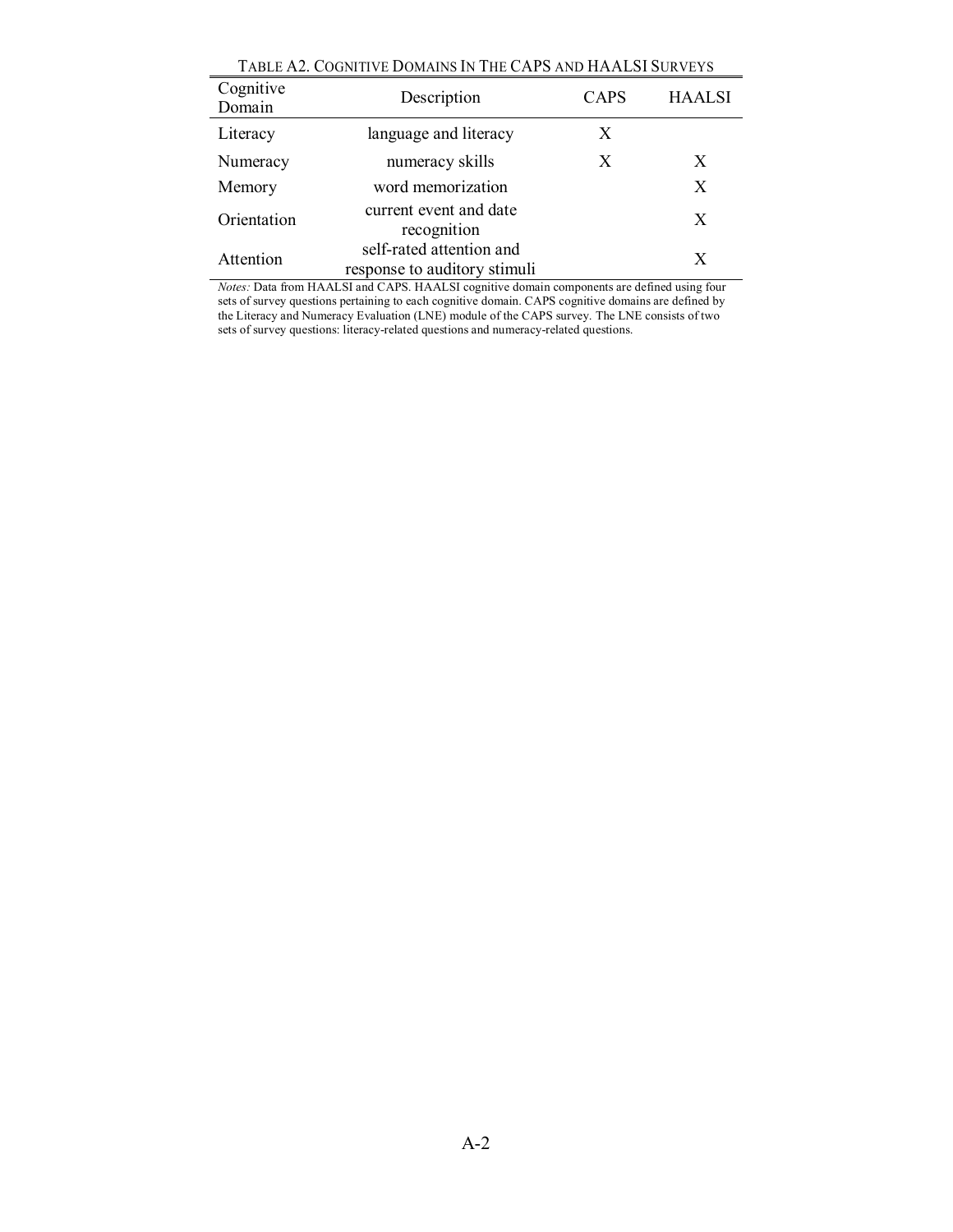|                                                   | Log of Monthly Earnings (ZAR)           |            |            |  |  |  |
|---------------------------------------------------|-----------------------------------------|------------|------------|--|--|--|
|                                                   | 2SLS Estimates                          |            |            |  |  |  |
|                                                   | Year of birth interacted with non-white |            |            |  |  |  |
|                                                   | binary indicator                        |            |            |  |  |  |
|                                                   | (1)                                     | (2)        | (3)        |  |  |  |
| Schooling                                         | 0.23                                    | 0.25       | 0.27       |  |  |  |
|                                                   | (0.31)                                  | (0.26)     | (0.25)     |  |  |  |
| <b>Birth Year</b>                                 | 0.83                                    | 0.38       | 0.08       |  |  |  |
|                                                   | (5.48)                                  | (2.73)     | (2.79)     |  |  |  |
| Birth Year Squared                                | $-0.00$                                 | $-0.00$    | $-0.00$    |  |  |  |
|                                                   | (0.03)                                  | (0.02)     | (0.02)     |  |  |  |
| <b>Experience</b> <sup>a</sup>                    | $0.28***$                               | $0.28***$  | $0.27***$  |  |  |  |
|                                                   | (0.04)                                  | (0.02)     | (0.02)     |  |  |  |
| <b>Experience Squared</b>                         | $-0.01***$                              | $-0.01***$ | $-0.01***$ |  |  |  |
|                                                   | (0.00)                                  | (0.00)     | (0.00)     |  |  |  |
| Male $(=1$ if male)                               | 0.27                                    | $0.29*$    | $0.29*$    |  |  |  |
|                                                   | (0.28)                                  | (0.16)     | (0.16)     |  |  |  |
| Black $(=1$ if black)                             | $-0.55$                                 | $-0.39$    | $-0.36$    |  |  |  |
|                                                   | (1.01)                                  | (0.33)     | (0.34)     |  |  |  |
| Coloured <sup>d</sup> (=1 if coloured)            | $-0.21$                                 | $-0.12$    | $-0.07$    |  |  |  |
|                                                   | (0.82)                                  | (0.36)     | (0.36)     |  |  |  |
| $\mathrm{A}\mathrm{b}\mathrm{ility}^{\mathrm{b}}$ |                                         | 0.07       |            |  |  |  |
|                                                   |                                         | (0.24)     |            |  |  |  |
| Literacy Component <sup>c</sup>                   |                                         |            | $-0.03$    |  |  |  |
|                                                   |                                         |            | (0.15)     |  |  |  |
| Numeracy Component <sup>c</sup>                   |                                         |            | 0.07       |  |  |  |
|                                                   |                                         |            | (0.13)     |  |  |  |
| Constant                                          | $-32.96$                                | $-15.11$   | $-3.47$    |  |  |  |
|                                                   | (219.36)                                | (106.80)   | (109.16)   |  |  |  |
| F-statistic                                       | 1580.14                                 | 1580.14    | 1580.14    |  |  |  |
| $R^2$ statistic                                   | 0.40                                    | 0.40       | 0.40       |  |  |  |
| Observations                                      | 940                                     | 940<br>940 |            |  |  |  |
|                                                   |                                         |            |            |  |  |  |

| TABLE A3. CAPS SURVEY: RETURNS TO EDUCATION, SECOND-STAGE ESTIMATION, 2SLS ESTIMATES |  |
|--------------------------------------------------------------------------------------|--|
|--------------------------------------------------------------------------------------|--|

*Notes:* Cape Area Panel Study. Earnings is in Constant 2002 ZARs. Exchange rate from 2002 is 10.539 USD-ZAR. (a) Experience is calculated by taking the difference of one's age and one's schooling minus six years following Mincer (1974), Boissiere, Knight and Sabot (1985) and Lemieux (2006). (b) Aggregate ability is calculated using principal component analysis on the Literacy and Numeracy Evaluation survey questions. (c) Components of Literacy and Numeracy Evaluation are calculated using principal component analysis on two sets of survey questions: literacy-related questions and numeracy-related questions. Restrictions are categorized by age or both age and grade. The age restriction is a minimum age of 15 to capture the school-leaving age. The grade restriction is a maximum schooling attainment of 9th grade, or the equivalent of school-leaving attainment. This eliminates learners who continued to study past the minimum school-leaving age, and are unlikely to be affected by the instrument as per Angrist and Krueger (1991). (d) Coloured is the term for a person of mixed European ("white") and African ("black") or Asian ancestry, as officially defined by the South African government from 1950 to 1991 and by the current national statistical bureau of South Africa (called Statistics SA) (Statistics SA 2017). Standard errors are clustered at the neighborhood level. Standard errors are clustered at the neighborhood level.

\*\*\* Significant at the 1 percent level.

\*\* Significant at the 5 percent level.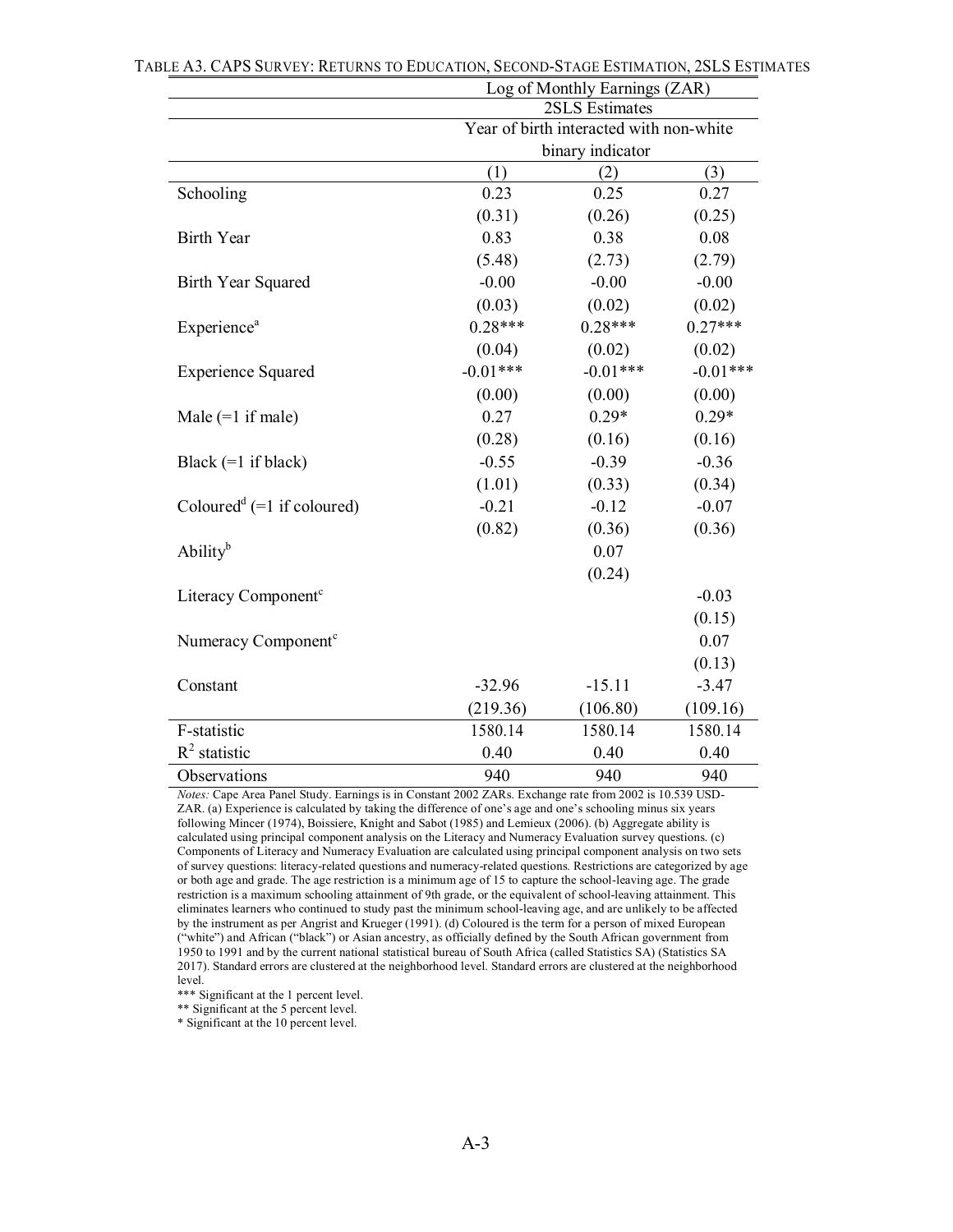# **ONLINE APPENDIX B**

For consistency, we follow the methodological approach used by Hansen et al. (2004), Cascio and Lewis (2006), and Segal (2012) to adjust evaluation measures according to age disparities. Specifically, we adjust the total evaluation score and the numeracy and literacy evaluation measures by regressing the original CAPS Wave 1 evaluation measures on dummy variables for schooling and age at the time of the Wave 1 evaluations. We then normalize the evaluation measures. Using this reconstructed measure of cognitive evaluations, we re-estimate specifications (1) through (4), which serve as the basis for the results reported in Table 5 through to Table 10. Tables B1 through B5 report the results based on the reconstructed cognitive evaluation measures.

|                                                     | Log of Monthly Earnings (ZAR) |                           |                      |  |
|-----------------------------------------------------|-------------------------------|---------------------------|----------------------|--|
|                                                     |                               | With Ability <sup>b</sup> | With Specific        |  |
|                                                     |                               |                           | Ability              |  |
|                                                     |                               |                           | Domains <sup>c</sup> |  |
|                                                     | (1)                           | (2)                       | (3)                  |  |
| Schooling (in years)                                | $0.14***$                     | $0.13***$                 | $0.13***$            |  |
|                                                     | (0.01)                        | (0.01)                    | (0.01)               |  |
| Experience <sup>a</sup>                             | $0.05***$                     | $0.06***$                 | $0.06***$            |  |
|                                                     | (0.02)                        | (0.02)                    | (0.02)               |  |
| <b>Experience Squared</b>                           | $\Omega$                      | $-0.00*$                  | $-0.00**$            |  |
|                                                     | (0.00)                        | (0.00)                    | (0.00)               |  |
| Male $(=1$ if male)                                 | $0.19***$                     | $0.18***$                 | $0.17***$            |  |
|                                                     | (0.03)                        | (0.03)                    | (0.03)               |  |
| Black $(=1$ if black)                               | $-0.60***$                    | $-0.52***$                | $-0.50***$           |  |
|                                                     | (0.10)                        | (0.10)                    | (0.11)               |  |
| Coloured <sup><math>c</math></sup> (=1 if coloured) | $-0.15$                       | $-0.1$                    | $-0.07$              |  |
|                                                     | (0.10)                        | (0.10)                    | (0.10)               |  |
| <b>Aggregate Ability</b>                            |                               | $0.07***$                 |                      |  |
|                                                     |                               | (0.02)                    |                      |  |
| Literacy Component                                  |                               |                           | 0.01                 |  |
|                                                     |                               |                           | (0.02)               |  |
| Numeracy Component                                  |                               |                           | $0.08***$            |  |
|                                                     |                               |                           | (0.02)               |  |
| Constant                                            | 5.95***                       | 5.92***                   | 5.89***              |  |
|                                                     | (0.14)                        | (0.14)                    | (0.14)               |  |
| $R^2$ statistic                                     | 0.27                          | 0.27                      | 0.27                 |  |
| Observations                                        | 1,973                         | 1,973                     | 1,973                |  |

TABLE B1. CAPS SURVEY (WAVE 5): RETURNS TO EDUCATION WITH RECONSTRUCTED ABILITY MEASURE(S), OLS ESTIMATES

*Notes*: Cape Area Panel Study. Earnings is in Constant 2002 ZARs. Exchange rate from 2002 is 10.539 USD-ZAR. (a)Experience is calculated by taking the difference of one's age and one's schooling minus six years following Mincer (1974), Boissiere, Knight and Sabot (1985) and Lemieux (2006). (a) Aggregate ability is calculated using principal component analysis on the Literacy and Numeracy Evaluation survey questions. (b) Components of Literacy and Numeracy Evaluation are calculated using principal component analysis on two sets of survey questions: literacy-related questions and numeracy-related questions. (c) Coloured is the term for a person of mixed European ("white") and African ("black") or Asian ancestry, as officially defined by the South African government from 1950 to 1991 and by the current national statistical bureau of South Africa (called Statistics SA) (Statistics SA 2017). Standard errors are clustered at the neighborhood level.

\*\*\* Significant at the 1 percent level.

\*\* Significant at the 5 percent level.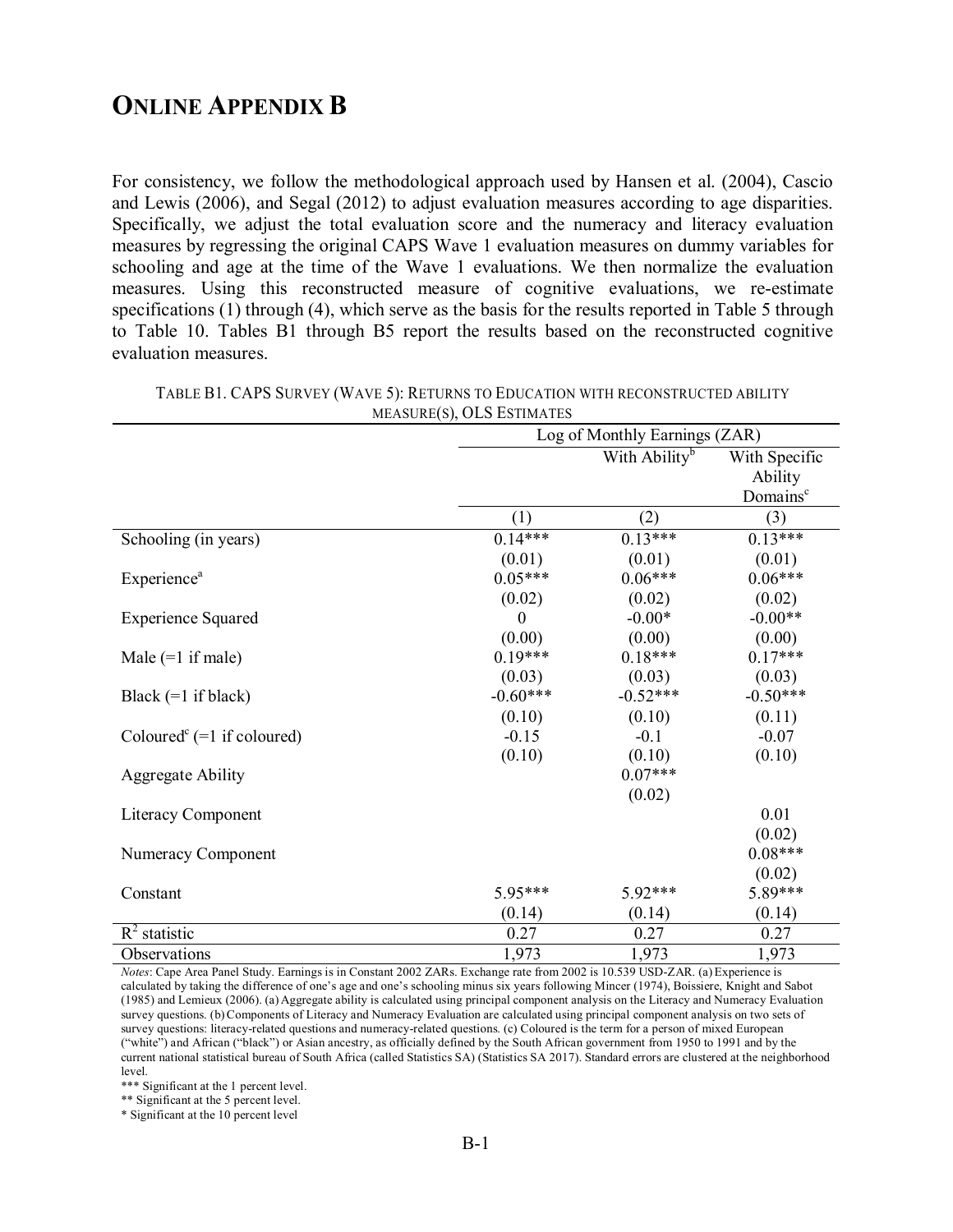|                              | Log of Monthly Earnings (ZAR) |                           |                      |  |
|------------------------------|-------------------------------|---------------------------|----------------------|--|
|                              |                               | With Ability <sup>b</sup> |                      |  |
|                              |                               |                           | Ability              |  |
|                              |                               |                           | Domains <sup>c</sup> |  |
|                              | (1)                           | (2)                       | (3)                  |  |
| Schooling (in years)         | $0.10***$                     | $0.10***$                 | $0.10***$            |  |
|                              | (0.01)                        | (0.01)                    | (0.01)               |  |
| Experience <sup>a</sup>      | $0.03***$                     | $0.03***$                 | $0.03***$            |  |
|                              | (0.01)                        | (0.01)                    | (0.01)               |  |
| <b>Experience Squared</b>    | $-0.00**$                     | $-0.00**$                 | $-0.00**$            |  |
|                              | (0.00)                        | (0.00)                    | (0.00)               |  |
| Male $(=1$ if male)          | $0.92***$                     | $0.89***$                 | $0.90***$            |  |
|                              | (0.05)                        | (0.05)                    | (0.05)               |  |
| <b>Aggregate Ability</b>     |                               | $0.13***$                 |                      |  |
|                              |                               | (0.03)                    |                      |  |
| Memory Component             |                               |                           | $0.08***$            |  |
|                              |                               |                           | (0.03)               |  |
| Numeracy Component           |                               |                           | $-0.01$              |  |
|                              |                               |                           | (0.04)               |  |
| <b>Attention Component</b>   |                               |                           | 0.02                 |  |
|                              |                               |                           | (0.03)               |  |
| <b>Orientation Component</b> |                               |                           | $0.07**$             |  |
|                              |                               |                           | (0.04)               |  |
| Constant                     | $5.16***$                     | 5.25***                   | $5.22***$            |  |
|                              | (0.20)                        | (0.20)                    | (0.20)               |  |
| $R^2$ statistic              | 0.25                          | 0.25                      | 0.25                 |  |
| Observations                 | 2,252                         | 2,252                     | 2,252                |  |

# TABLE B2. HAALSI SURVEY: RETURNS TO EDUCATION WITH RECONSTRUCTED ABILITY MEASURE(S), OLS ESTIMATES

*Notes*: Health and Aging in Africa: A Longitudinal Study of an INDEPTH Community in South Africa (HAALSI). Earnings is from 1991 onward and is in Constant 2002 ZARs. Exchange rate from 2002 is 10.539 USD-ZAR. Log earnings is calculated using earnings data in Rand. (a) Experience is calculated by taking the difference of one's age and one's schooling minus six years following Mincer (1974), Boissiere, Knight and Sabot (1985) and Lemieux (2006). (b) Aggregate ability is calculated using principal component analysis on the Cognition section of HAALSI. (c)Components of HAALSI Cognition section are calculated using principal component analysis on four sets of survey questions: memory-related questions, numeracy-related questions, attention-related questions, and orientation-related questions.

\*\*\* Significant at the 1 percent level.

\*\* Significant at the 5 percent level.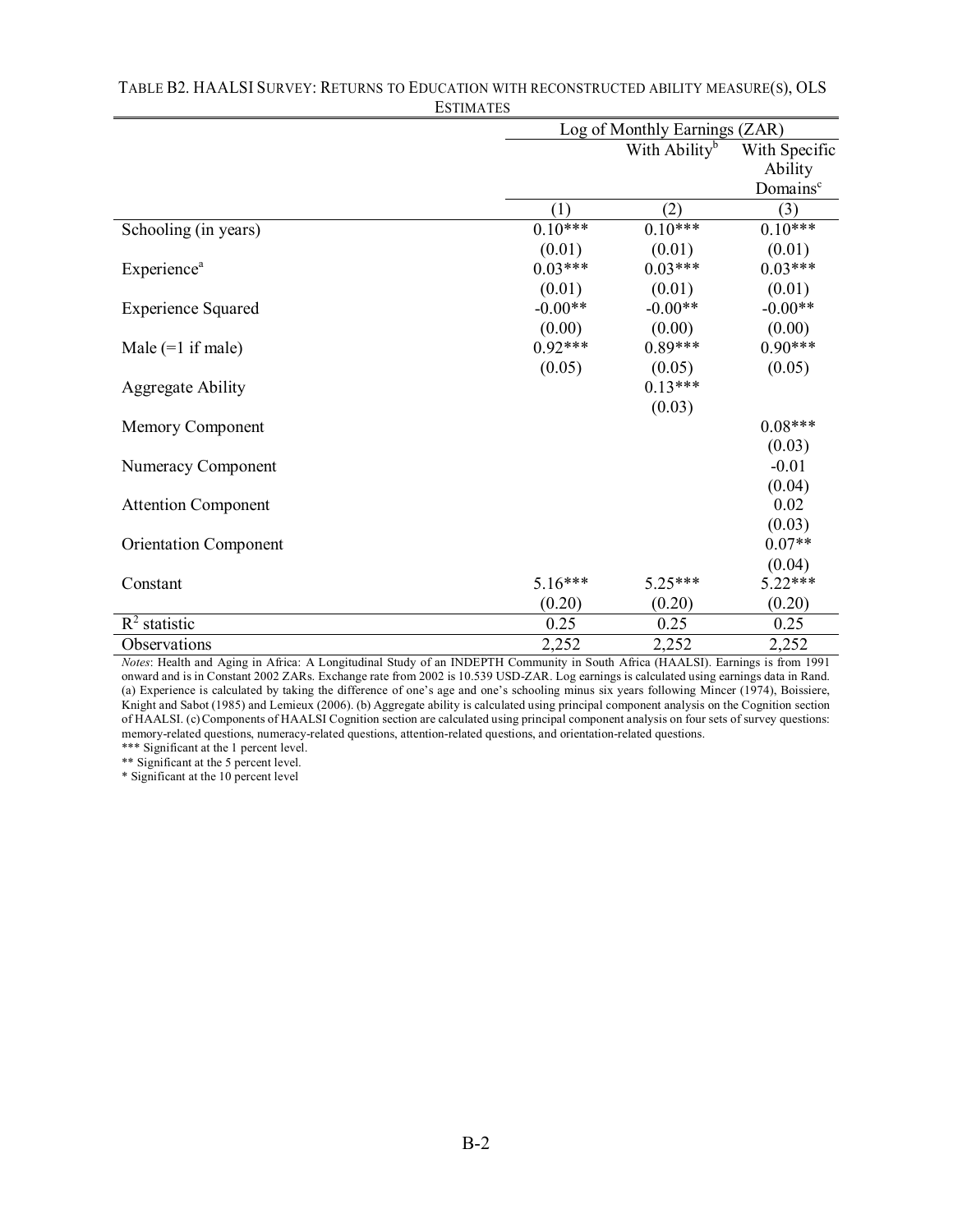|                                        | Log of Monthly Earnings (ZAR) |                           |                      |  |
|----------------------------------------|-------------------------------|---------------------------|----------------------|--|
|                                        |                               | With Ability <sup>b</sup> | With Specific        |  |
|                                        |                               |                           | Ability              |  |
|                                        |                               |                           | Domains <sup>c</sup> |  |
|                                        | (1)                           | (2)                       | (3)                  |  |
| Schooling (in years)                   | $0.16***$                     | $0.15***$                 | $0.15***$            |  |
|                                        | (0.02)                        | (0.02)                    | (0.02)               |  |
| Experience <sup>a</sup>                | $0.14***$                     | $0.15***$                 | $0.15***$            |  |
|                                        | (0.03)                        | (0.03)                    | (0.03)               |  |
| <b>Experience Squared</b>              | $-0.01***$                    | $-0.01***$                | $-0.01***$           |  |
|                                        | (0.00)                        | (0.00)                    | (0.00)               |  |
| Male $(=1$ if male)                    | $0.24***$                     | $0.24***$                 | $0.23***$            |  |
|                                        | (0.08)                        | (0.07)                    | (0.07)               |  |
| Black $(=1$ if black)                  | $-0.56***$                    | $-0.44**$                 | $-0.41**$            |  |
|                                        | (0.17)                        | (0.18)                    | (0.18)               |  |
| Coloured <sup>d</sup> (=1 if coloured) | $-0.22$                       | $-0.15$                   | $-0.11$              |  |
|                                        | (0.14)                        | (0.14)                    | (0.14)               |  |
| <b>Aggregate Ability</b>               |                               | $0.10***$                 |                      |  |
|                                        |                               | (0.04)                    |                      |  |
| Literacy Component                     |                               |                           | $-0.03$              |  |
|                                        |                               |                           | (0.05)               |  |
| Numeracy Component                     |                               |                           | $0.13**$             |  |
|                                        |                               |                           | (0.05)               |  |
| Wave 3 Dummy                           | $0.49***$                     | $0.50***$                 | $0.50***$            |  |
|                                        | (0.07)                        | (0.07)                    | (0.07)               |  |
| Wave 4 Dummy                           | $0.55***$                     | $0.56***$                 | $0.55***$            |  |
|                                        | (0.07)                        | (0.07)                    | (0.07)               |  |
| Wave 5 Dummy                           | $0.50***$                     | $0.52***$                 | $0.52***$            |  |
|                                        | (0.10)                        | (0.10)                    | (0.10)               |  |
| Constant                               | 4.97***                       | 4.95***                   | 4.91***              |  |
|                                        | (0.24)                        | (0.24)                    | (0.24)               |  |
| $R^2$ statistic                        | 0.41                          | 0.42                      | 0.43                 |  |
| Observations                           | 940                           | 940                       | 940                  |  |

#### TABLE B3. CAPS SURVEY (PANEL 1-3-4-5): RETURNS TO EDUCATION WITH RECONSTRUCTED ABILITY MEASURE(S), OLS ESTIMATES

*Notes*: Cape Area Panel Study. Earnings is in Constant 2002 ZARs. Exchange rate from 2002 is 10.539 USD-ZAR. (a) Experience is calculated by taking the difference of one's age and one's schooling minus six years following Mincer (1974), Boissiere, Knight and Sabot (1985) and Lemieux (2006). (b) Aggregate ability is calculated using principal component analysis on the Literacy and Numeracy Evaluation survey questions. (c) Components of Literacy and Numeracy Evaluation are calculated using principal component analysis on two sets of survey questions: literacy-related questions and numeracy-related questions. Wave dummies work as follows: wave 3 dummy=1 if observation is from wave 3. wave 4 dummy=1 if observation is from wave 4. wave 5 dummy=1 if observation is from wave 5. (d) Coloured is the term for a person of mixed European ("white") and African ("black") or Asian ancestry, as officially defined by the South African government from 1950 to 1991 and by the current national statistical bureau of South Africa (called Statistics SA) (Statistics SA 2017). Standard errors are clustered at the neighborhood level.

\*\*\* Significant at the 1 percent level.

\*\* Significant at the 5 percent level.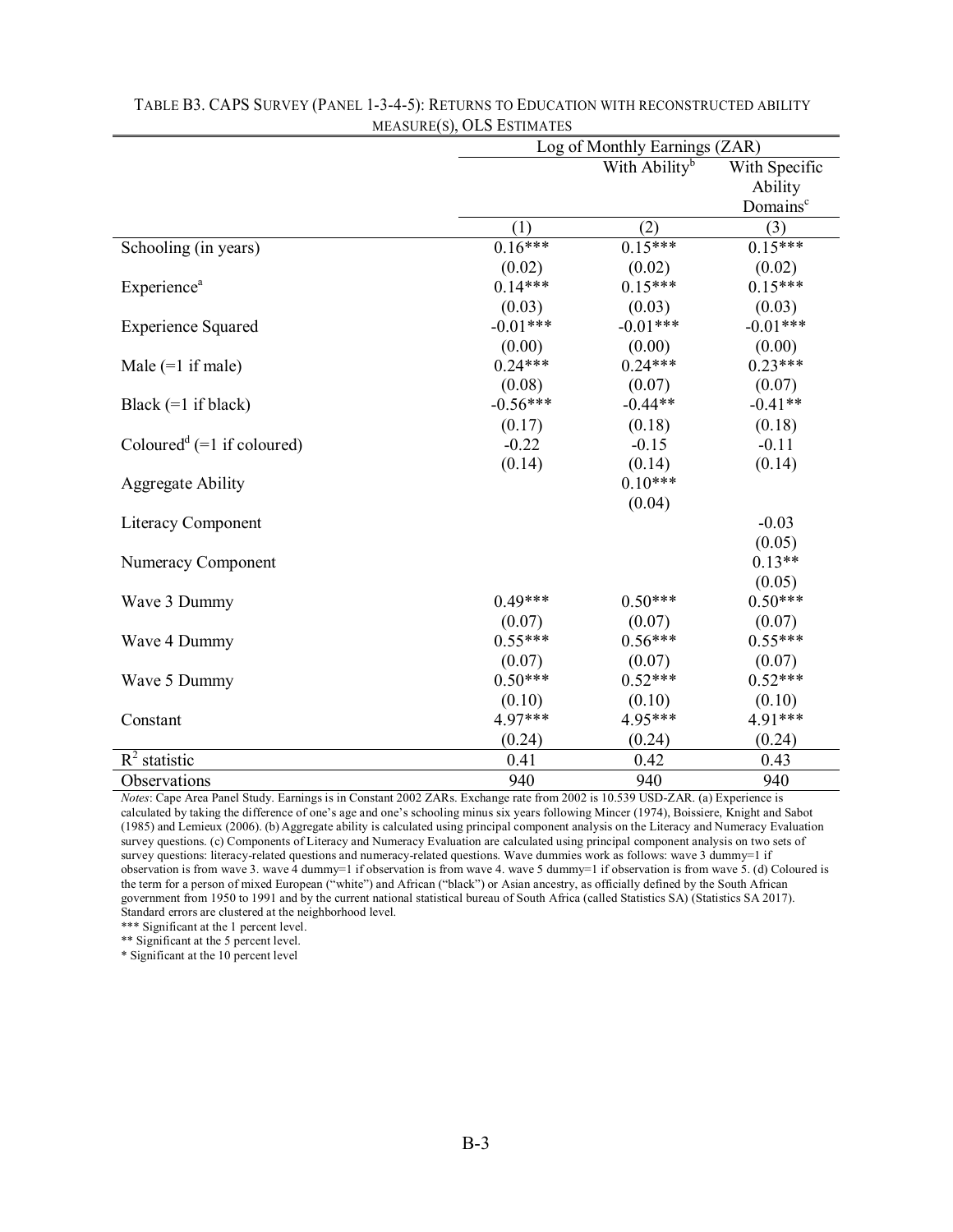| Variables                                         | Log of Monthly Earnings (ZAR) |            |            |  |  |
|---------------------------------------------------|-------------------------------|------------|------------|--|--|
|                                                   | 2SLS Estimates                |            |            |  |  |
|                                                   | (1)                           | (2)        | (3)        |  |  |
| Schooling                                         | 0.28                          | 0.29       | 0.29       |  |  |
|                                                   | (0.19)                        | (0.19)     | (0.20)     |  |  |
| <b>Experience</b> <sup>a</sup>                    | $0.27***$                     | $0.27***$  | $0.28***$  |  |  |
|                                                   | (0.03)                        | (0.03)     | (0.03)     |  |  |
| <b>Experience Squared</b>                         | $-0.01***$                    | $-0.01***$ | $-0.01***$ |  |  |
|                                                   | (0.00)                        | (0.00)     | (0.00)     |  |  |
| Male $(=1$ if male)                               | $0.45***$                     | $0.45***$  | $0.45***$  |  |  |
|                                                   | (0.10)                        | (0.10)     | (0.10)     |  |  |
| Black $(=1$ if black)                             | 0.1                           | 0.18       | 0.19       |  |  |
|                                                   | (0.59)                        | (0.60)     | (0.60)     |  |  |
| Coloured <sup>d</sup> (=1 if coloured)            | 0.57                          | 0.63       | 0.65       |  |  |
|                                                   | (0.58)                        | (0.58)     | (0.59)     |  |  |
| $\mathrm{A}\mathrm{b}\mathrm{ility}^{\mathrm{b}}$ |                               | $0.06*$    |            |  |  |
|                                                   |                               | (0.03)     |            |  |  |
| Literacy Component <sup>c</sup>                   |                               |            | $-0.01$    |  |  |
|                                                   |                               |            | (0.05)     |  |  |
| Numeracy Component <sup>c</sup>                   |                               |            | 0.08       |  |  |
|                                                   |                               |            | (0.05)     |  |  |
| Constant                                          | 2.67                          | 2.54       | 2.5        |  |  |
|                                                   | (1.96)                        | (1.97)     | (2.00)     |  |  |
| F-statistic                                       | 3045.36                       | 3045.36    | 3045.36    |  |  |
| $R^2$ statistic                                   | 0.37                          | 0.38       | 0.38       |  |  |
| Observations                                      | 401                           | 401        | 401        |  |  |

TABLE B4. CAPS SURVEY: RETURNS TO EDUCATION, SECOND-STAGE ESTIMATION WITH RESTRICTIONS. BASED ON RECONSTRUCTED ABILITY MEASURE(S), 2SLS ESTIMATES

*Notes*: Cape Area Panel Study. Earnings is in Constant 2002 ZARs. Exchange rate from 2002 is 10.539 USD-ZAR. (a) Experience is calculated by taking the difference of one's age and one's schooling minus six years following Mincer (1974), Boissiere, Knight and Sabot (1985) and Lemieux (2006). (b)Aggregate ability is calculated using principal component analysis on the Literacy and Numeracy Evaluation survey questions. 2 Components of Literacy and Numeracy Evaluation are calculated using principal component analysis on two sets of survey questions: literacy-related questions and numeracy-related questions.(c) Restrictions are categorized by age or both age and grade. The age restriction is a minimum age of 15 to capture the schoolleaving age. The grade restriction is a maximum schooling attainment of 9<sup>th</sup> grade, or the equivalent of schoolleaving attainment. This eliminates learners who continued to study past the minimum school-leaving age, and are unlikely to be affected by the instrument as per Angrist and Krueger (1991). (d) Coloured is the term for a person of mixed European ("white") and African ("black") or Asian ancestry, as officially defined by the South African government from 1950 to 1991 and by the current national statistical bureau of South Africa (called Statistics SA) (Statistics SA 2017). Standard errors are clustered at the neighborhood level. \*\*\* Significant at the 1 percent level.

\*\* Significant at the 5 percent level.